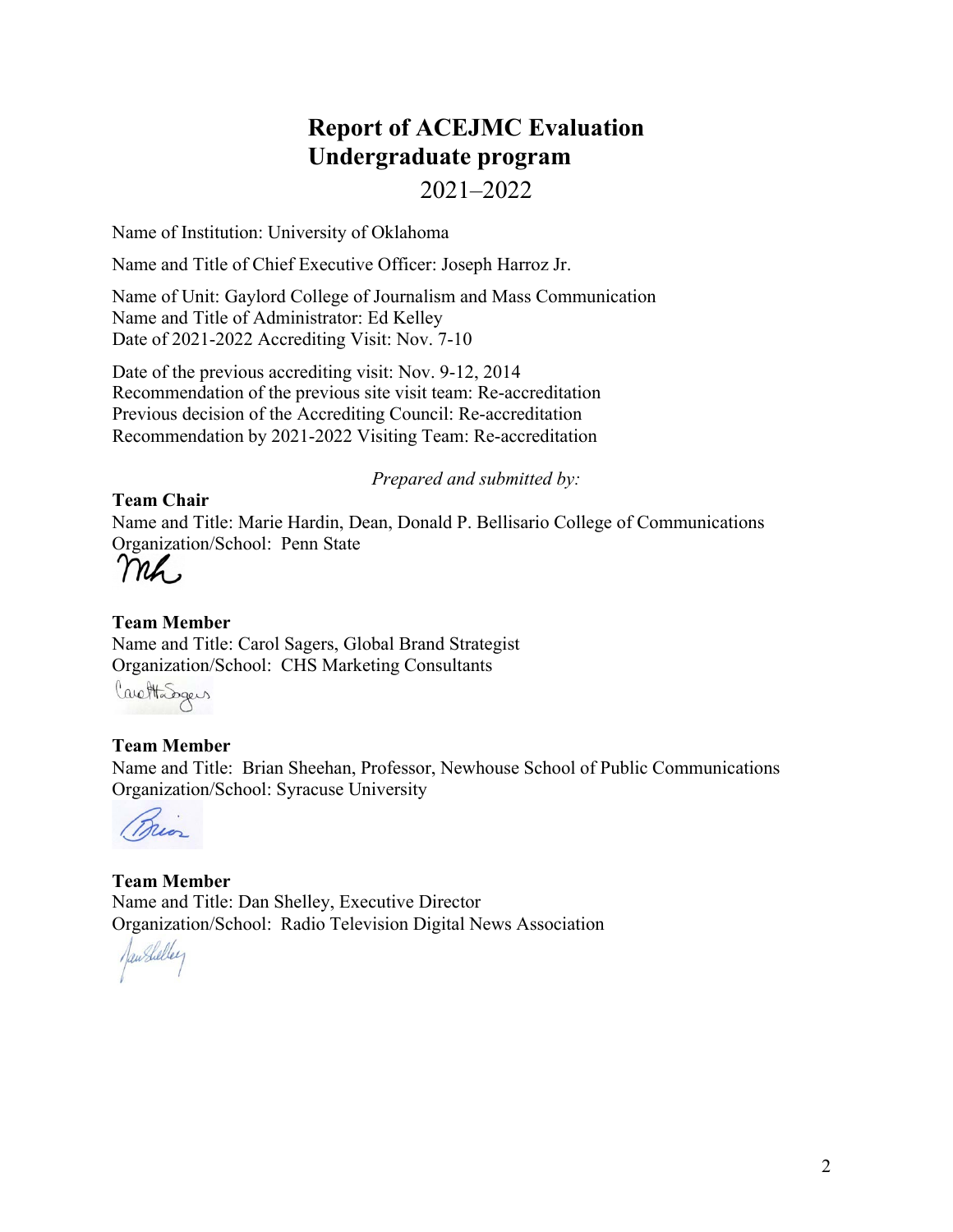**Note on the site visit:** The ACEJMC site team visited the Gaylord School Nov. 7-Nov. 10 in a hybrid format. Two team members worked entirely by Zoom in meetings and interviews; and two team members, including the team chair, worked on site, visiting with student groups, faculty members, and administrators. The Facilities-related standard (7) was drafted by an on-site reviewer.

The team followed the general schedule for in-person visits, with rare exception. It created a short Zoom video for faculty in place of the Monday-morning breakfast. Some meetings, such as that with the Dean, provost and president (who was replaced by an executive vice president because of a scheduling conflict) took place in hybrid format. The team finished the report Tuesday evening and delivered it Wednesday morning.

**On site:** Marie Hardin, Dan Shelley. **Virtually:** Brian Sheehan, Carol Sagers.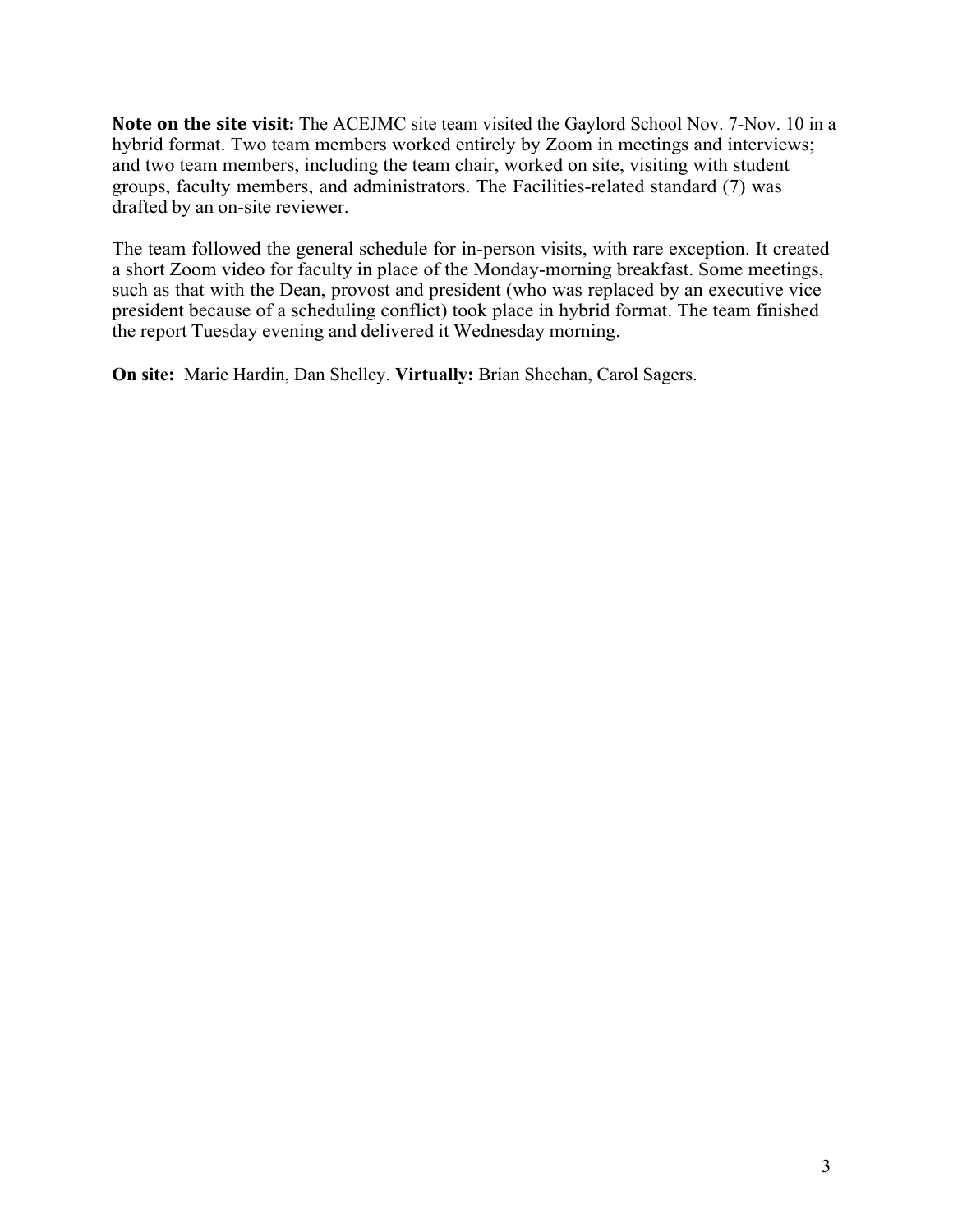# **PART I: General information**

# Name of Institution: **The University of Oklahoma**

# Name of Unit: **Gaylord College of Journalism and Mass Communication**

#### Year of Visit: **2021**

1. Check regional association by which the institution now is accredited.

- $X$  Higher Learning Commission
- Middle States Commission on Higher Education
- New England Commission on Higher Education
- Northwest Commission on Colleges and Universities
- Southern Association of Colleges and School Commission on Colleges
- Western Association of Schools and Colleges
- 2. Indicate the institution's type of control; check more than one if necessary.

 Private X **Public C** Other (specify)

3. Provide assurance that the institution has legal authorization to provide education beyond the secondary level in your state. It is not necessary to include entire authorizing documents. Public institutions may cite legislative acts; private institutions may cite charters or other authorizing documents.

The first Oklahoma Territorial Legislature authorized the University of Oklahoma as an institution of higher education in 1890. Since 1941, when the Oklahoma State Regents for Higher Education was established, all OU degrees are authorized by OSRHE under its constitutional authority. OU's status as a state-supported public institution is established by the Oklahoma Constitution and supported by policies and procedures of OSRHE, which controls statewide resource allocation and authorization of new degree programs. Constitutional, enabling, and authorization documents of the legislature and regents are attached (Attachments I.3). They include Oklahoma Constitution, Article XIII, Section 8 and Article XIII-A; 70 Oklahoma Statutes, Sections 3201 et seq., and Sections 3301 et seq.; and the following portions of the Policy Manual of the Board of Regents, Section 1, Part 1, p. I-1 Part 2, Chapter 2, Section 2, p. II-2-17 to 20. Chapter 2, Section 4, p. II-2-24 to 26.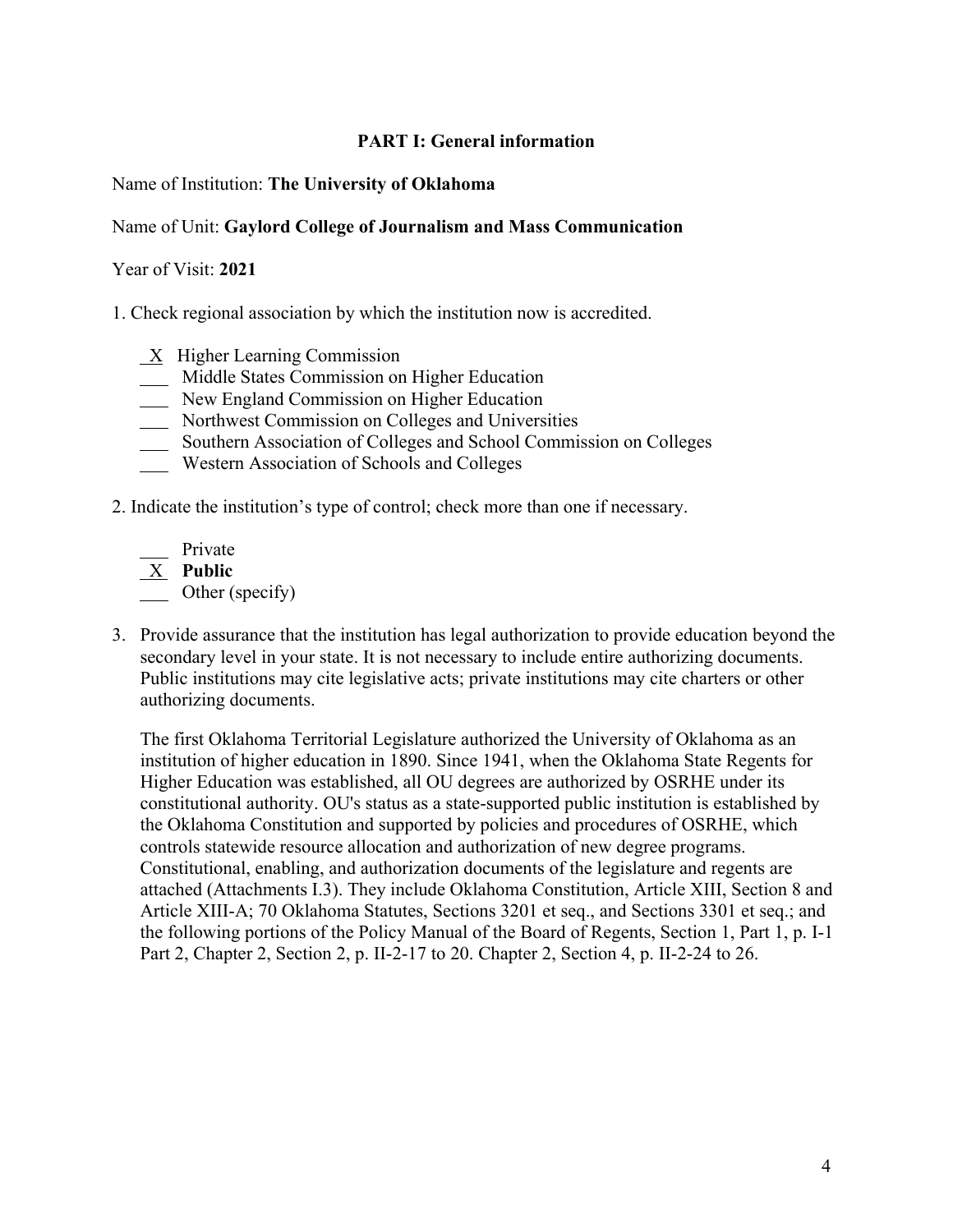- 4. Has the journalism/mass communications unit been evaluated previously by the Accrediting Council on Education in Journalism and Mass Communications?
	- X **Yes** No

If yes, give the date of the last accrediting visit: **2014**

- 5. When was the unit or sequences within the unit first accredited by ACEJMC? **1949**
- 6. Provide the unit's mission statement**.** Statement should give date of adoption and/or last revision.

# **Gaylord College Mission Statement** (Adopted 2017)

At Gaylord College we believe that progress begins with a single spark of the imagination and that every student has the potential to be that spark.

By challenging complacency, rewarding curiosity and celebrating originality we nurture those who will make a creative difference in our world. Along the way we instill and develop the values of truth, freedom of expression, intellectual and cultural inclusion, critical thinking, creativity, ethics, professional skills, and social responsibility.

Both undergraduate and graduate talent grow into communicators who are avid listeners and tenacious storytellers. We believe in the entrepreneurial spirit. We believe in real-world experiential learning. We believe in encouraging students to trust their creative voices. This way we will achieve our mission of connecting superbly equipped minds with meaningful careers.

7. What are the type and length of terms?

Semesters: **16 weeks** Quarters: **NA** Summer sessions: **4 and 8 weeks** Intersessions: **NA**

#### 8. Check the programs offered in journalism/mass communications:

 X **Bachelor's degree** X **Master's degree** X **Ph.D. degree**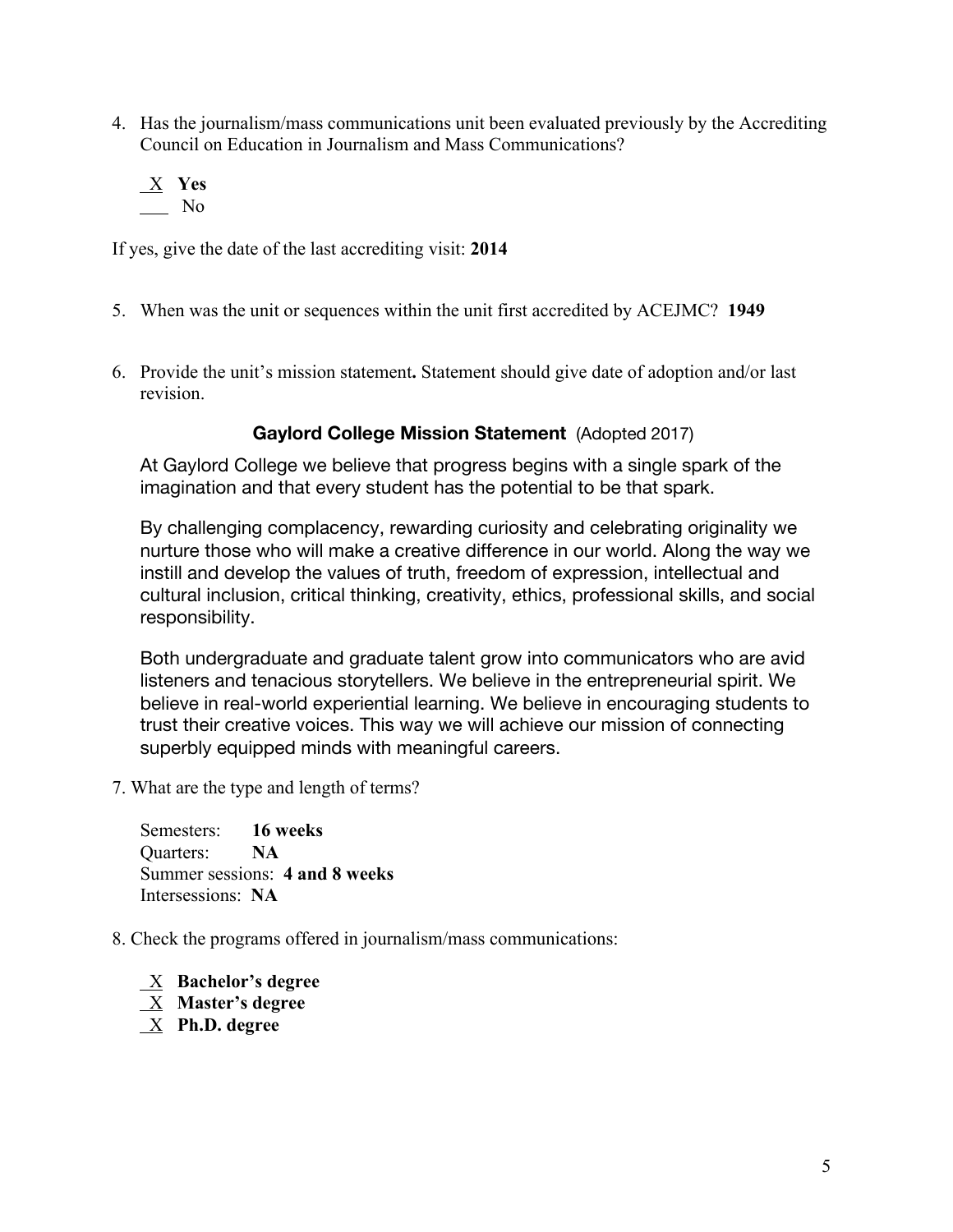9. List the specific undergraduate degrees as well as the majors or sequences being reviewed by ACEJMC. \*Indicate online degrees.

#### **2020-Present**

- **Bachelor of Arts – Advertising**
- **Bachelor of Arts – Creative Media Production**
- **Bachelor of Arts – Journalism**
- **Bachelor of Arts – Professional Writing**
- **Bachelor of Arts – Public Relations**

#### **2014-2020**

- **Bachelor of Arts in Journalism** (All above majors under one degree)
- 10. Credit hours required by the university for an undergraduate degree (Specify semester-hour or quarter-hour credit.) **124**
- 11. Give the number of credit hours students may earn for internship experience. (Specify semester-hour or quarter-hour credit.) **6 semester-hour credits**
- 12. List each professional journalism or mass communications sequence or specialty offered and give the name of the person in charge.

| <b>Name of Sequence or Specialty</b>            | <b>Person in Charge</b>  |
|-------------------------------------------------|--------------------------|
| <b>Creative Media Production</b>                | Ralph Beliveau           |
| Journalism                                      | Robert Kerr/Elanie Steyn |
| <b>Strategic Communication/Public Relations</b> | Meta G. Carstarphen      |
| <b>Strategic Communication/Advertising</b>      | Debbie Yount             |
| <b>Professional Writing</b>                     | Ralph Beliveau           |

13. Number of full-time students enrolled in the institution:

# **1,374 (1,227 undergraduate students, 147 graduate students)**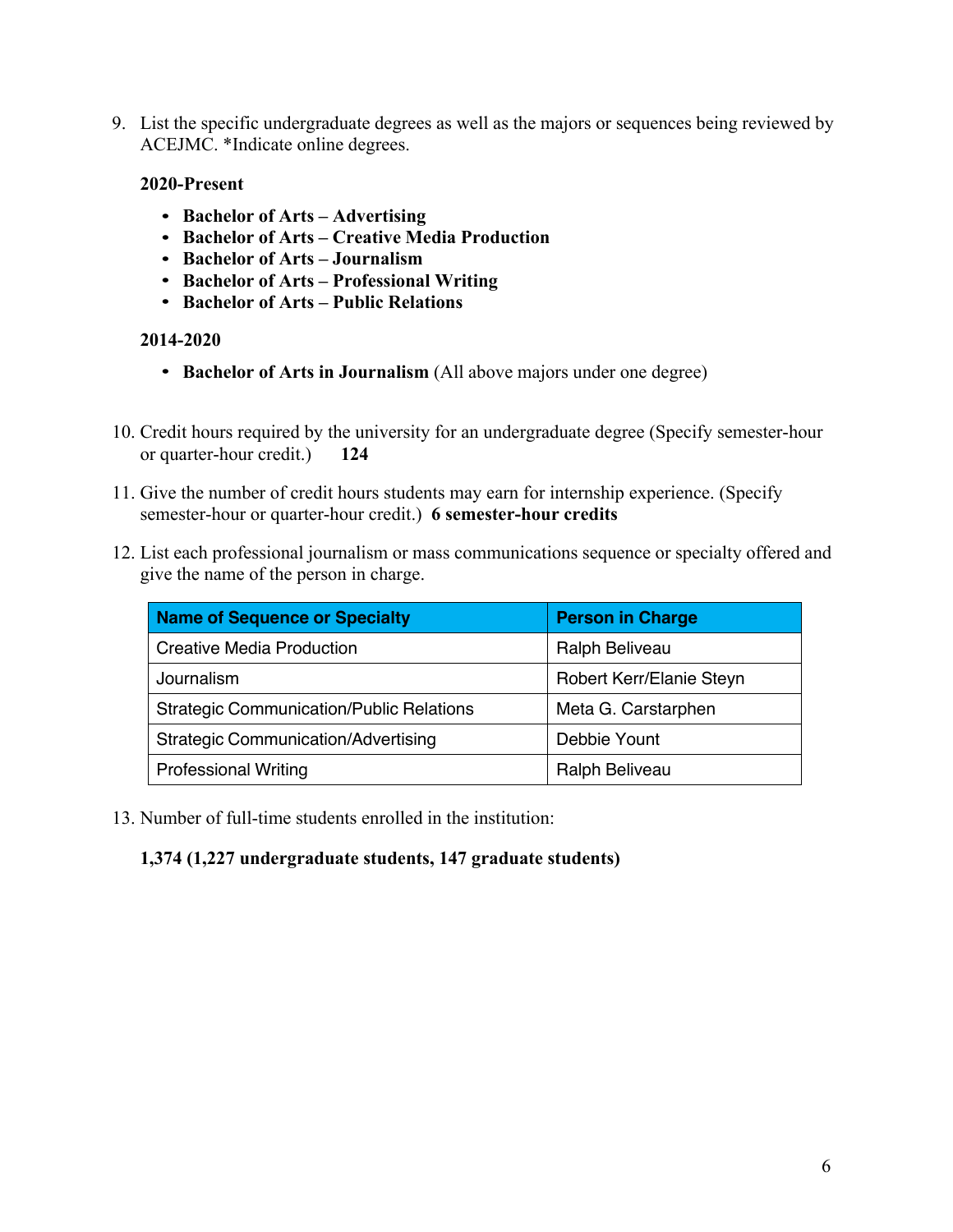14. Number of undergraduate majors in the accredited unit, by sequence and total (if the unit has pre-major students, list them as a single total):

| <b>Name of Sequence or Specialty</b> | <b>Undergraduate Majors</b> |
|--------------------------------------|-----------------------------|
| Advertising                          | 232                         |
| <b>Creative Media Production</b>     | 192                         |
| Journalism                           | 226                         |
| <b>Public Relations</b>              | 276                         |
| <b>Professional Writing</b>          | 73                          |
| Pre-majors                           | 228                         |
| Total                                | 1227                        |

15. Number of students in **each section** of all skills courses (newswriting, reporting, editing, photography, advertising copy, broadcast news, public relations writing, etc.).

| 2033 | 12             | Media Writing & Storytelling    | 12             |
|------|----------------|---------------------------------|----------------|
| 2033 | 1              | Media Writing & Storytelling    | 16             |
| 2033 | $\overline{2}$ | Media Writing & Storytelling    | 16             |
| 2033 | 3              | Media Writing & Storytelling    | 16             |
| 2033 | 8              | Media Writing & Storytelling    | 16             |
| 2033 | 10             | Media Writing & Storytelling    | 16             |
| 2643 | 2              | Sound, Light, and Motion        | 14             |
| 2643 | 1              | Sound, Light, and Motion        | 15             |
| 2643 | 3              | Sound, Light, and Motion        | 15             |
| 3003 | 3              | Multimedia Journalism           | 15             |
| 3003 | 1              | Multimedia Journalism           | 19             |
| 3003 | $\overline{2}$ | Multimedia Journalism           | 20             |
| 3011 | 20             | <b>NSAC</b>                     | 1              |
| 3011 | 3              | <b>KGOU Radio</b>               | $\overline{2}$ |
| 3011 | $\overline{7}$ | <b>TV News Editorial</b>        | $\overline{2}$ |
| 3011 | 10             | Game Day U                      | $\overline{2}$ |
| 3011 | 11             | TV News Production Crew         | 3              |
| 3011 | 14             | <b>TV Writing Practicum</b>     | 3              |
| 3011 | 22             | Gaylord Media Practicum         | 4              |
| 3011 | 16             | <b>Gaylord News</b>             | 6              |
| 3011 | 1              | Daily/News                      | 8              |
| 3011 | 9              | TV News Production Crew         | 8              |
| 3011 | 13             | Lindsey + Asp Agency            | 8              |
| 3011 | 5              | <b>Student Radio</b>            | 9              |
| 3011 | 17             | Gaylord News In-depth           | 10             |
| 3011 | 18             | <b>TV Sports</b>                | 10             |
| 3011 | 6              | PW Editing                      | 13             |
| 3011 | 2              | <b>Gaylord Hall Productions</b> | 14             |
| 3011 | 21             | Esports & Live Streaming Event  | 14             |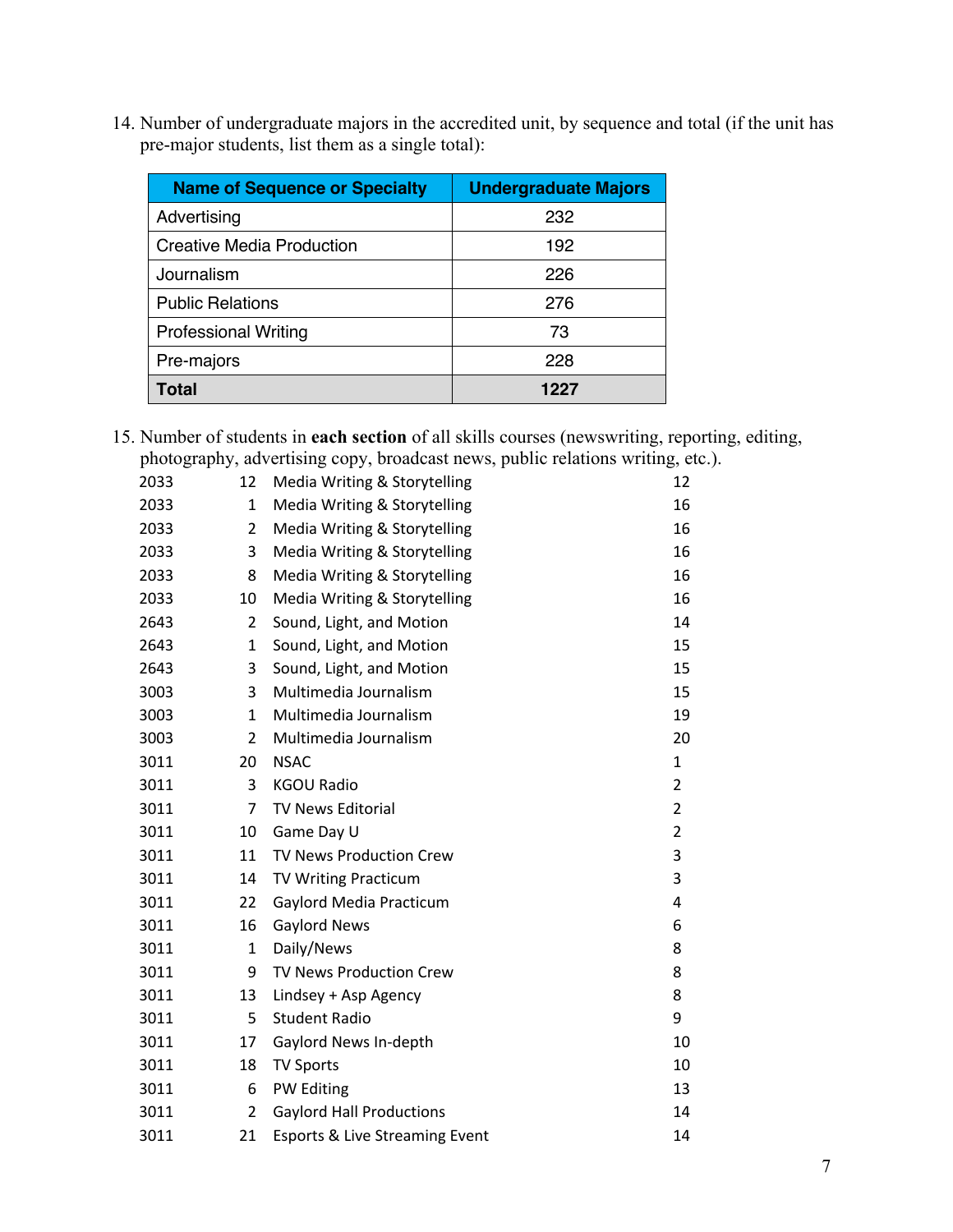| 3011 | 15             | PW Reading                                 | 15 |
|------|----------------|--------------------------------------------|----|
| 3011 | 19             | <b>Podcasting Unfiltered</b>               | 15 |
| 3013 | 12             | Multimedia News Gathering Lab-JMC 3013-010 | 3  |
| 3013 | 13             | Multimedia News Gathering Lab-JMC 3013-010 | 3  |
| 3013 | 11             | Multimedia News Gathering Lab-JMC 3013-010 | 5  |
| 3013 | 14             | Multimedia News Gathering Lab-JMC 3013-010 | 10 |
| 3013 | 15             | Multimedia News Gathering Lab-JMC 3013-010 | 10 |
| 3023 | $\mathbf 1$    | <b>Feature Writing</b>                     | 16 |
| 3143 | 1              | Photojournalism                            | 15 |
| 3343 | 3              | Adv Design & Visual Story                  | 13 |
| 3343 | 2              | Adv Design & Visual Story                  | 14 |
| 3343 | 1              | Adv Design & Visual Story                  | 16 |
| 3353 | 2              | <b>Advertising Storytelling</b>            | 8  |
| 3353 | 1              | <b>Advertising Storytelling</b>            | 16 |
| 3383 | 1              | Digital Design I                           | 16 |
| 3393 | 1              | <b>Advanced Copywriting</b>                | 7  |
| 3423 | 2              | <b>Public Relations Writing</b>            | 3  |
| 3423 | $\mathbf{1}$   | <b>Public Relations Writing</b>            | 8  |
| 3423 | 3              | <b>Public Relations Writing</b>            | 16 |
| 3433 | $\overline{2}$ | <b>Public Relations Design</b>             | 6  |
| 3433 | 3              | <b>Public Relations Design</b>             | 8  |
| 3433 | 1              | <b>Public Relations Design</b>             | 16 |
| 3613 | 1              | <b>Single Camera Production</b>            | 16 |
| 3613 | $\overline{2}$ | <b>Single Camera Production</b>            | 16 |
| 3623 | 3              | <b>Electronic Media Writing</b>            | 11 |
| 3623 | $\mathbf{1}$   | <b>Electronic Media Writing</b>            | 15 |
| 3623 | 2              | <b>Electronic Media Writing</b>            | 16 |
| 3633 | 1              | <b>Audio Production</b>                    | 16 |
| 3663 | 2              | <b>Electronic News Gathering Tech</b>      | 7  |
| 3663 | 1              | <b>Electronic News Gathering Tech</b>      | 18 |
| 3683 | 1              | Interactive Multimedia                     | 9  |
| 3763 | $\overline{2}$ | <b>Narrative Screenwriting</b>             | 16 |
| 3763 | 1              | <b>Narrative Screenwriting</b>             | 17 |
| 3773 | 13             | Television News Lab-JMC 3773-010           | 1  |
| 3773 | 23             | Television News Lab-JMC 3773-020           | 1  |
| 3773 | 24             | Television News Lab-JMC 3773-020           | 1  |
| 3773 | 11             | Television News Lab-JMC 3773-010           | 2  |
| 3773 | 14             | Television News Lab-JMC 3773-010           | 2  |
| 3773 | 16             | Television News Lab-JMC 3773-010           | 2  |
| 3773 | 17             | Television News Lab-JMC 3773-010           | 2  |
| 3773 | 21             | Television News Lab-JMC 3773-020           | 2  |
| 3773 | 25             | Television News Lab-JMC 3773-020           | 2  |
| 3773 | 26             | Television News Lab-JMC 3773-020           | 2  |
| 3773 | 12             | Television News Lab-JMC 3773-010           | 3  |
| 3773 | 15             | Television News Lab-JMC 3773-010           | 3  |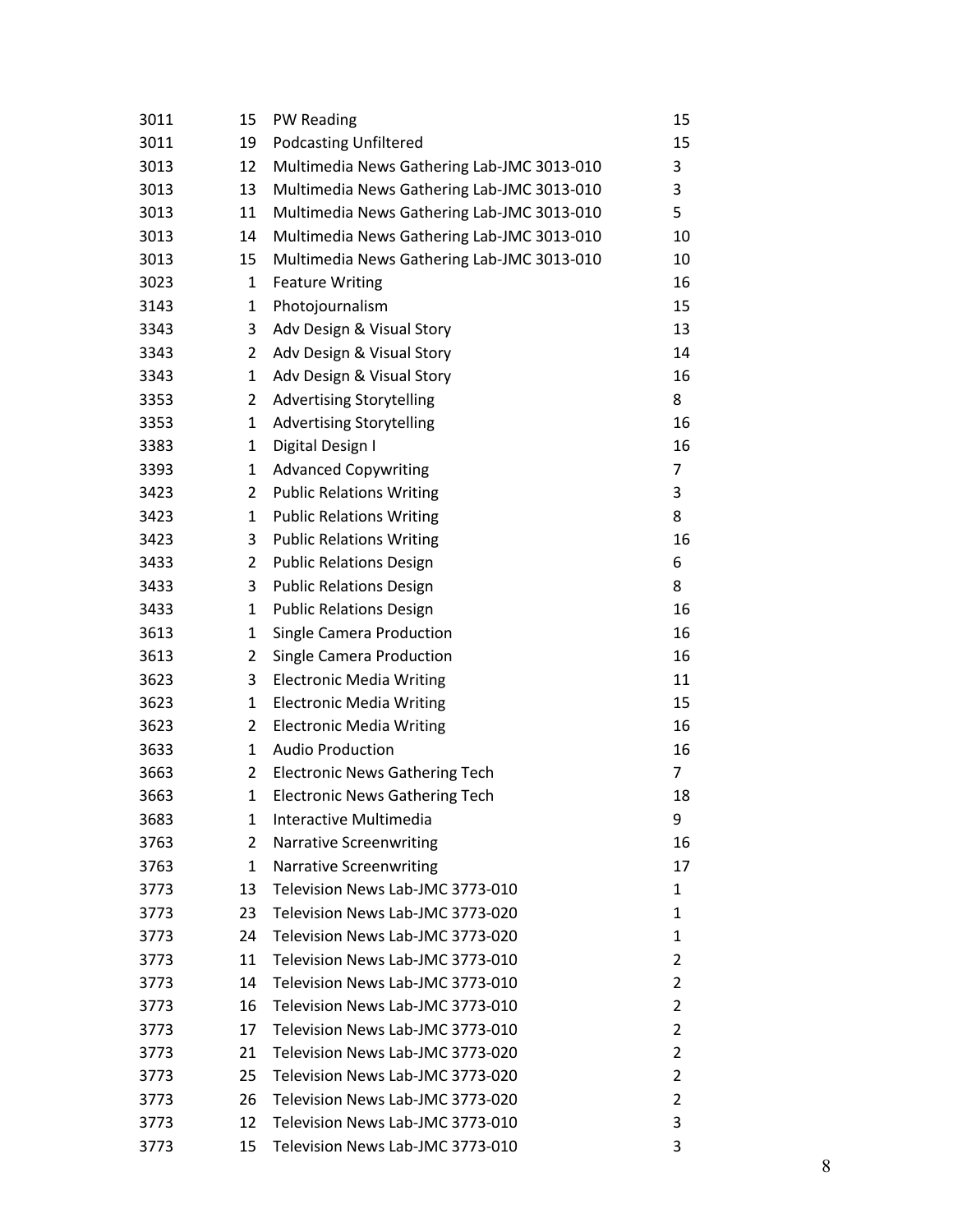| 3773   | 20             | <b>Television News</b>                   | 8              |
|--------|----------------|------------------------------------------|----------------|
| 3773   | 10             | <b>Television News</b>                   | 15             |
| 4013   | 1              | <b>Reporting Public Affairs</b>          | 18             |
| 4343   | 1              | <b>Advertising Campaigns</b>             | 10             |
| 4343   | 3              | <b>Advertising Campaigns</b>             | 20             |
| 4383   | 1              | Digital Design II                        | 6              |
| 4403   | $\overline{2}$ | <b>Public Relations Campaigns</b>        | 21             |
| 4403   | 1              | <b>Public Relations Campaigns</b>        | 27             |
| 4503   | 1              | <b>Tutorial in Writing</b>               | 5              |
| 4514   | $\mathbf{1}$   | Writing the Novel                        | 15             |
| 4524   | 1              | Writing the Short Story                  | 13             |
| 4633   | 2              | Adv. Single Camera Production            | 8              |
| 4633   | 1              | Adv. Single Camera Production            | 9              |
| 4673   | 12             | Advanced Broadcast News Lab-JMC 4673-010 | $\overline{2}$ |
| 4673   | 14             | Advanced Broadcast News Lab-JMC 4673-010 | $\overline{2}$ |
| 4673   | 17             | Advanced Broadcast News Lab-JMC 4673-010 | $\overline{2}$ |
| 4673   | 11             | Advanced Broadcast News Lab-JMC 4673-010 | 3              |
| 4673   | 13             | Advanced Broadcast News Lab-JMC 4673-010 | 3              |
| 4673   | 16             | Advanced Broadcast News Lab-JMC 4673-010 | 3              |
| 4673   | 10             | <b>Advanced Broadcast News</b>           | 15             |
| 4683   | 1              | Multimedia Content Management            | 11             |
| 4970   | 6              | Reporting in DC                          | 3              |
| 4970   | 1              | <b>TV News Producing</b>                 | 9              |
| 4970   | 5              | Play-by-Play                             | 12             |
| 4970   | 4              | Digital Storytelling                     | 15             |
| 3011   | 995            | PW Editing                               | 15             |
| 153423 | 995            | <b>Public Relations Writing</b>          | 12             |
| 3433   | 995            | <b>Public Relations Design</b>           | 13             |
| 4363   | 995            | Data Journalism                          | 20             |
| 204773 | 995            | <b>After Effects</b>                     | 22             |
|        |                |                                          |                |

#### 16. Total expenditures planned by the unit for the 2021–2022 academic year: **\$7,556,291**

Give percentage increase or decrease in three years:

- Comparing the budget in FY22 to the budget from FY19, there is a 37.9% increase.
- Most of this increase is due to the change in how fringe is handled for the university. In previous years, fringe benefit expenses on salaries held in our centrally funded account were paid directly from the budget office. Starting in FY22, fringe benefit dollars will now be included in the central budget and paid by each unit. This increased our central budget total for FY22 by over \$1 million compared to previous years.
- Amount expected to be spent this year on full-time faculty salaries: Nearly \$2.3 million will be spent in FY22 on full-time faculty salaries across all three funding types we receive – central budget, student fees, and foundation account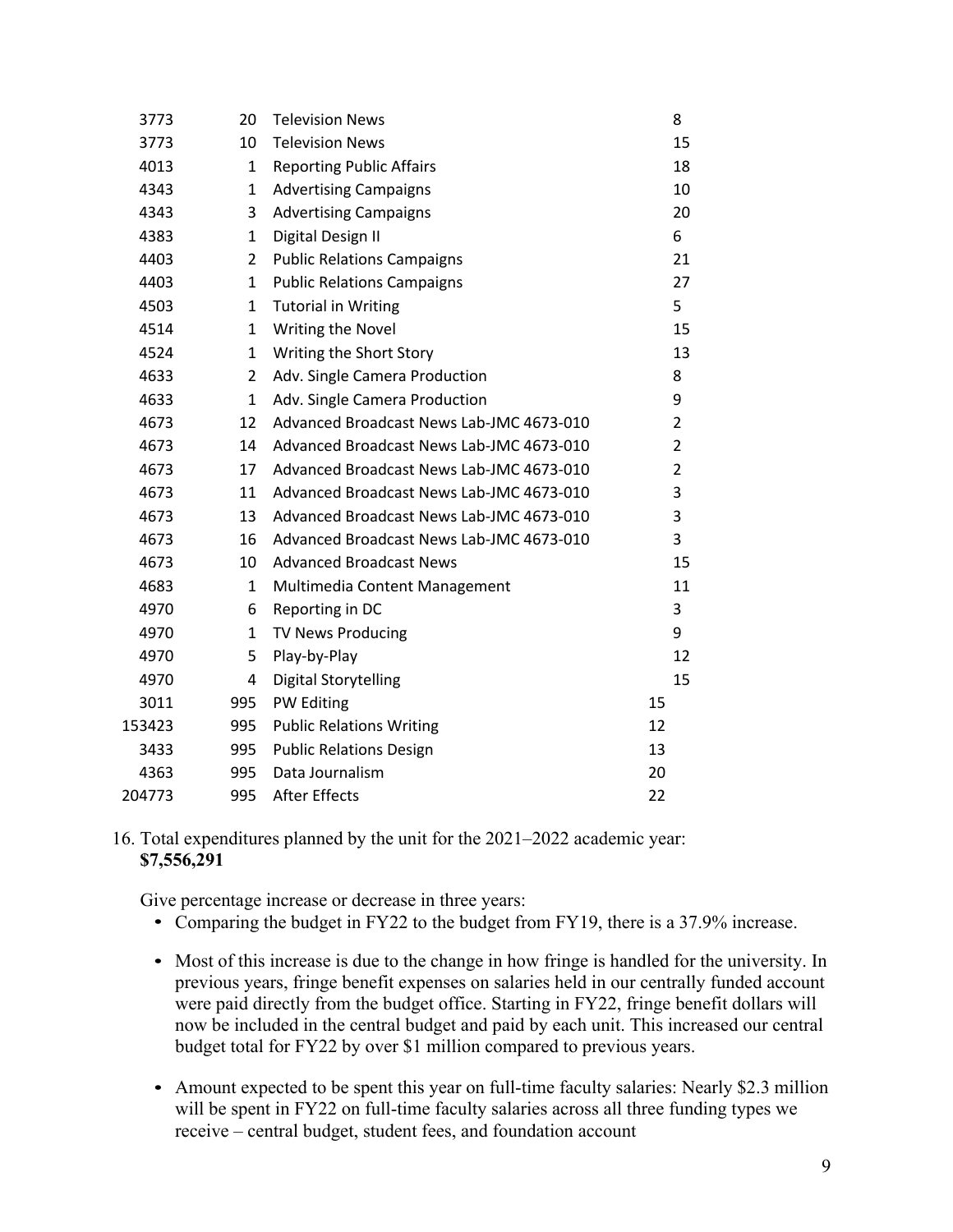|                            | <b>Gaylord Full-Time Faculty</b> |
|----------------------------|----------------------------------|
| <b>Assistant Professor</b> | Claxton, Ray A                   |
| <b>Assistant Professor</b> | Croom, William Adam              |
| <b>Assistant Professor</b> | Evans, Mary Anna S               |
| <b>Assistant Professor</b> | Moore, Jensen                    |
| <b>Assistant Professor</b> | Palash, Imran                    |
| <b>Assistant Professor</b> | Patten, Thomas H                 |
| <b>Assistant Professor</b> | Sung, Yoonhi                     |
| <b>Assistant Professor</b> | Zhang, Xiaochen                  |
| Associate Professor        | Barnes, Jennifer Lynn            |
| <b>Associate Professor</b> | Beliveau, Ralph J                |
| Associate Professor        | Bergersen, Kyle W                |
| Associate Professor        | Steyn, Elizabeth F               |
| <b>Associate Professor</b> | Tsetsura, Ekaterina Y            |
| Associate Professor        | Wilderman, Melanie G             |
| <b>Associate Professor</b> | Yoon, Doyle                      |
| <b>Associate Professor</b> | Yount, Deborah R                 |
| Professor                  | Boettcher, Michael Joseph        |
| Professor                  | Carstarphen, Meta G              |
| Professor                  | Chester, Deborah A               |
| Professor                  | Craig, David A                   |
| Professor                  | Frisby, Cynthia                  |
| Professor                  | Gade, Peter                      |
| Professor                  | Hodgson, Scott R                 |
| Professor                  | Johnson, Kathleen L              |
| Professor                  | Kerr, Robert L                   |
| Professor                  | Kim, Jeong-Nam                   |
| Professor                  | Leshner, Glenn M                 |
| Professor                  | Schmeltzer, John C               |
| Lecturer                   | Jones, Julie M                   |
| Instructor                 | Fischer, Kenneth A               |
| Instructor                 | Holmes, Carla                    |
| Instructor                 | Odom, Mel                        |
| Instructor                 | Powell, Larry W                  |

17. List name and rank of all full-time faculty in the accredited unit in fall 2021. (Full-time faculty refers to those defined as such by the university.)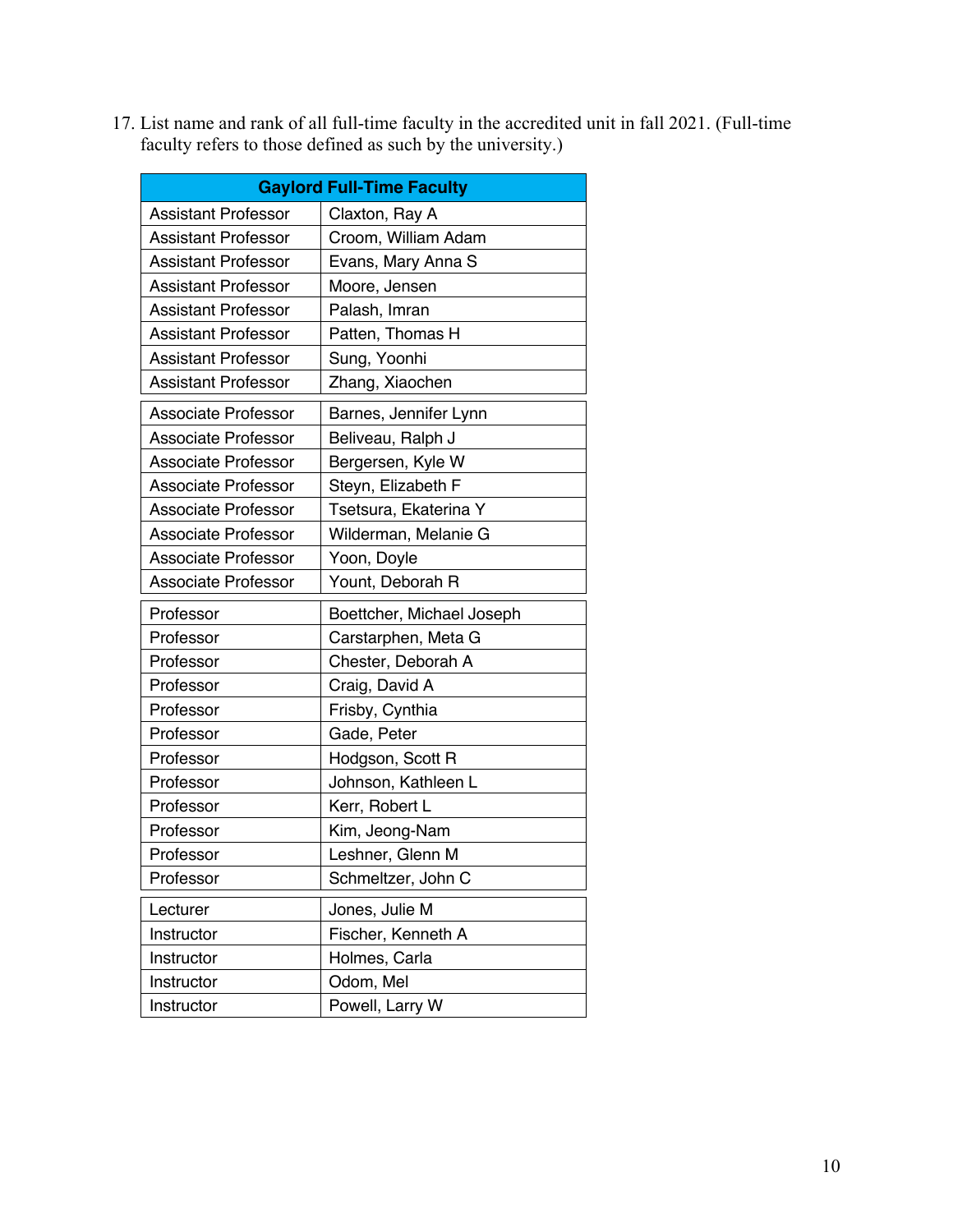18. List names of part-time/adjunct faculty teaching at least one course in fall 2021. Also list names of part-time faculty teaching spring 2021.

| <b>Adjuncts Spring 2021</b> | <b>Adjuncts Fall 2021</b> |                      |  |  |
|-----------------------------|---------------------------|----------------------|--|--|
| Bagalman, Michael           | Aguilar, Michael          | Martin, Maryann      |  |  |
| Bevan, Janelle Danae        | Bagalman, Michael         | Moore, Pattye        |  |  |
| Burk, Kimberly              | Burk, Kimberly            | Mossman, Kenneth     |  |  |
| Campbell Gutel, Pamela      | Caballero, Ashley         | Penix, Madison       |  |  |
| Cermak, Leslie              | Cermak, Leslie            | Perez, Loarre A.     |  |  |
| Cowen, Jeremy               | Cowen, Jeremy             | Potter, Jacob Daniel |  |  |
| Fisher, Nathan              | Diggs, Dallas             | Prince, Seth         |  |  |
| Haendel, Tiffany Lea        | Eschbach, Al T.           | Pritchard, Robert    |  |  |
| Helberg, James              | Fisher, Nate              | Pryor, Dick          |  |  |
| Hendricks, Ronald Drew      | Flansburg, Glenn Alan     | Rieger, John         |  |  |
| Holmes, Aric                | Franklin, G. Lynn         | Rowland, Toby        |  |  |
| Hough, Kimberly             | Gutel Campbell, Pamela    | Sims, Samuel         |  |  |
| Howard, Heather             | Haendel, Tiffany          | Smart, Emily         |  |  |
| Jungman, Nick               | Helberg, James            | Smith, Angela M.     |  |  |
| Kast, Sherry Wickliffe      | Holmes, Aric A.           | Smith, Brandt K.     |  |  |
| Lalli, Dino J               | Hough, Kimberly           | Spillman, Kayte Owen |  |  |
| Martin, Maryann             | Kast, Sherry              | Stephens, Donald     |  |  |
| Penix, Madison              | Klein, Gilbert            | Stowers, Robin       |  |  |
| Prince, Seth                | Williams, Traci           | Tapia, Margarita     |  |  |
| Sims, Samuel                | Koontz Bergman, Katy      | Willert, Timothy     |  |  |
| Smart, Emily Taylor         | Lalli, Dino               | Withrow, Brooke      |  |  |
| Smith, Angela Michele       | Magill, Matthew           | Wong, Leo            |  |  |
| Smith, Brandt Kendall       |                           |                      |  |  |
| Spillman, Kayte             |                           |                      |  |  |
| Spradling, David            |                           |                      |  |  |
| Stephens III, Donald        |                           |                      |  |  |

Stowers, Robin

Withrow, Brooke S

Willert, Tim

Wong, Leo

Vaughn, Andrew Thomas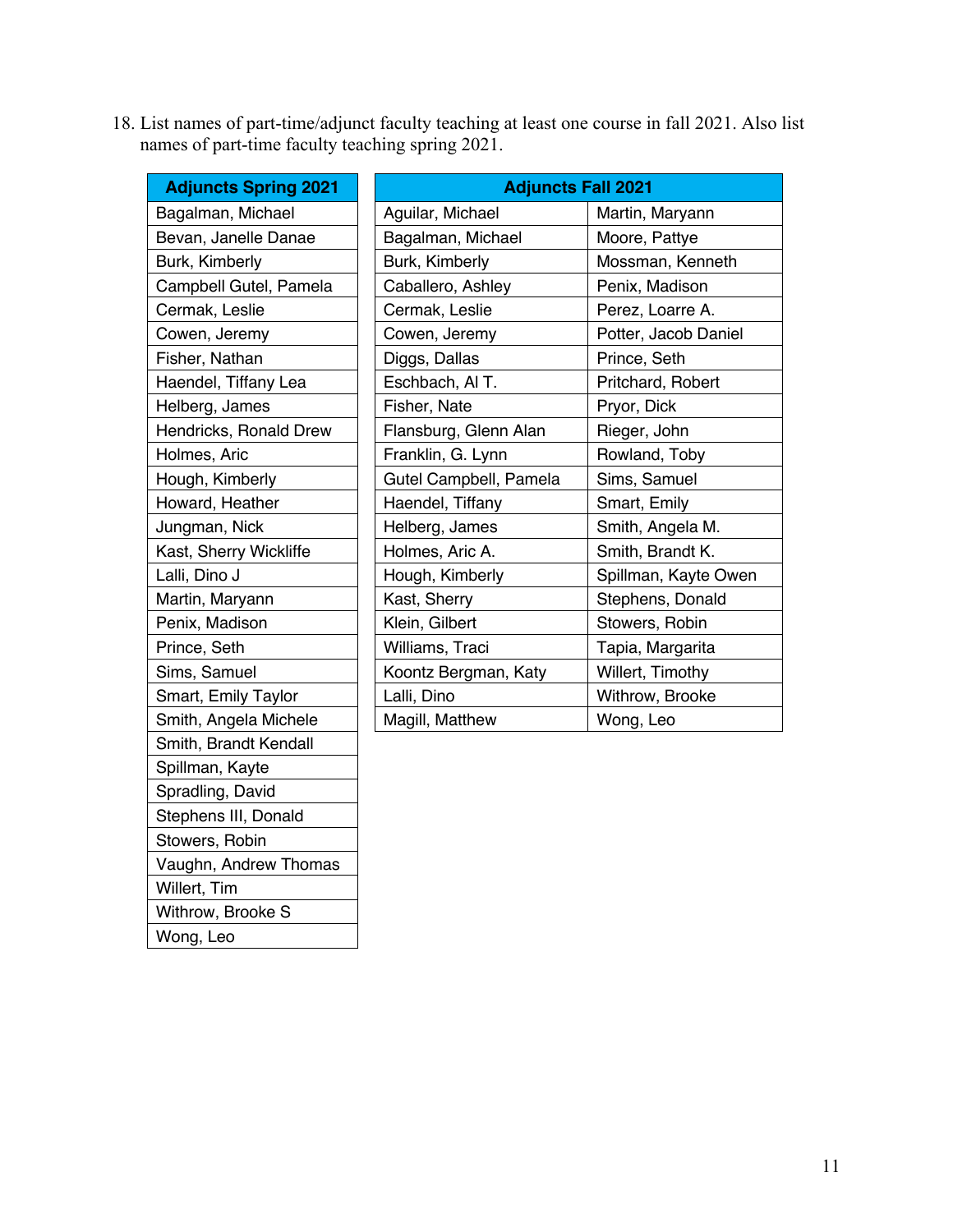19. Schools on the semester system: For each of the last two academic years, please give the number and percentage of graduates who earned 72 or more semester hours outside of journalism and mass communications.

| <b>Gaylord Graduates with 72 or More Semester Hours</b><br><b>Outside of Journalism and Mass Communication</b> |                        |                         |         |  |  |  |
|----------------------------------------------------------------------------------------------------------------|------------------------|-------------------------|---------|--|--|--|
| Year                                                                                                           | <b>Total Graduates</b> | Number in<br>Compliance | Percent |  |  |  |
| 2020-21<br>Academic Year                                                                                       | 325                    | 325                     | 100%    |  |  |  |
| 2019-20<br>Academic Year                                                                                       | 312                    | 310                     | 99%     |  |  |  |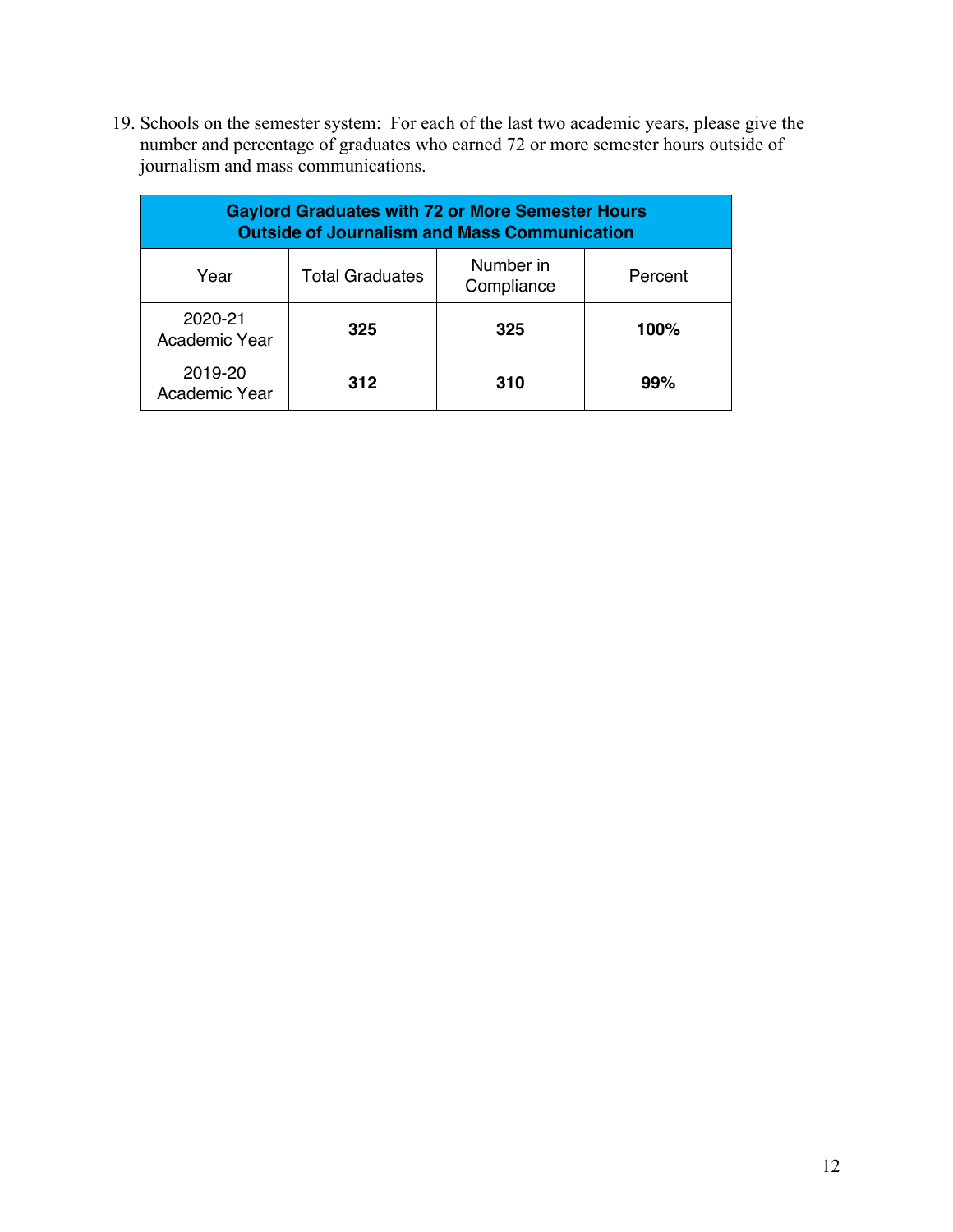# **PART II — Standard 1: Mission, Governance and Administration**

The Gaylord College of Journalism and Mass Communication, established as a freestanding academic unit with a naming gift from the Edward L. Gaylord family in 2000, had steadily expanded over the decades from a school of Journalism founded in 1913. The unit was accredited for the first time in 1949.

The previous ACEJMC review took place in 2014. The College was found out-of-compliance on two standards (Diversity and Assessment), but the College was reaccredited. Joe Foote, who had been Dean since 2005, stepped down from the role the following year and Ed Kelley became Dean. Between 2014-2020, undergraduate enrollment in the College grew by nearly 30 percent, and one-third of Gaylord students are from out of state. However, the College has experienced budget cuts in five of the past seven years since 2014. The College has 26 tenureline faculty and 10 "term"/contract faculty members, and an enrollment of more than 1,200 undergraduate students spread across five majors: Advertising, Creative Media Production, Journalism, Professional Writing and Public Relations. (Until 2020, these majors were combined into a single degree.)

#### **a). The unit has a written mission statement and a written strategic or long-range plan that provides vision and direction for its future, identifies needs and resources for its mission and goals and is supported by university administration outside the unit. The unit annually updates its data on the ACEJMC searchable database website (https://lookup.acejmc.org).**

The Gaylord College's strategic planning process is in alignment with that of the university. The College wrapped up its "Vision2020" (2017-20) plan and embarked on a revised plan for 2021- 24 that aligns with pillars in the university plan and prioritizes diversity and inclusion. The College's mission statement was retooled in 2020-21, during that planning process, to include an emphasis on diversity and inclusion. The statement, adopted in 2017 but then revised, reads in part: *By challenging complacency, rewarding curiosity and celebrating diversity, equity and inclusion, we nurture those who will make a creative difference in our world. Along the way we instill and develop the values of truth, freedom of expression, intellectual and cultural inclusion, critical thinking, creativity, ethics, professional skills, and social responsibility.*

The overall goal for Gaylord in its most recent plan is: *Gaylord College will be nationally recognized as a Top 10 undergraduate and graduate program known for its academic excellence and inclusive and welcoming community across all its fields by year-end 2024.*

The faculty were asked to vote on a final version of the new plan after the site-team visit. The provost said he had reviewed the proposed plan for its alignment with the university's objectives and the process of faculty involvement. Of the plans he had reviewed across OU, he said he saw the Gaylord plan as a good example for other units.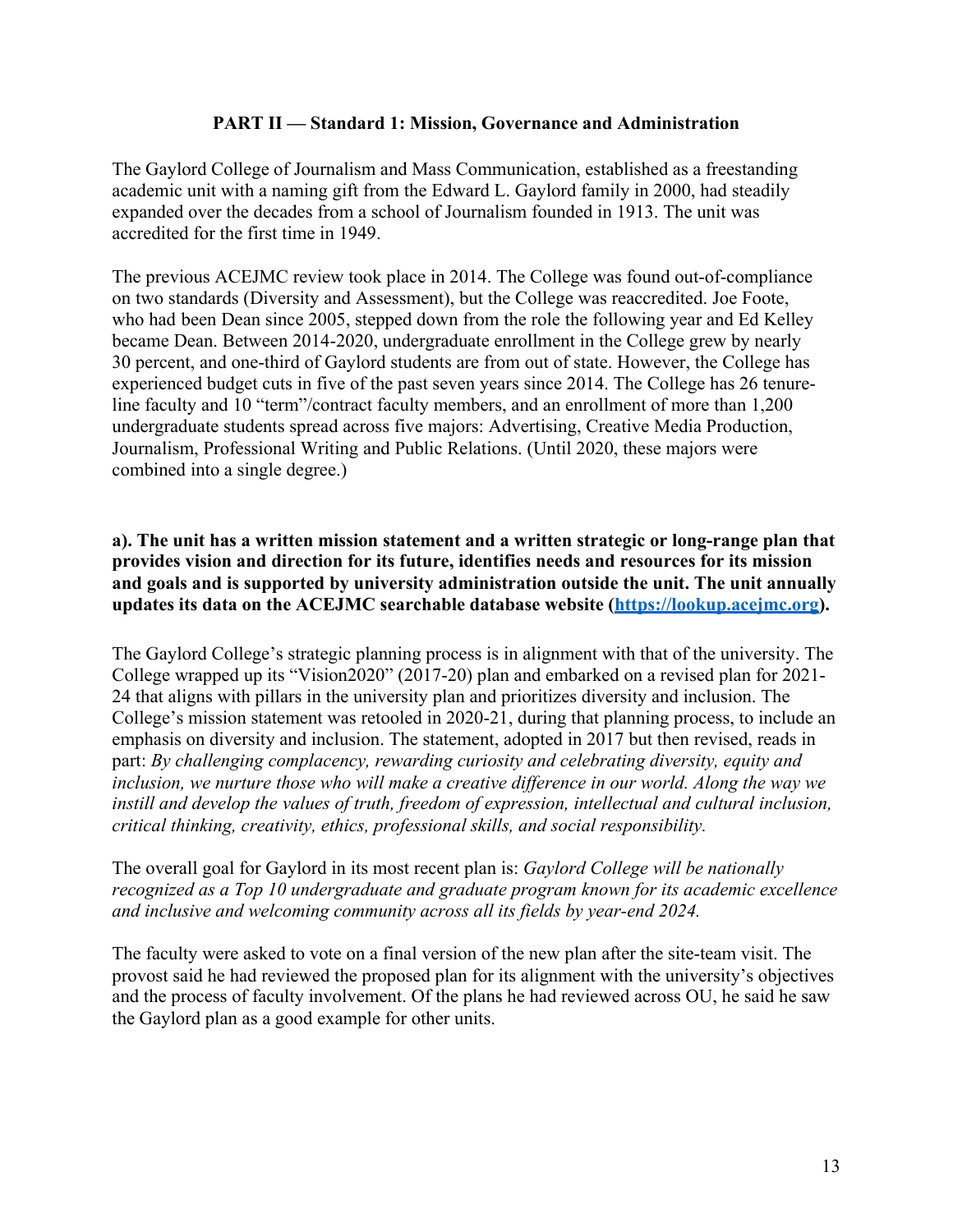#### **b). The unit has policies and procedures for substantive faculty governance that ensure faculty oversight of educational policy and curriculum.**

Faculty in the College are highly engaged in setting its educational priorities and holding themselves accountable to achieve them. Faculty members reported having worked together on curricular plans, assessment, and a variety of other tasks through standing committees but also with colleagues and their area heads.

#### **c). The unit's administration provides effective leadership within the unit and effectively represents it in dealings with university administration outside the unit and constituencies external to the university**.

Ed Kelley, a distinguished OU alumnus and veteran news executive, was appointed interim Dean of the Gaylord College in 2015 and was named Dean in 2016. There was not a national search process, but the appointment was well received by the College. He knew the program well, having been involved on the College's Board of Visitors for many years previously. He is mostly well-regarded both inside and outside the College. Most faculty refer to him as a listener who regards their work. "He speaks last" after inviting others to speak in meetings, said one faculty member, adding, "I think that's been tremendously beneficial." He is also seen as an academic leader who is open to collaboration across the university, whether that's with the Meteorology Department or OU's Institute for the Study of Human Flourishing.

Dean Kelley has also earned a reputation as a student-centered leader who spends time listening to their concerns, whether through his meetings with the Gaylord Ambassadors, the Dean's Leadership Class, or his "Dialogue with the Deans" sessions with seniors. He is also a favorite of university admissions for his recruiting efforts, leading prospects on building tours, meeting with parents, and helping hand-deliver boxes of OU swag to admitted students. "Dean Kelley is the best," said one administrator who also has a son in Gaylord. "He has a personal touch with the students." The provost, who had been in the role for just four months, said he noticed that the Dean knows most of the undergraduate students in Gaylord.

# **d). The institution and/or the unit defines and uses a process for selecting and evaluating its administrators.**

The university does not require a search for internal leadership appointments in academic units. The College is not departmentalized but instead has an array of associate deans, assistant deans, a director of graduate studies and area heads who "serve at the behest of the Dean," according to the self-study.

Dean Kelley has consulted with senior colleagues before making such appointments. For instance, a longtime associate dean (Academic Affairs) stepped down in July, and a new associate dean was appointed after consultation with the leadership team and select faculty by the Dean. The Dean is evaluated by the provost, informed by an evaluation offered by "Committee A" (See Standard 4), and the associate and assistant deans are evaluated by the Dean. The area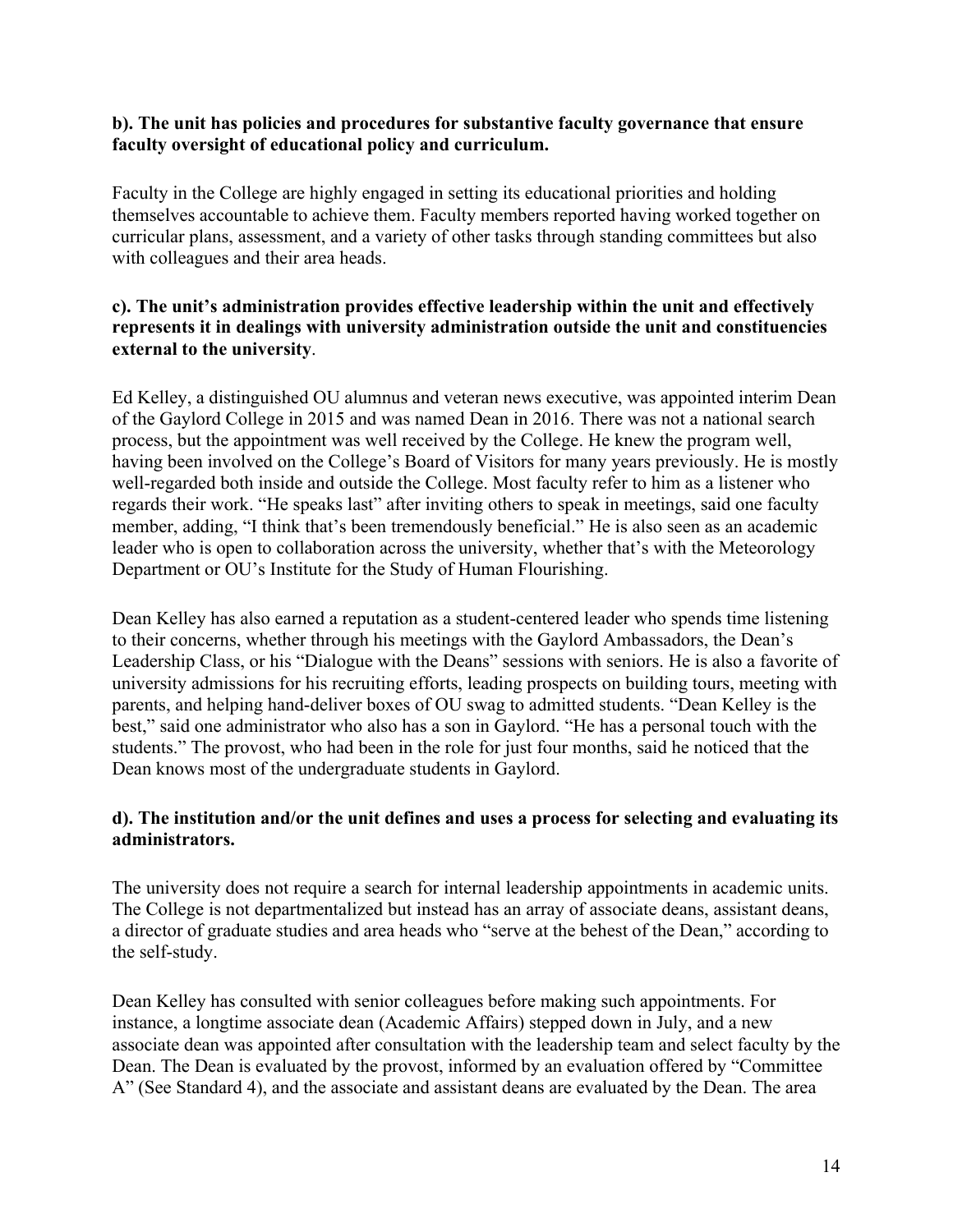heads are evaluated for their performance as faculty members by Committee A.

# **e). Faculty, staff and students have avenues to express concerns and have them addressed.**

The university provides pathways for faculty, staff and students to express concerns; they can do so through informal and formal channels. Two associate provosts who were interviewed by a site-team member confirmed the process and Gaylord's reputation for handling such matters appropriately over the review period.

**SUMMARY:** With rare exception, faculty members in Gaylord expressed strong confidence in its leadership, in its direction, and in its operations. There seems to be a great deal of optimism about the College's role at the university and its future.

Overall evaluation compliance/non-compliance**: COMPLIANCE**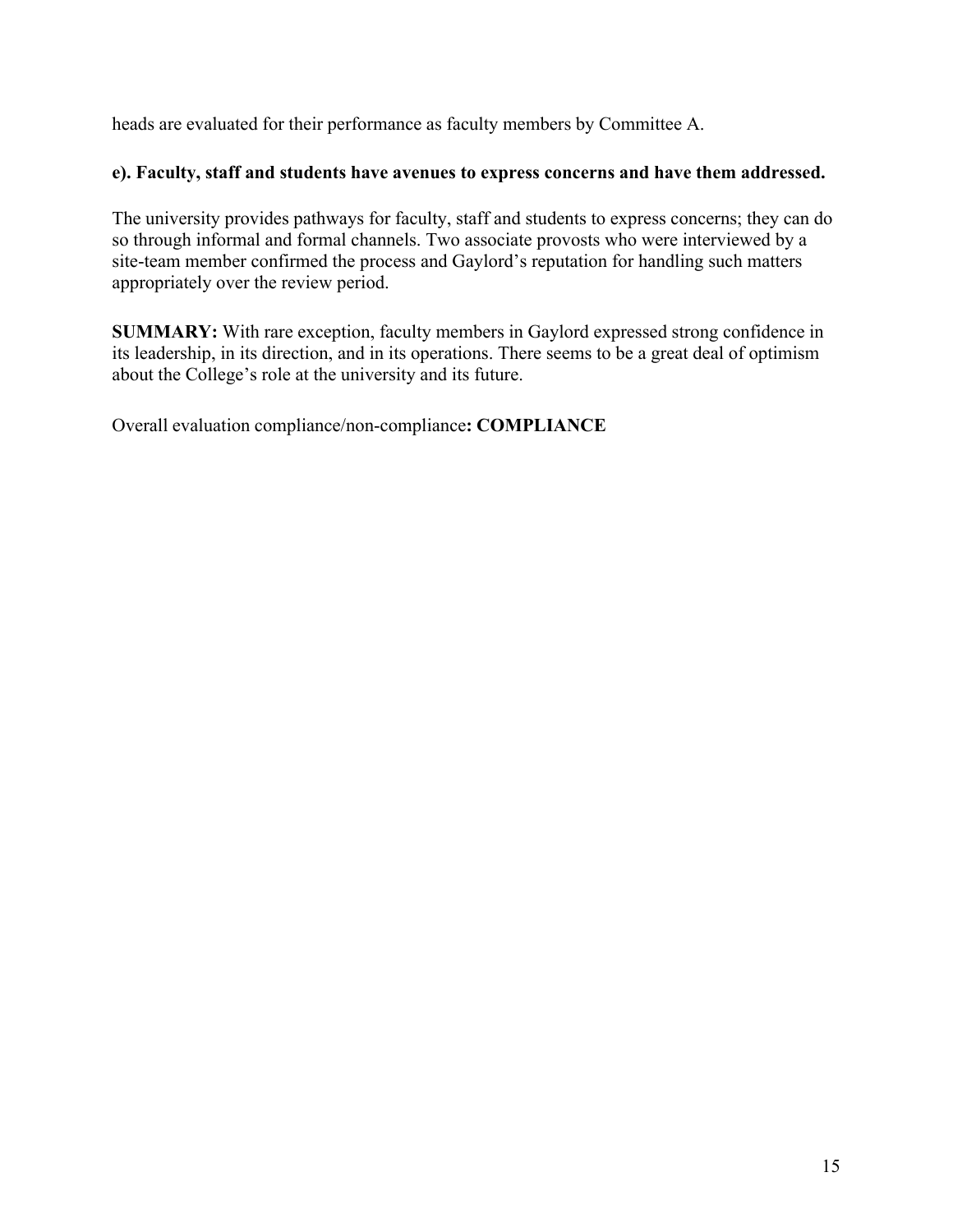#### **PART II — Standard 2: Curriculum and Instruction**

**a). The unit requires that students take a minimum of 72 semester credit hours (or 104 quarter credit hours) required for a baccalaureate degree outside of journalism and mass communications and meet the liberal arts and sciences-general education requirements of the institution. ACEJMC expects at least 95 percent of the graduating classes in the two academic years preceding an accreditation visit to meet this requirement.**

The Bachelor of Arts degree that all majors complete requires 124 credit hours for graduation. None of the five majors includes more than 50 hours in journalism and mass communications. This structure, along with advising review, ensures compliance with the ACEJMC rule of a minimum 72 outside hours. In 2020-21 there was a compliance level among graduates having at least 72 hours of outside instruction of 100% across all majors. In 2019-20 it was 99%.

# **b). The unit provides a balance between theoretical and conceptual courses, professional skills courses, and courses that integrate theory and skills to achieve the range of student competencies listed by the Council.**

The College has five undergraduate majors: Advertising, Public Relations, Journalism, Creative Media Production, and Professional Writing. The core curriculum taken by all students, regardless of major, reflects a balance of theoretical/conceptual courses and skills courses.

The College uses a curriculum mapping system to track how courses are delivering all of the professional competences outlined by ACEJMC. Every course in the curriculum is tracked based on how it delivers against each competency as follows: 0: does not cover the competency; 1: introduces the competency; 2: allow students to practice the competency; 3: help students master the competency. These can be detailed as follows:

1. Introduction: This indicates that, for the most part, a course helps to introduce students to the main concepts/knowledge/skills of the discipline or program.

2. Practice: This indicates that, for the most part, a course helps to practice (or reinforce) the main concepts/knowledge/skills of the discipline or program that students have learned in other courses.

3. Mastery: This indicates that, for the most part, a course challenges students to demonstrate mastery of the main concepts/knowledge/skills of the discipline or program they have learned in other courses.

The current curriculum mapping process indicates that all graduates of the program (regardless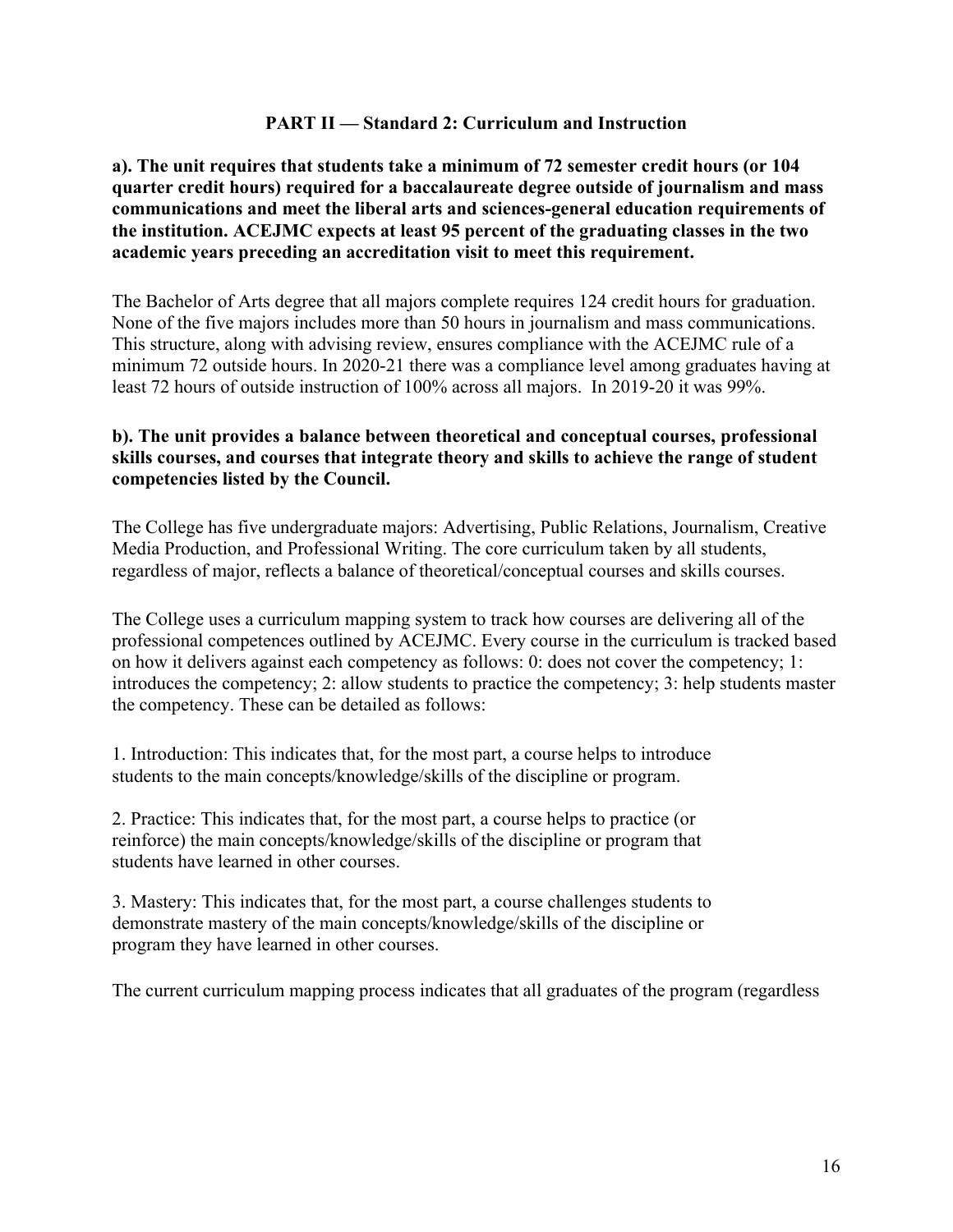of major) are introduced to all the competencies, have practice with all the competencies, and attempt to master all the competencies regardless of major.

Inclusion of curriculum mapping (completed in August 2021 as part of implementation of the College's revised assessment plan) reflects a greater focus since the last self-study on the 12 ACEJMC core values and competencies (CVCs), their incorporation into learning objectives, and where the College teaches them. The assessment plan calls for curriculum mapping to be reviewed every three years.

The self-study stated: "This college-wide round of curriculum mapping has proven helpful in fostering a deeper dialogue among faculty in each major about curriculum structure and levels of coverage of the CVCs, as well as more thorough identification of places where some CVCs were already being addressed in the classroom but not articulated explicitly in syllabi." Our on-site interviews found this statement to be true.

# College Core Classes

All 12 of the ACEJMC core values and competencies are addressed in the combination of three classes required for all Gaylord College students: JMC 1013 Intro to Media, 2033 Media Writing and Storytelling and 4813 Media Law. Intro to Media, a freshman-level course, addresses all CVCs except numerical literacy, covering them at an introductory level or, for some including critical thinking and research, to a level of practice. Media Writing and Storytelling, the foundational writing class, builds on several CVCs covered in Intro to Media – especially writing but also diversity in U.S. society and global diversity, ethics, critical thinking, research, critical evaluation and tools and technologies. It also adds numerical literacy. Media Law, an upper-level class, covers nine of the 12 CVCs and addresses several at a level of mastery: freedom of speech/law, history, theories, ethics, and critical thinking.

# Advertising Required Courses

In the Advertising major, curriculum mapping by faculty shows that all 12 CVCs are embedded in at least six of the seven required classes. All but two are covered at a mastery level in more than one class. Freedom of speech/law is covered at a mastery level in one class. History is addressed to a practice level but also addressed at a mastery level for majors through the Media Law class. Coverage is particularly robust in depth and number of courses for critical thinking, writing and critical evaluation.

# Public Relations Required Courses

As with Advertising, the CVCs are all addressed in at least six required classes in Public Relations. (The list includes two classes still being phased in as a requirement in the PR curriculum revision, 3453 PR and Society and 4423 Contemporary Problems in Public Relations.) All 12 CVCs except history are covered at mastery level in more than one core class. The curriculum revisions being implemented strengthen the coverage of history, U.S. and global diversity, and ethics. Coverage is particularly robust in depth and number of classes for research, writing, and tools and technologies as the new curriculum includes four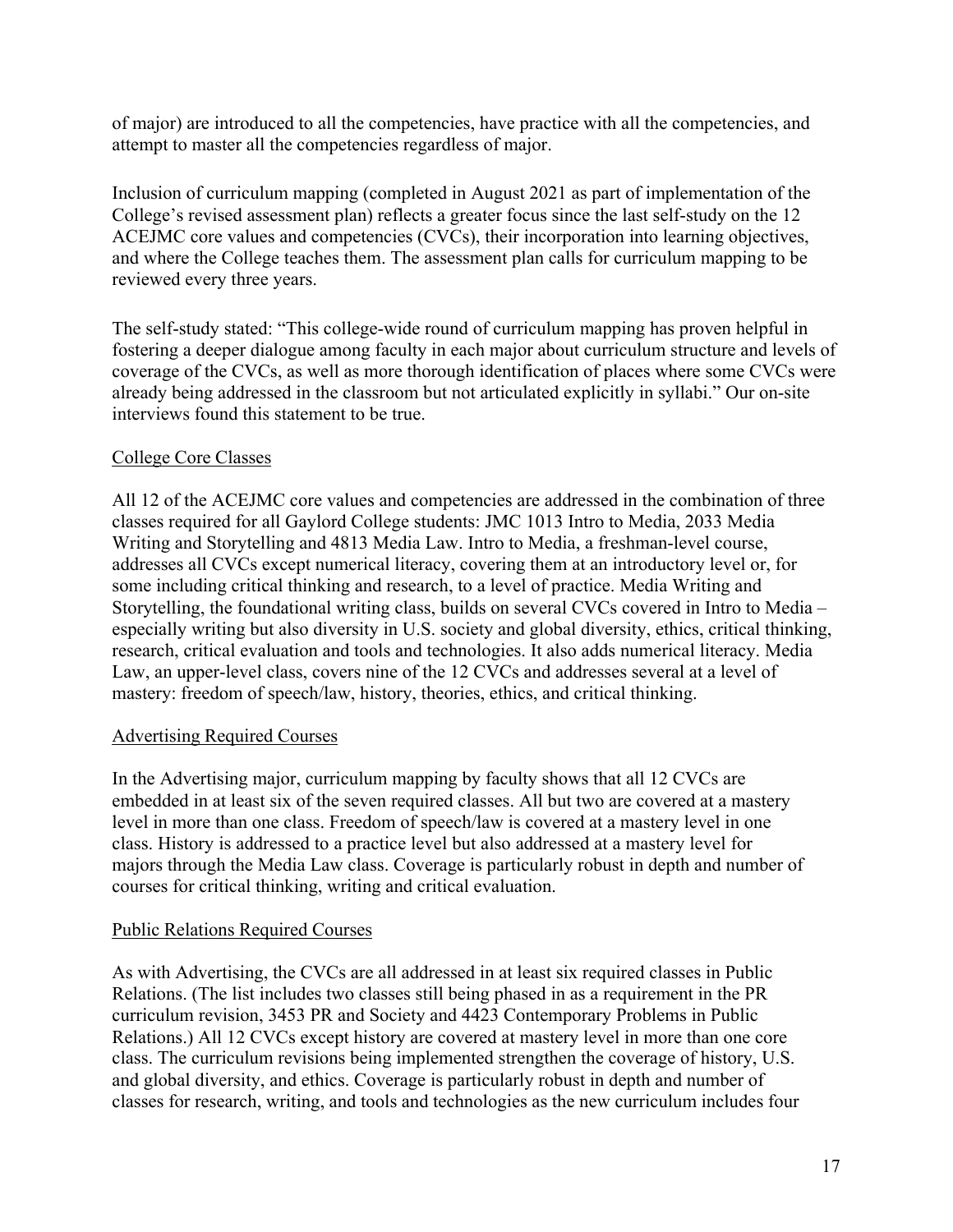areas that students must take at least one elective in: 1) diversity, 2) design, 3) technology, and 4) writing.

#### Journalism Required Courses

The current Journalism curriculum shown in the curriculum matrix also covers all CVCs in multiple classes. The required list includes classes in the three current skills streams – broadcast, print and online – as well as conceptual classes from which students must choose. Regardless of what they choose, students are engaging with all the CVCs multiple times. All values and competencies are addressed at a mastery level for all Journalism majors in multiple courses on the list – with the largest number at that level being ethics, critical thinking, research, writing, critical evaluation and tools and technologies. (If approved, curriculum revisions scheduled for faculty vote in the 2021-2022 academic year will strengthen coverage of the CVCs in the major, integrating aseries of one-credit skills courses.)

#### Creative Media Production Required Courses

Creative Media Production addresses all CVCs in multiple required classes – eight of the 12 CVCs in at least six classes. Eight of the CVCs are covered at the mastery level in two required classes. Diversity in U.S. society, global diversity and research are covered at mastery level in one class each. Numerical literacy is not covered at mastery level in a required class but is addressed in depth in the elective 4903, Client Production. Critical evaluation of one's own work and that of others receives the most robust attention, based on number of courses in which it receives above an introductory treatment.

# Professional Writing Required Courses

The Professional Writing curriculum covers all the CVCs in five or more of the seven required courses except for numerical literacy, which is covered in one course (the senior capstone Business of Professional Writing). Five of the CVCs are covered at mastery level in more than one class, and the rest are covered at that level in one class except for freedom of speech/law, which is not covered at mastery level within the Professional Writing courses but is addressed in the required Media Law college core class. Writing, though listed at mastery level in only two courses, is central to this curriculum and is addressed in great depth in 4524 Writing the Short Story and 4514 Writing the Novel.

#### **c). Instruction, whether on-site or online, is demanding and current, and is responsive to professional expectations of digital, technological and multimedia competencies. Achievements in teaching and learning are recognized and valued.**

The College maintains currency in instruction in digital, technological, and multimedia competencies through regular input from industry professionals. This input informs curriculum revisions and course updates or additions.

College faculty members interact regularly with professionals in media industries by multiple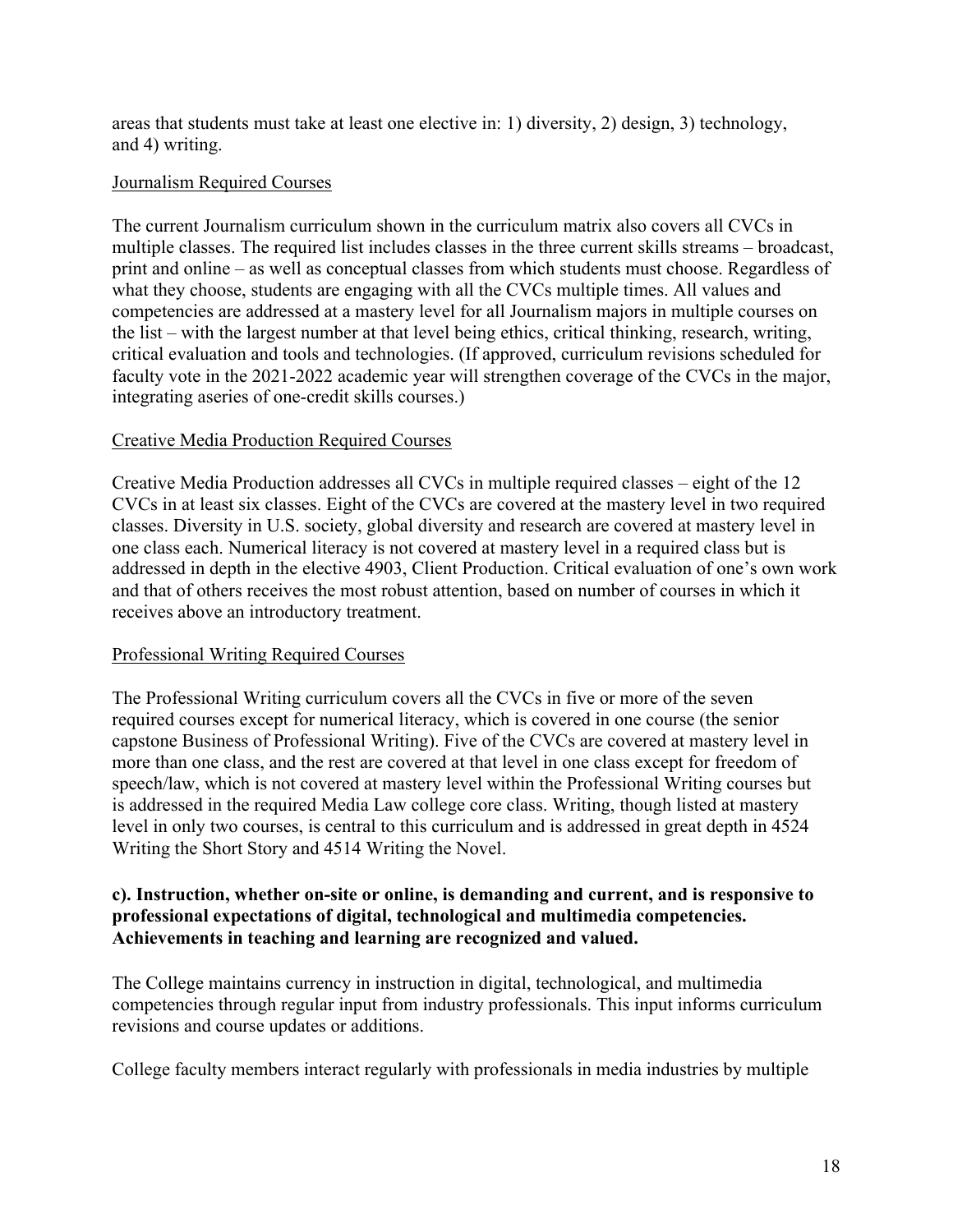means. Importantly, every major has capstone e-portfolios that are judged by professionals.

In Public Relations and Advertising, faculty and students interact with professionals as clients for Capstone and other courses, in the Lindsey  $+$  Asp integrated agency, with hiring managers from major markets through the annual Top Jobs workshop for students, with adjuncts who are working professionals themselves and with college Board of Visitors members who are executives in PR and advertising. In Public Relations, industry input through the Commission for Public Relations Education report has informed curriculum revision.

Creative Media Production faculty talk regularly with film, broadcasting, and video production professionals. Students are exposed to media production professionals inside and outside of the classroom. A new event, in October 2021, brought more than 30 professionals to campus to interact with CMP students through a series of panels, lectures, and networking sessions.

Professional Writing faculty members stay current as writers of novels and nonfiction who are themselves navigating industry trends. Students are also exposed to writing professionals inside and outside of the classroom.

Journalism faculty members and students interact regularly with professionals as guest speakers and as hiring managers for graduates. In addition, in summer 2018, Journalism faculty undertook a project to get input from professionals regarding their expectations of newly graduated employees. They visited with professionals across media industries (print, online, broadcasting), including traditional media outlets and new entrepreneurial ventures. Based on this input, the Journalism faculty members are now in the final stages of revising the curriculum. In the new curriculum, they have built into the design a series of required journalism skills-specific foundational classes (including visual and digital literacy and reporting with numbers and data) to equip students with the digital and technological skills from the outset.

Apart from broader curriculum revisions, interactions with professionals have led to the addition of innovative elective classes. Elective courses are regularly added to address current or developing needs. Thanks to the existence of the course number JMC 4970, areas can add these classes on a semester-by-semester basis without additional university approval and then seek longer-term approval if needed to make them permanent additions. Journalism, for example, offered a data visualization class in spring 2021 that focused specifically on Native American issues, building on input from the visits with professionals. College deans and area heads regularly support the addition of 4970 courses as means of innovating and keeping current in instruction. A similarly streamlined process also enables practicum courses (JMC 3011) to be added to take advantage of new practical experience opportunities for students – for example, a practicum in e-sports being added in fall 2021 includes live event streaming.

In meetings with students, they called out the College's ability to expose them to professionals on a regular basis as a particular strength.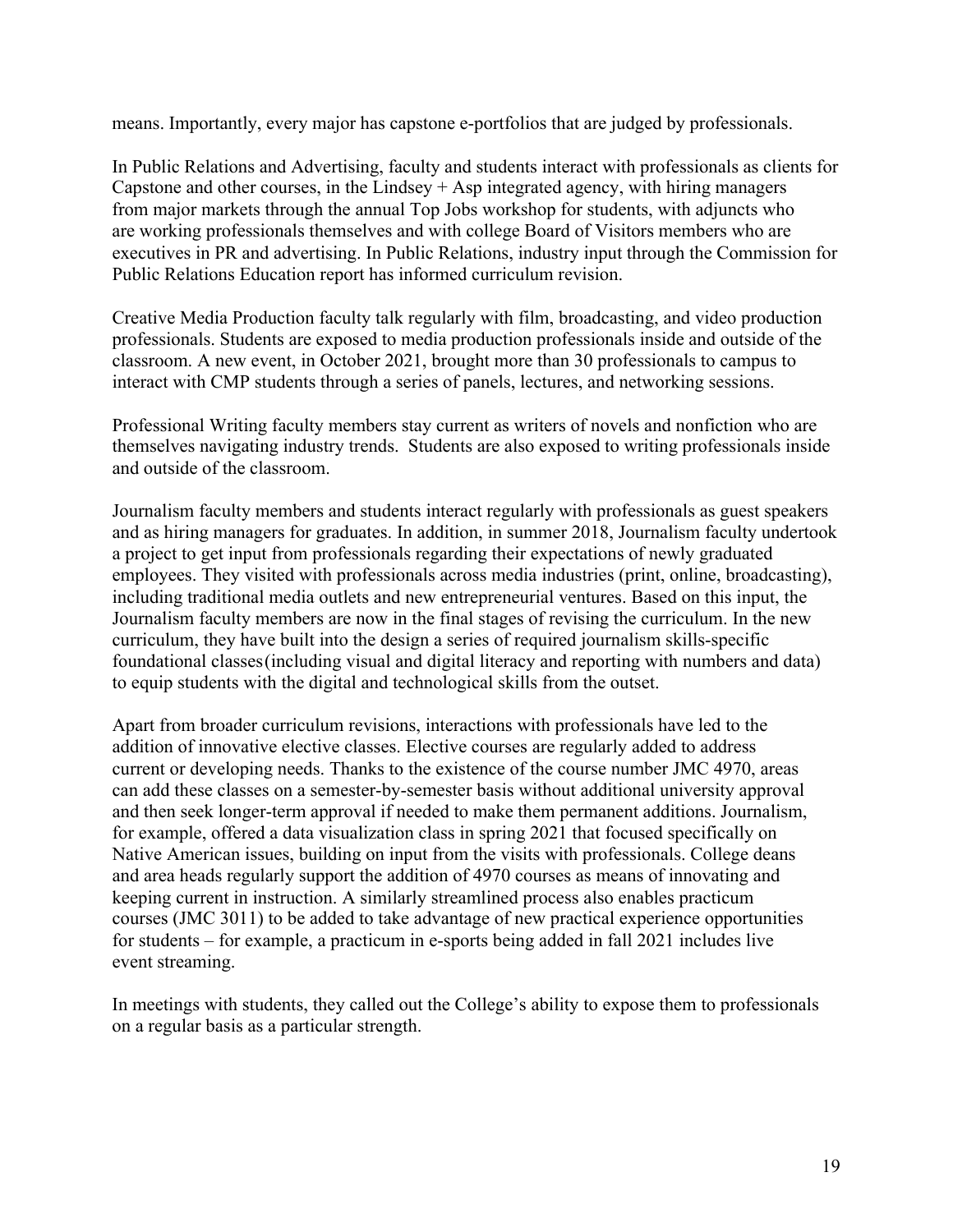The College provides the infrastructure to support current instruction by providing computer labs and editing bays with up-to-date hardware and software, studio spaces and technical control, and cameras and ancillary equipment available for checkout.

Some faculty members mentioned that professional competency could be improved in the curriculum by supporting more cross-fertilization between Gaylord majors with other relevant university majors, like information technology. Among these faculty there was some frustration with the siloed nature of programs.

There were many among faculty who felt that achievements in teaching and learning were recognized. Many faculty members happily reported that when they wrote letters each year detailing their achievements, they received detailed feedback on those letters from Committee A and from the Dean.

# **d). Student-faculty classroom ratios facilitate effective teaching and learning in all courses; the ratio in skills and laboratory sections, whether on-site or online, should not exceed 20-1. (Campaigns classes are exempt from the 20-1 ratio.)**

Over 99% of skills courses met the standard of 20-1. Campaigns classes are exempt. Only a single course, on After Effects, was above the standard with 22 students.

# **e). The unit advocates and encourages opportunities for internship and other professional experiences outside the classroom and supervises and evaluates them when it awards academic credit.**

Juniors and seniors may participate in the Gaylord College's internship-for-credit program in which students gain experience and degree credit. Students must have at least 75 semester-credit hours earned, of which 15 semester credit hours must be from the Gaylord College (JMC) and have a minimum 3.00 retention grade point average to apply for internship credit.

In the last four years, the number of students taking for-credit internships in any given year has typically been between 134 and 154. The year 2020 hit a low of 108, but COVID was a big factor in the decline. In a typical graduating class, over 30% of students will have taken a forcredit internship. Many other students take internships without earning credit.

**SUMMARY:** The Gaylord College curriculum is well aligned to ACEJMC's core values and competencies. The instruction is rigorous with a good balance of theory and skills. Instruction is informed by the professions to stay close to current practice. Students have regular interaction with professionals and access to internships. Gaylord also provides outstanding resources in support of professors and student learning.

Overall evaluation, compliance/non-compliance: **COMPLIANCE**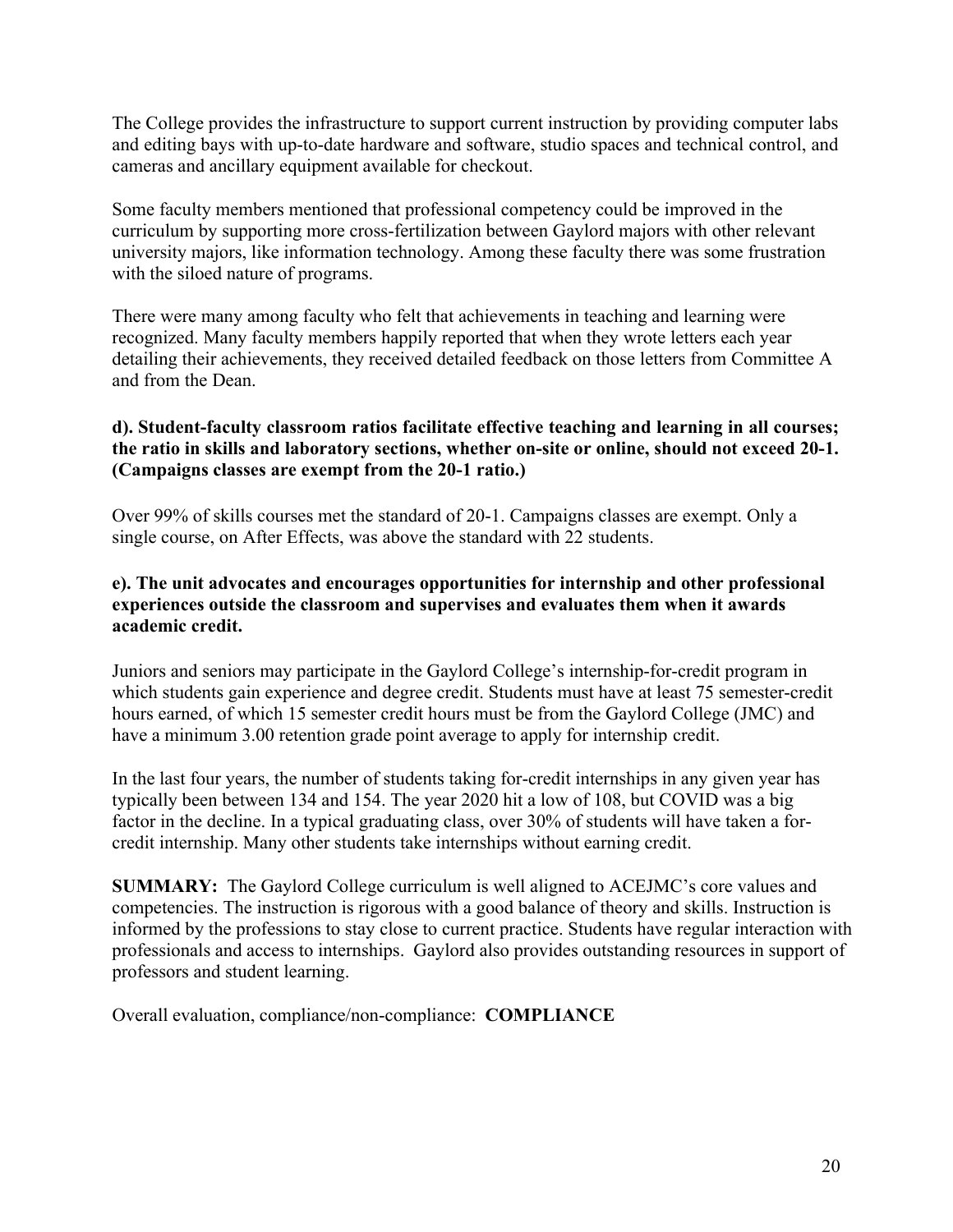#### **PART II — Standard 3: Diversity and Inclusiveness**

a). **The unit has a written plan for achieving an inclusive curriculum, a diverse faculty and student population, and a supportive climate for working and learning and for assessing progress toward achievement of the plan. The diversity plan should focus on domestic minority groups and, where applicable, international groups. The written plan must include theunit's definition of diversity and identify the under-represented groups.**

The Gaylord College has a written Diversity Plan that provides guidance for diversity and inclusivity efforts. It is a "living document" with flexibility for revisions as the cultural landscape changes. The current Diversity Plan was approved by faculty vote in December 2019 after extensive previous revisions in 2015. Diversity, as defined by the University of Oklahoma, is the inclusion of women and minority groups that include race, ethnicity, age, and sexual orientation.

The Gaylord College faculty and staff are engaged in regularly evaluating, discussing, and assessing their diversity and inclusion progress. The unit's Diversity Committee is designed to advocate for, promote, monitor, and reward diversity and inclusiveness across faculty, course content, and student programs. This committee and the College's Assistant Dean ensure diversity and inclusiveness remain top of mind and on all critical agendas.

The Diversity Plan lays out efforts to help ensure success. Those include:

• A faculty member of the Diversity Committee, assigned to each faculty search committee, will report efforts made during the search to recruit a diverse faculty pool of applicants.

• The Assistant Dean will compile and send out a yearly report of all student recruitment and outreach efforts to the Diversity Committee and full faculty, and the committee will review and make recommendations, if needed, on how to improve outreach.

• The Diversity Committee will seek feedback from minority student group leaders and faculty advisors after diversity and inclusivity-focused events for suggestions for improvements for future and/or additional events and mentorship opportunities.

• Committee A will compile faculty members' summaries from yearly portfolios of how they incorporated diversity inside and outside of the classroom, and these summaries will be included in the annual College diversity report.

• The Diversity Committee, with assistance from the Dean's office, will collect evidence of efforts of diversity and inclusiveness in the academic year's promotional material to be included in the annual diversity report.

• An award for diversity and inclusivity efforts in teaching, and a diversity fellowship grant for research or creative projects will be given annually.

• The Diversity Committee will continue to solicit suggestions from faculty and students for diverse speakers.

b). **The unit's curriculum includes instruction in issues and perspectives relating to mass communications across diverse cultures in a global society.**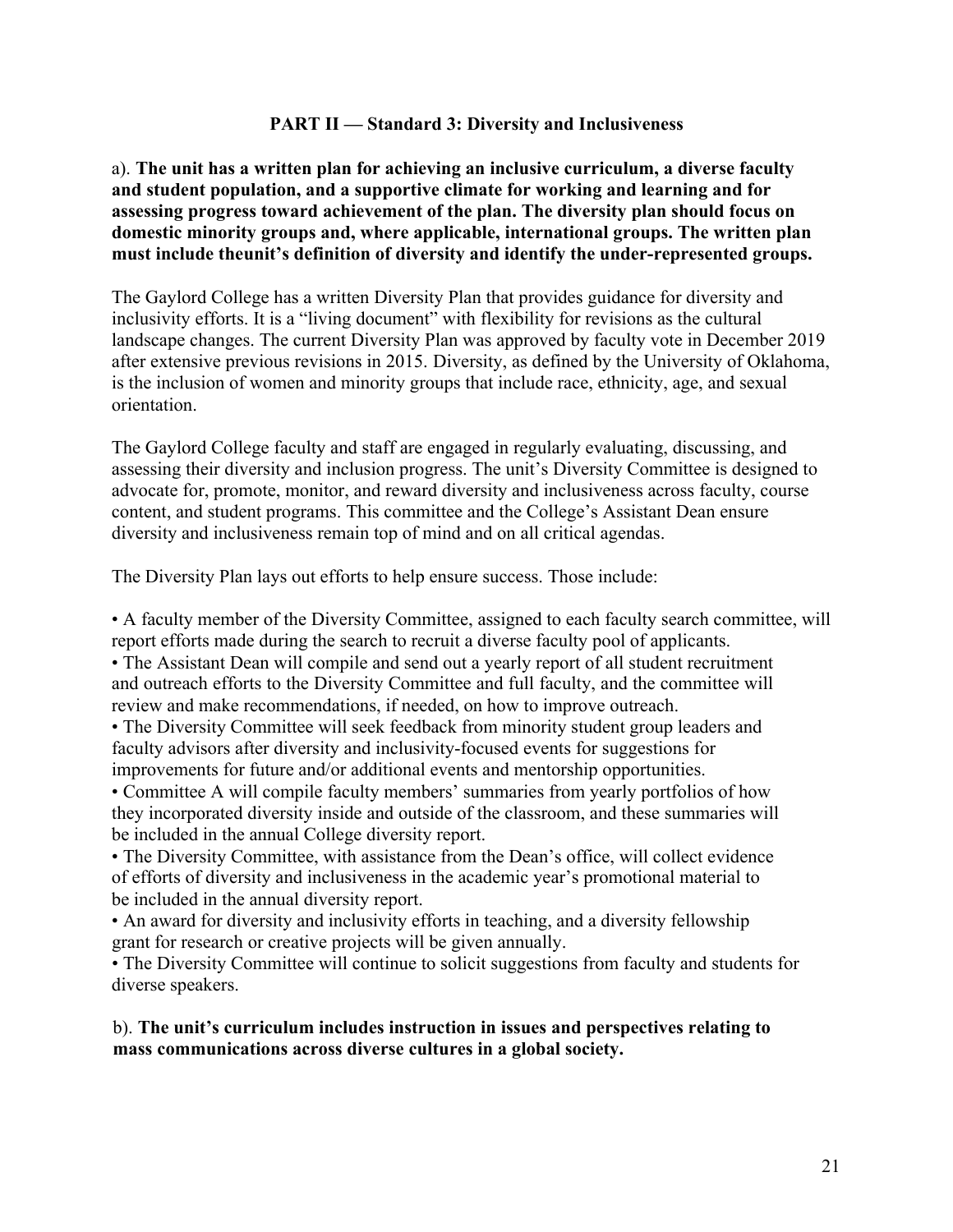Gaylord College addresses and covers issues of domestic diversity in 98% of required courses (across all five majors) and in 95% of elective courses. All faculty are required to incorporate domestic diversity content in course syllabi. The self-study shows that issues of diversity have been integrated throughout the curriculum and provides several pages of examples of course content (including readings, lectures, presentations, discussions, and assignments) that focus on cultural and social diversity. The Curriculum Mapping Summary Table documents specific diversity content in 99 of the 102 courses offered by the unit. Additionally, pages 73 – 80 in the self-study provide a list of course content, partnerships, co-curricular/community programs, and speakers as examples of how Gaylord College exposes and educates students to issues and perspectives of diversity and inclusiveness across the five areas of study (taken directly from course syllabi). In sessions with students, site-team members heard about programming and class exercises focused on diversity and inclusion.

# c). **The unit demonstrates effective efforts to recruit women and domestic minority faculty and professional staff and, where feasible, recruits international faculty and professionalstaff**.

Gaylord College demonstrates effective efforts to recruit women and domestic minority faculty and professional staff. Since the last assessment, the unit has aggressively recruited diverse faculty members and hired full-time faculty that include three Black women, two Asian women, two Asian men, one Black man, one multi-racial woman and one Native American woman (starting spring 2022). Furthermore, since 2013/2014, the number of female adjunct faculty increased from 21% to 42%; and the number of female full-time faculty increased from 29% to 43%. Since 2013/2014, the non-White adjunct faculty increased from 5% to 17%; and the number of non-White full-time faculty increased from 14% to 23%.

Increasing the diversity in faculty remains a work in progress; greater diversity is needed. The chart below shows that while the Oklahoma region is 65% White, 78% of the unit's faculty is White. Despite the Oklahoma region having 11% Hispanic/Latino population, there are no Hispanic/Latino faculty at the unit.

|                                          |             |                                 | <b>TOTAL FACULTY</b> |              |                |              | <b>Full-Time FACULTY</b> |          | <b>Adjunct/PT FACULTY</b> |
|------------------------------------------|-------------|---------------------------------|----------------------|--------------|----------------|--------------|--------------------------|----------|---------------------------|
| <b>Population Diversity Description:</b> | <b>AREA</b> | calculated<br><b>PERCENTAGE</b> | <b>TOTAL#</b>        | #FEMALE      | #MALE          | # FEMALE     | #MALE                    | # FEMALE | #MALE                     |
| <b>IBlack/African American</b>           | 7.8%        | 7.2%                            | 6                    | 5            |                | 3            |                          | 2        | 0                         |
| White                                    | 65.0%       | 78.3%                           | 65                   | 25           | 40             | 9            | 17                       | 16       | 23                        |
| IAmerican Indian/Alaskan Native          | 9.4%        | 3.6%                            | 3                    |              | $\overline{2}$ | $\mathbf{0}$ | 0                        |          | 2                         |
| <b>Asian</b>                             | 2.4%        | 6.0%                            | 5                    |              | 4              |              | 2                        | 0        | 2                         |
| Hispanic/Latino (any race)               | 11.1%       | $0.0\%$                         | 0                    | 0            | 0              | $\mathbf{0}$ | 0                        | 0        | $\mathbf{0}$              |
| <b>Native Hawaiian/ Pacific Islander</b> | 0.2%        | $0.0\%$                         | 0                    | $\mathbf{0}$ | 0              | $\mathbf{0}$ | 0                        | 0        | $\mathbf{0}$              |
| Two or more races                        | 6.3%        | 2.5%                            | $\mathbf{2}$         | 2            | 0              |              | 0                        |          | $\mathbf{0}$              |
| <b>Other race or Not Reported</b>        | N/A         | $0.0\%$                         | 0                    | 0            | 0              | $\mathbf{0}$ | 0                        | 0        | $\mathbf{0}$              |
| International                            | N/A         | 2.4%                            | $\overline{2}$       |              | 1              | 1            | 0                        | 0        | 1                         |
|                                          |             |                                 | 83                   | 35           | 48             | 15           | 20                       | 20       | 28                        |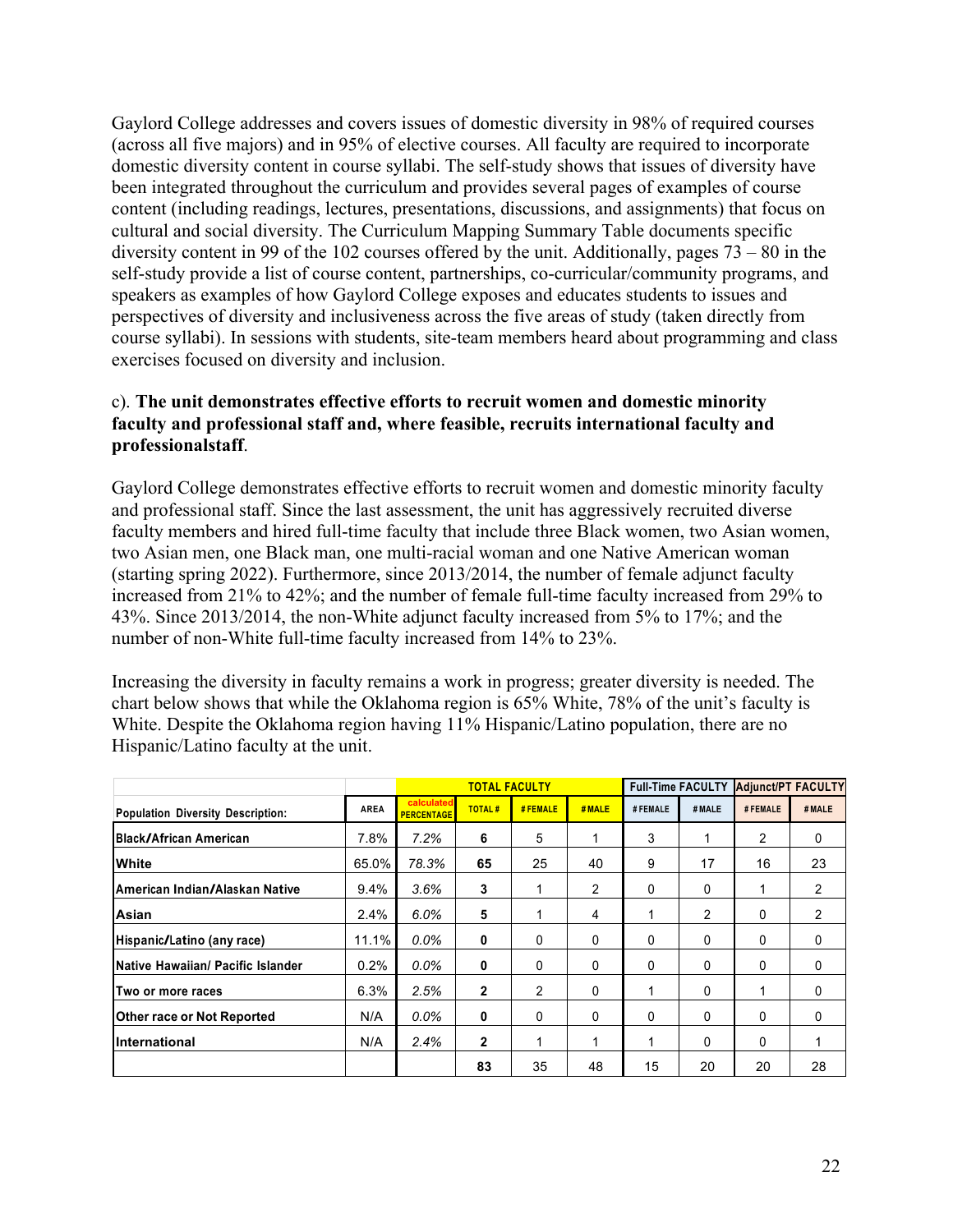# d). **The unit demonstrates effective efforts to help recruit and retain a student population reflecting the diversity of the population eligible to enroll in institutions of higher education inthe region or population it serves, with special attention to recruiting under-represented groups.**

Since the last assessment, the makeup of the Gaylord student body has shifted from 69% White downward to 66%; and the diverse student population has increased from 31% to 34%. This demonstrates effective efforts to recruit and retain a student population reflective of the area diversity.

However, the unit lags the institution's diversity, as shown in the chart below. Recruitment programs for underrepresented minorities are included in the Diversity and Strategic Plans; but these programs may require review or revision to increase effectiveness.

| <b>Population Diversity Description:</b> |             | <b>UNDERGRADUATES</b> |                |  |  |
|------------------------------------------|-------------|-----------------------|----------------|--|--|
|                                          | <b>AREA</b> | <b>INSTITUTION</b>    | <b>GAYLORD</b> |  |  |
| <b>Black/African American</b>            | 7.8%        | 4.5%                  | 4.6%           |  |  |
| White                                    | 65.0%       | 60.0%                 | 65.9%          |  |  |
| American Indian/Alaskan Native           | 9.4%        | 3.2%                  | 2.8%           |  |  |
| Asian                                    | 2.4%        | 7.0%                  | 1.7%           |  |  |
| Hispanic/Latino (any race)               | 11.1%       | 11.4%                 | 10.9%          |  |  |
| Native Hawaiian/ Pacific islander        | 0.2%        | 0.1%                  | 0.0%           |  |  |
| Two or more races                        | 6.3%        | 9.4%                  | 11.1%          |  |  |
| Other race or Not Reported               | N/A         | 1.3%                  | 1.2%           |  |  |
| International                            | N/A         | 3.2%                  | 1.8%           |  |  |
|                                          |             | 100.1%                | 100.0%         |  |  |

Gaylord College engages in a variety of activities and initiatives to attract and retain underrepresented members of the student body. For example, Gaylord College hosted workshops and events for the OU Black Student Association Welcome Black Weekend, the Women's Outreach Center, the Minority Women's Conference, and Black Student Engineers.

e) **The unit has a climate that is free of harassment and all forms of discrimination, in keepingwith the acceptable cultural practices of the population it serves, accommodates the needs of those with disabilities, and values the contributions of all forms of diversity. Accreditation sitevisit teams will apply this standard in compliance with applicable federal and state laws and regulations, as well as the laws of the countries in which non-U.S. institutions are located.**

Students and faculty reported that the unit has a climate that is almost completely free of harassment. In February 2020, there was a single occasion when a Gaylord College faculty member used the "n" word in class, and there have been a small number of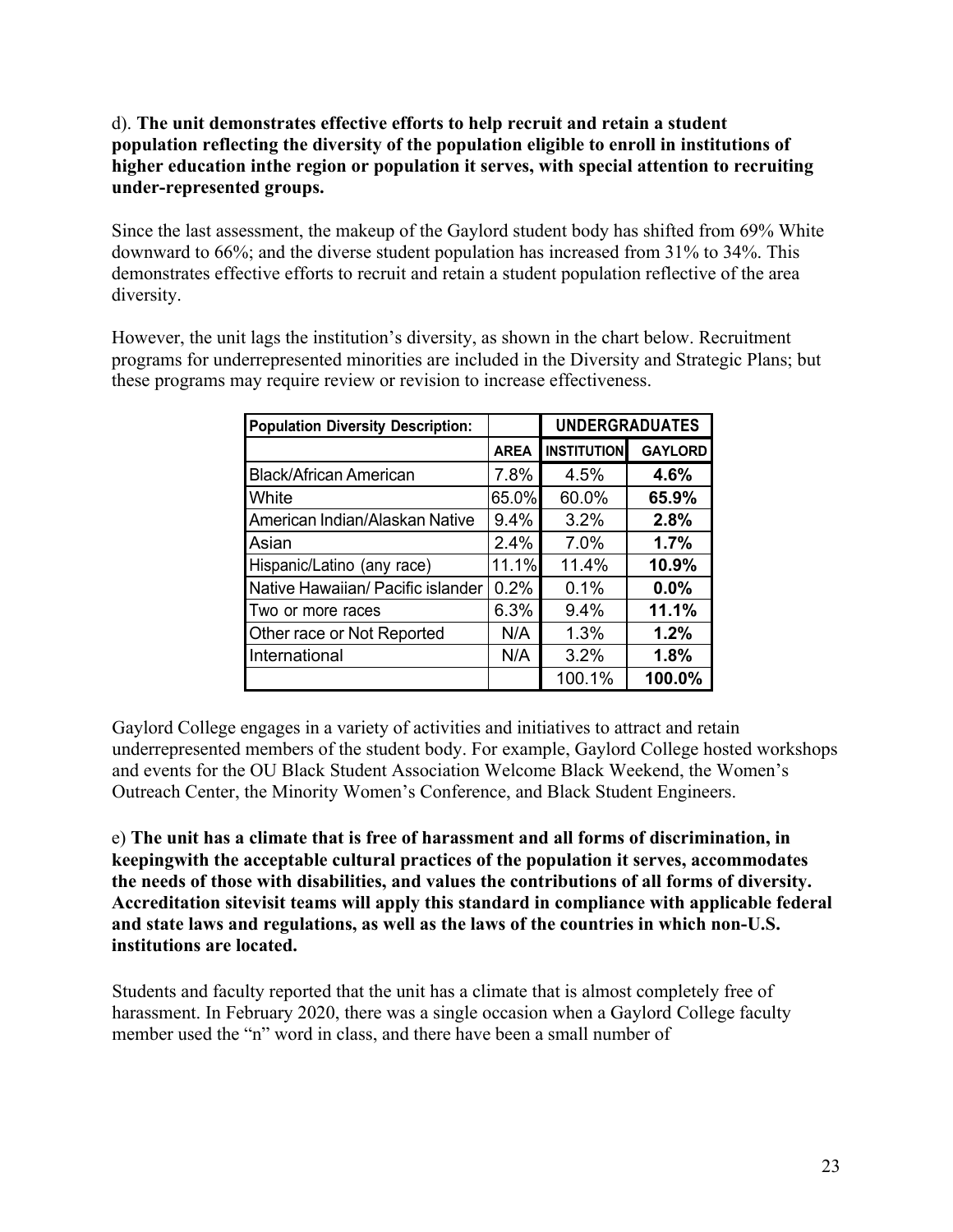incidents of racial insensitivity on other parts of the OU campus. Interviews indicated that all faculty membersare keenly aware that they need to be intentionally focused on diversity and inclusion. Additionally, following the "n" word incident, the entire College faculty and staff were asked toparticipate in training on cultural sensitivity, an initiative led by the Dean.

Most faculty members indicated that Gaylord is free of discrimination. A small number of faculty members, however, expressed a concern that micro-aggressive behavior exists. More diversity training for faculty may be needed. All of the above reinforce the importance of the Diversity Plan and the Diversity Committee. Gaylord College has made improvements since the last assessment; but the work must continue.

**SUMMARY**: As one faculty member put it, "Diversity is huge in the mindset of all of us." Since the 2014-15 site-team report and non-compliance finding on Standard 3, the College has made serious strides on multiple fronts, especially in the classroom. There is also widespread recognition that there is a great deal more to do.

Overall evaluation, compliance/non-compliance: **COMPLIANCE**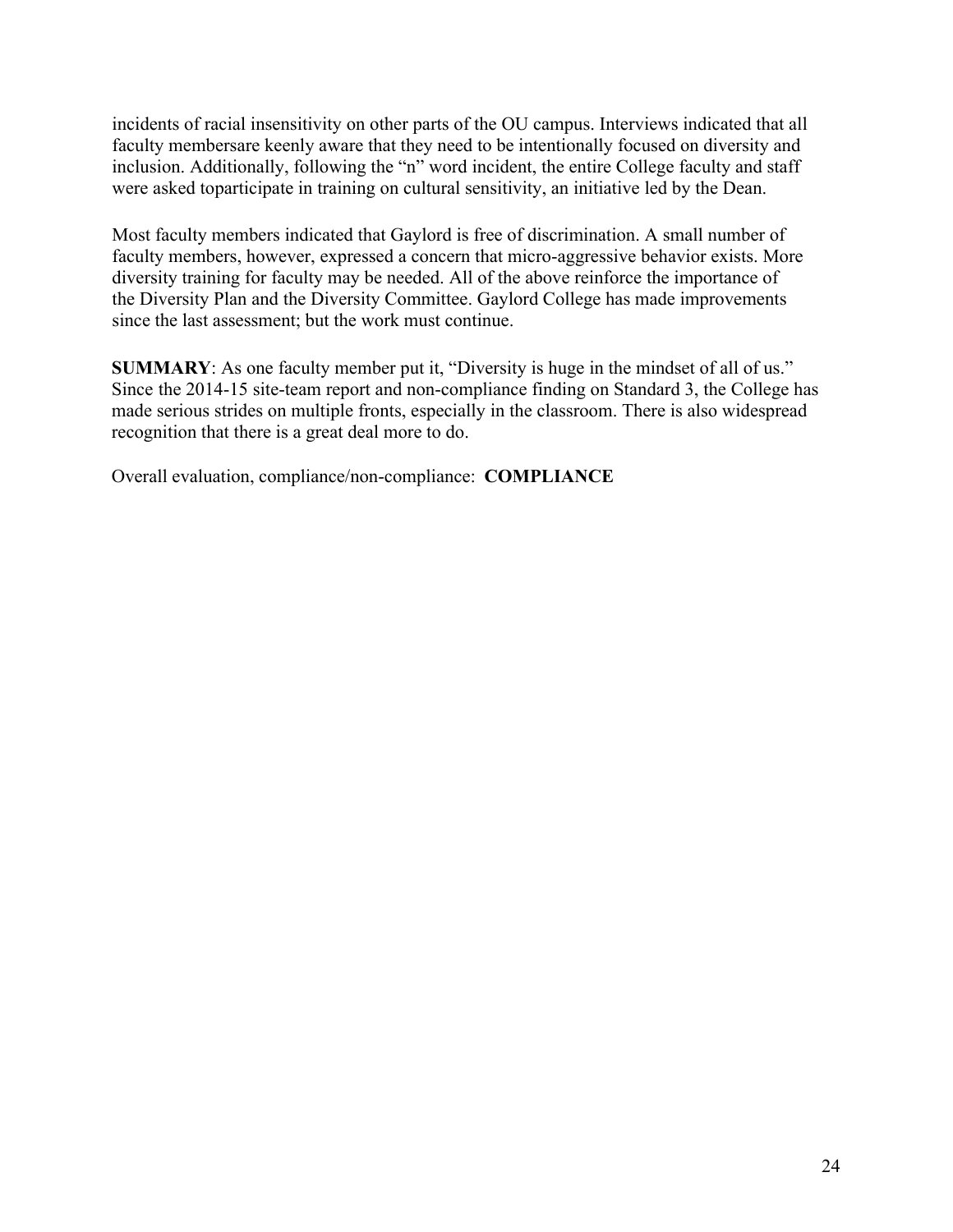#### **PART II — Standard 4: Full-Time and Part-Time Faculty**

# **a). The unit has written criteria for selecting and evaluating the performance of all full-time and part-time faculty and instructional staff**.

Published advertisements for faculty openings set expectations for the selection of individuals who provide instruction in the College. Examples of such language include:

*[T]he successful candidate will provide teaching that integrates storytelling into the current media environment and develop curriculum in social media distribution and management…The position will help prepare students in both skills and conceptual learning.*

*Applicants are encouraged to provide evidence of teaching effectiveness, a teaching philosophy statement that includes interest and ability to teach a diverse body of students, and portfolios or links to creative or scholarly work, as appropriate.*

*A master's degree and professional experience in digital design and production are required. Professional experience includes advertising industry or corporate-side experience in creative leadership in the areas of digital design, creative technology, UX/UI design, multimedia design, social media, web/application development and coding.*

After they are hired, faculty members and instructional staff are regularly evaluated on the quality of their teaching (see d., below) but also other activities in which they are expected to engage, such as research, creative work, or service. An elected committee ("Committee A") of three tenured faculty members evaluates the work of all faculty colleagues using a template that draws on a "mini-vitae" submitted each year. The committee scores each faculty member on a scale of 0-5 and provides written comments on teaching, scholarly/creative activity, and service. Expectations vary depending on the faculty member's designation; tenure-line faculty, for instance, normally have a smaller proportion of their effort dedicated toward teaching than nontenure-line("term") faculty. The student evaluations of teaching are included with the mini-vitae to help the committee in its assessment. The assessment is then supplemented by an additional memo from the deans. Faculty members confirm that the process takes place annually. Faculty on the tenure track have access to College and University guidelines that stipulate expectations and the processto move toward tenure. They also receive detailed annual feedback as they move toward the tenure and promotion decision.

#### **b). Full-time faculty have primary responsibility for teaching, research/creative activity and service.**

The College's self-study notes that although the proportion of courses taught by full-time faculty has fallen since last site-team visit (2014), full-time faculty still teach the majority (between 60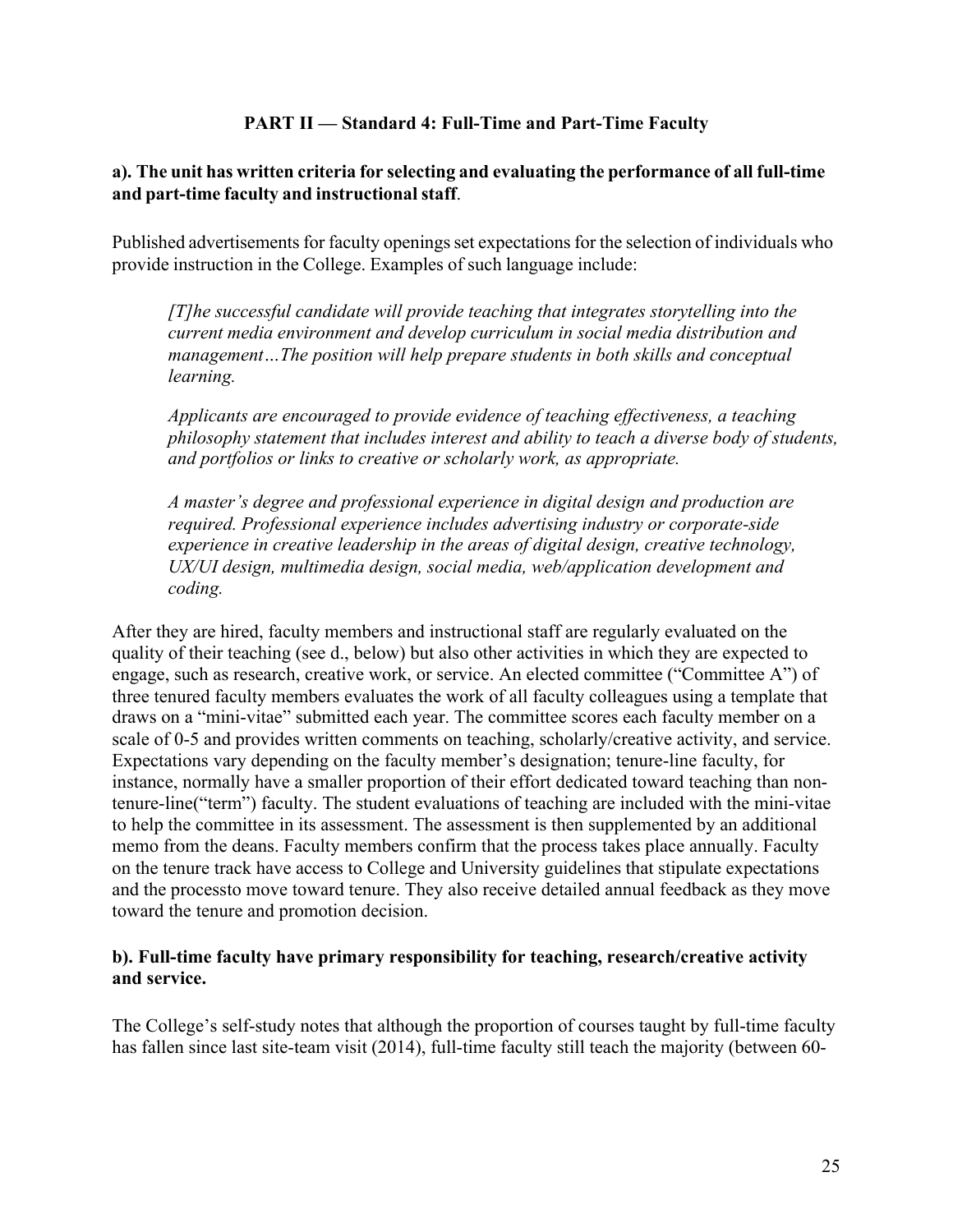65 percent) of core and required courses. Conversations with faculty indicate that they also take primary responsibility for the quality of the curriculum; for service to the College, University and professions on behalf of the College; and for the research and creative activity the College produces.

# **c). Credentials of the unit's faculty represent a balance of professional and scholarly experience and expertise kept current through faculty development opportunities, relationships with professional and scholarly associations, and appropriate supplementation of part-time and visiting faculty.**

Faculty in the Gaylord College represent a strong mix of professional experience and scholarly credentials. Although a few faculty members do not bring industry credentials, most bring more than a decade of experience in the news or strategic-communication professions; some continue that work in some capacity as they teach. The tenure-track faculty in Gaylord are spread among the assistant, associate and full-professor ranks. Most (80 percent) have terminal degrees, and almost all also have professional experience. Of the non-tenure-line ("term") faculty, all have at least a dozen years' experience. For instance, one faculty member had more than two decades at multiple television news operations before joining the Gaylord College in 2009; she puts her expertise towork in the classroom but also as director of a foundation dedicated to awareness around the risk of heat to athletes. An instructional staff member who teaches sports broadcasting worked full-time in sports television production for 25 years at the local and national levels.

Gaylord uses dozens of adjunct instructors each year. In 2020-21, for instance, 48 adjuncts taught. Part-time faculty are working professionals who are generally recruited from nearby Oklahoma City; however, professionals with industry leadership experience from other metropolitan areas have also been able to teach via a combination of remote and in-person instruction.

The College promotes opportunities offered through the university for faculty to improve their teaching, and faculty members also participate in national association meetings and workshops, such as those offered through the Broadcast Education Association and the Digital Literacy Institute. A review of CVs indicates that Gaylord faculty members also receive grants to develop courses and take advantage of professional development opportunities. An OU "Presidential Dream Course" program, for instance, has provided faculty members \$20,000 to develop new courses. Faculty members are also well represented, including in leadership ranks, in such organizations at the Broadcast Education Association. They remain well connected to the industry, allowing them to connect students to the professions through agency visits and career connections and placements.

# **d). The unit regularly evaluates instruction, whether onsite or online, using multiple measures that include student input.**

The self-study provided evidence that instruction is evaluated using student input, and faculty confirmed that such evaluation happens regularly and consistently. The College expects, promotes and rewards high-quality teaching; the evidence is in the number of faculty who have been recognized for their innovative and effective pedagogy. Examples include awards from the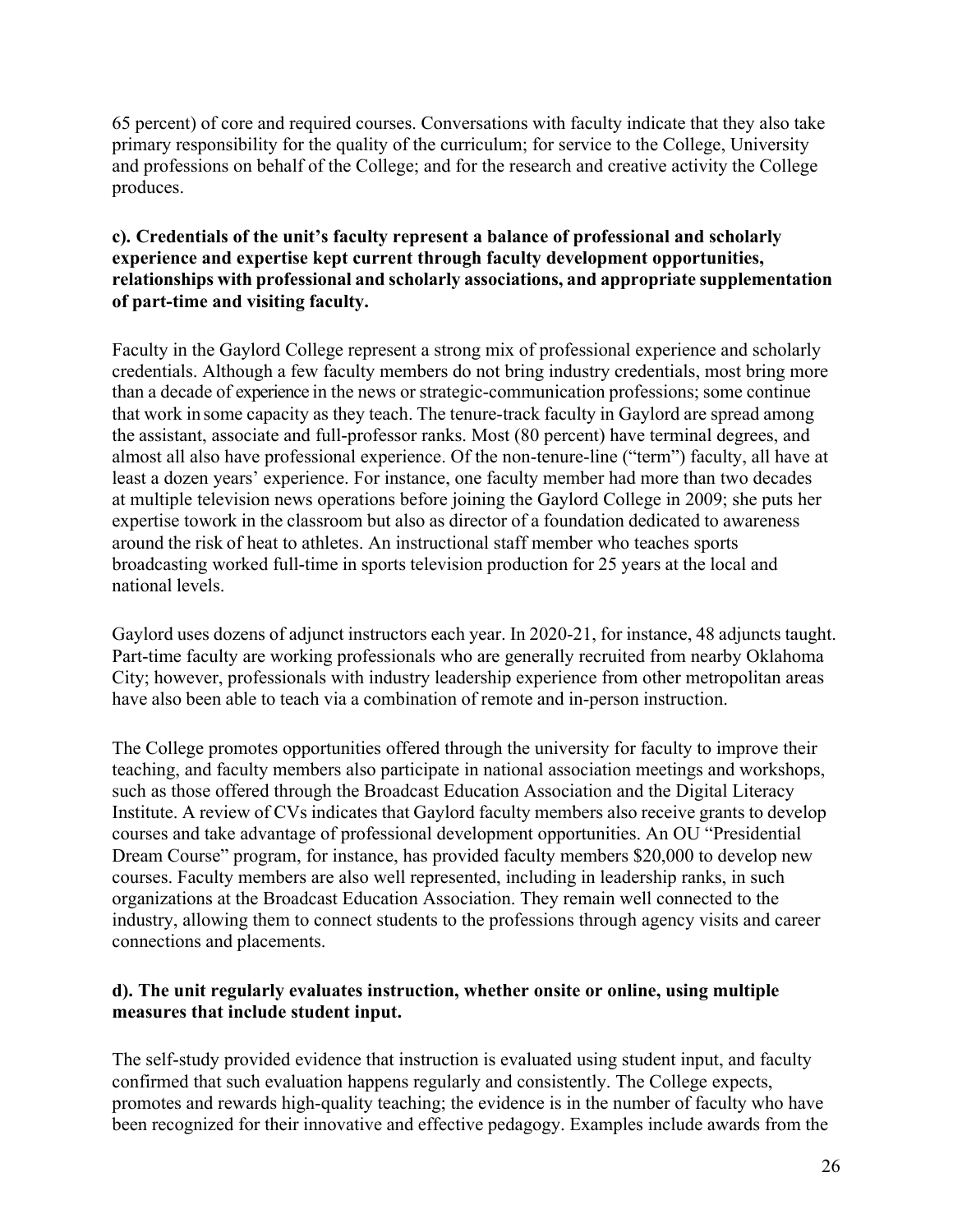Association for Education in Journalism and Mass Communication for service learning and distinguished teaching; a PRSA Outstanding Educator Award; selection, from among more than 100 entrants, as a feature on NBC's *Today Show* in 2017; and multiple designations of "Presidential Dream Courses" by the university.

# **e). The faculty has respect on campus for its university citizenship and the quality of education that the unit provides.**

Conversations with administrators across campus indicate that the College is seen as a collaborator and innovator, open to new possibilities and aligned with university priorities. For instance, the College is seen as a strong partner for the Southwest Center for Human Relations Studies, which recruits its graduate students, because of their competency in cultural communication, for work with its diverse workshop participants. The College is also seen as a good citizen in relationship to OU's efforts to assess student learning. The provost added that although he is new on the job, he has "not heard anything but positives" about the Gaylord College.

**SUMMARY:** Despite enrollment growth coupled with a lack of a parallel increase in the number of full-time faculty, the College continues to ensure that it provides appropriate oversight of the curriculum and provides professional development opportunities for its teachers and scholars. Its faculty are active teachers, scholars and practitioners – all to the benefit of its students and the university.

Overall evaluation, compliance/non-compliance: **COMPLIANCE**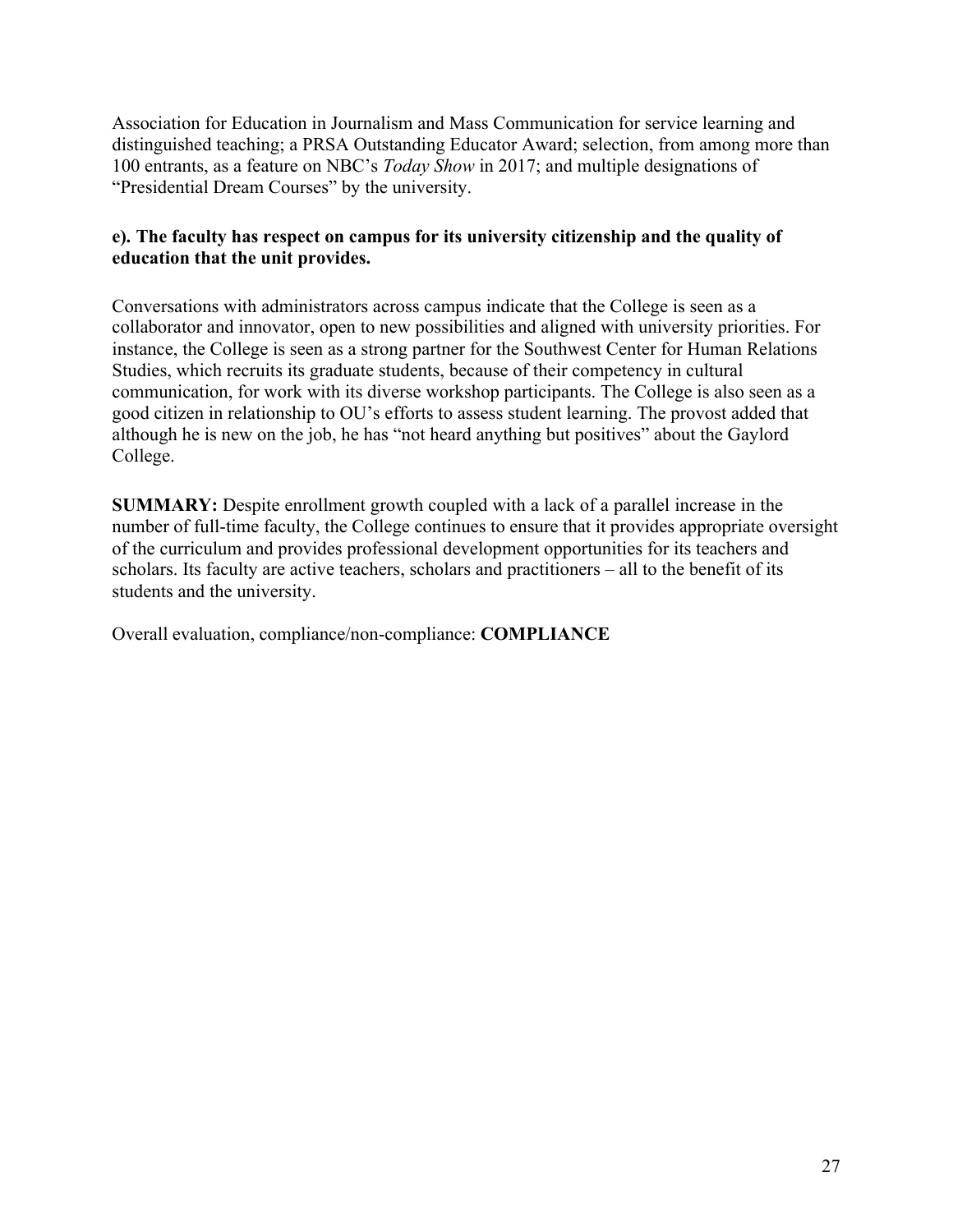# **PART II — Standard 5: Scholarship: Research, Creative and Professional Activity**

# **a). The unit requires, supports and rewards faculty research, creative activity and/or professional activity.**

The College requires, supports and rewards scholarly, creative and professional activity by its faculty members. The expectations are signaled in several ways:

- *Recruitment.* Position announcements include language such as this: "All applicants are expected to demonstrate the ability to establish and achieve an agenda of highquality research or creative/professional activities."
- • *Annual evaluations and the tenure-and-promotion process.* "Committee A" provides annual feedback to each member of the faculty on scholarly productivity, and that is supplemented with additional detail for those on the tenure track.
- *Financial support and releases.* Faculty members receive an annual stipend for use at their discretion on their activities. Additionally, the College provides grants (Faculty Enrichment Grants), and the university also provides support through competitive grants.A review of CVs indicates that faculty members take advantage of these resources. Faculty members can also apply for sabbatical leaves every six years, and nine Gaylord faculty took sabbaticals during the review period.

Interviews with faculty indicated that most felt support for their scholarly activity. "We can do whatever we want here," said one faculty member. However, some faculty members with a primary focus on research said they felt a lack of acknowledgement for their research productivity.

# **b). The unit specifies expectations for research, creative activity and/or professional activity in criteria for hiring, promotion and tenure.**

Ads specify expectations for such activity, and the College's "Procedures and Criteria for Tenure and Promotion" document states: "All members of the faculty are expected to model and expand knowledge through research and/or demonstrate original or imaginative creative activity." Tenure-line faculty members must provide evidence of "academic scholarship" that includes "publication of scholarship in peer reviewed academic and professional venues, peer evaluation of creative academic and professional productions and projects, and peer acceptance of discipline conceptualizations; peer recognition by professional societies and experts of academic and professional works and peer acknowledgement of modeling and innovation in professional content, field conceptualization, and industry positioning."

#### **c). Evaluation criteria for promotion, tenure and merit recognition account for and acknowledge activities appropriate to faculty members' professional as well as scholarly specializations.**

The College's P&T guidelines stipulate that faculty members exhibit excellence in a focused area of specialization. Furthermore, the College's document recognizes a range of "evidence" of scholarly/creative activity, including that of refereed journal articles and academic books, but also more creative and professional forms of discovery, knowledge creation, and education. The document also recognizes the "media marketplace" as having "peer review value." It states: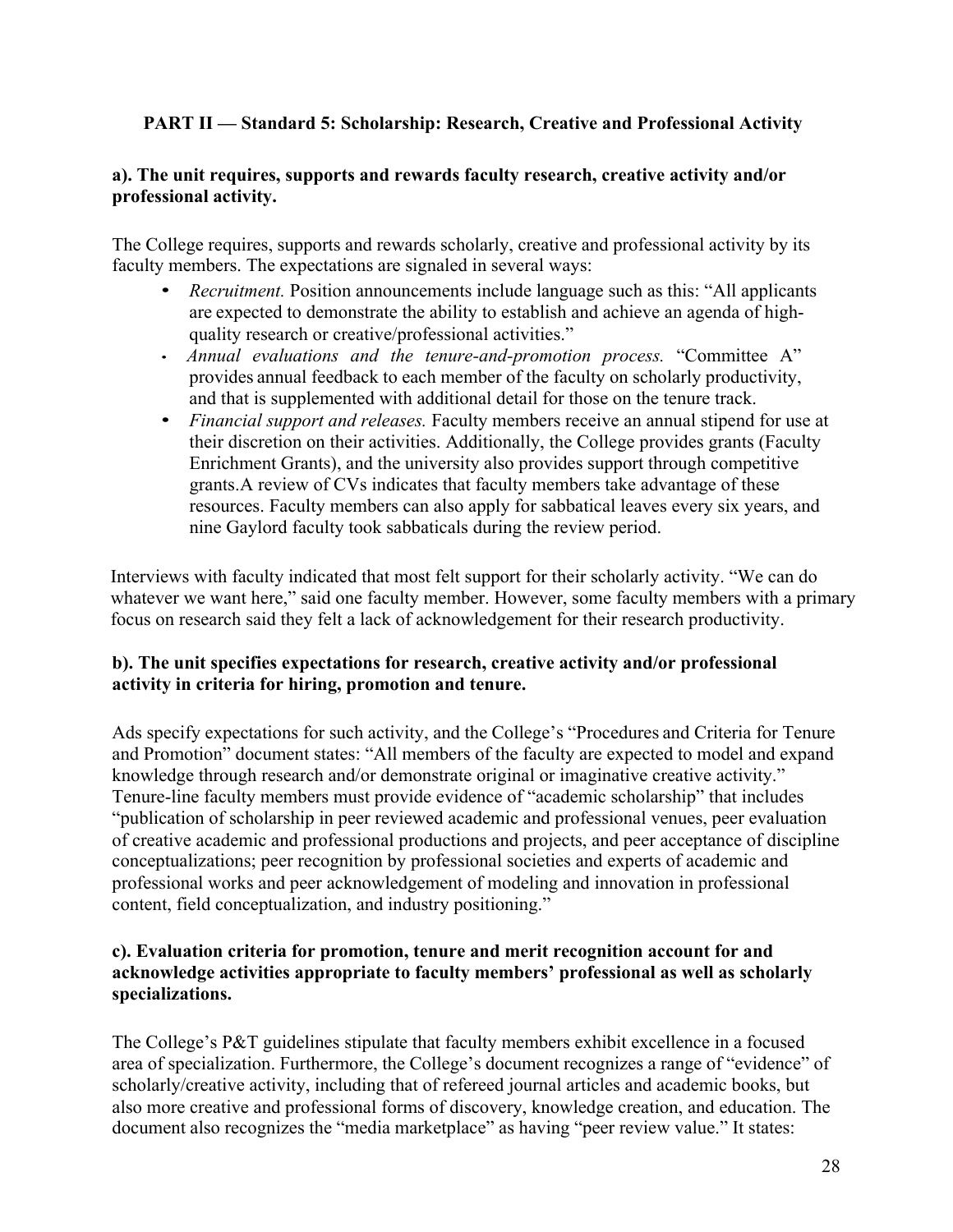"Such activity might include broadcast of programs, articles published in commercial publications, ad campaigns with significant reach, a commercial book publication, participation in a professional organization, etc."

# **d). Faculty members communicate the results of research, creative and/or professional activity to other scholars, educators and practitioners through presentations, productions, exhibitions, workshops and publications appropriate to the activity and to the mission of the unit and institution.**

Some faculty members are internationally recognized experts in such areas as media ethics, journalistic practice, health communication, and issues of race and ethnicity in the media. Others are respected novelists, documentarians and filmmakers. During the review period, faculty members shared their work through a variety of outlets (See table, end of this standard). They do so in conferences, at juried film festivals, through publications and broadcast venues, through textbooks, academic and popular books and screenplays, and in refereed journals. They also obtain university and external grants in support of their work.

#### **e). The unit fosters a climate that supports intellectual curiosity, critical analysis and the expression of differing points of view.**

Faculty members indicate that the environment in Gaylord is one in which individuals can discuss and express differing points of view on the array of issues touching the disciplinesin which they teach. The site team's sessions with students demonstrated that students also feel comfortable voicing their ideas, their opinions, and their concerns.

**SUMMARY:** Gaylord faculty members are active as scholars and creative producers of articles, books, written journalism and storytelling, and multimedia productions of all forms. The array of output is impressive and unique for a JMC program. The College has the potential to be a contributor, with increasing support for its scholarly activity and the faculty who focus on research, to the university's AAU aspirations.

Overall evaluation, compliance/non-compliance: **COMPLIANCE**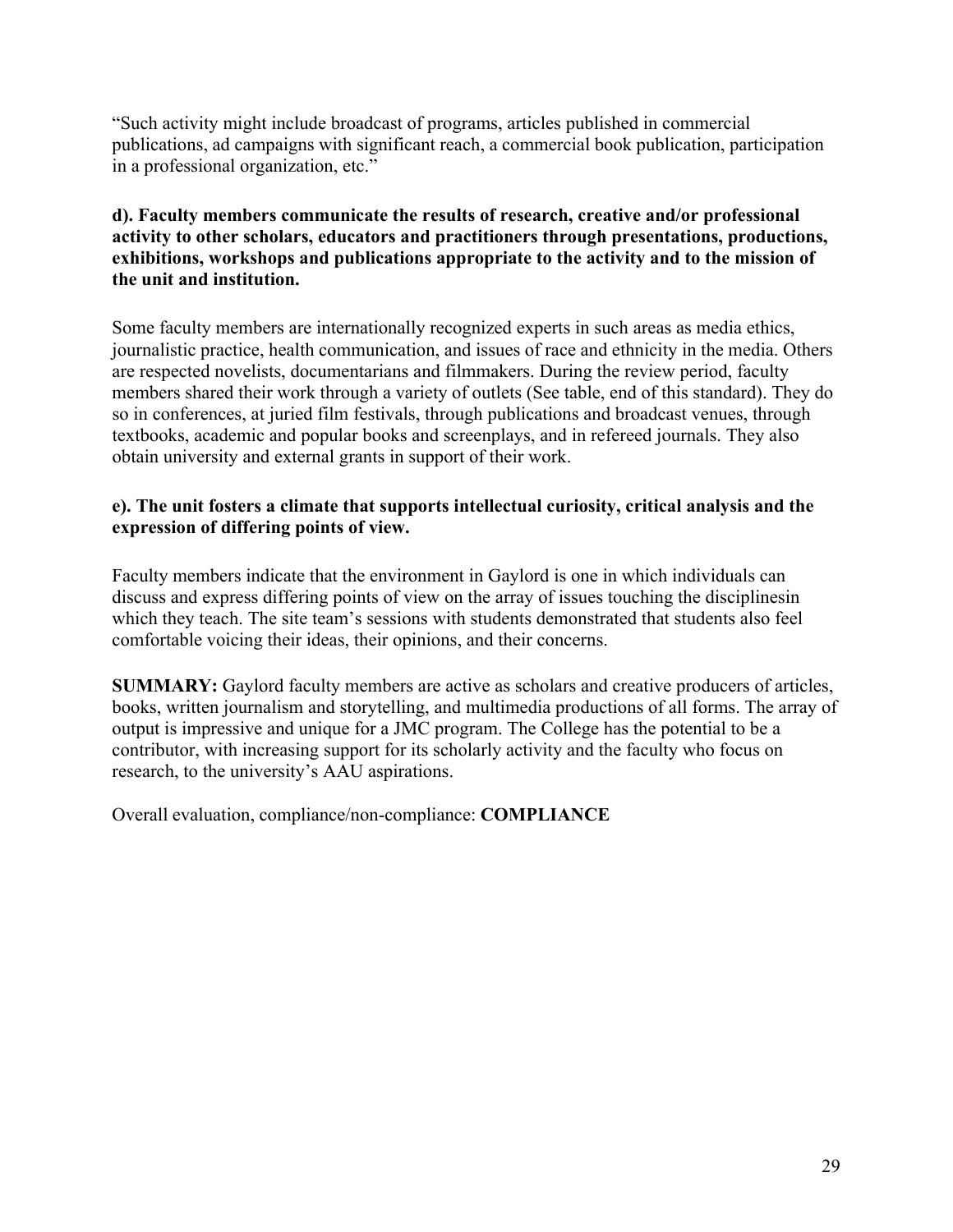| <b>Scholarship, Research,</b>                         | <b>Individuals</b>                         |                              |                                            |                                         |                           |                                       |  |
|-------------------------------------------------------|--------------------------------------------|------------------------------|--------------------------------------------|-----------------------------------------|---------------------------|---------------------------------------|--|
| <b>Creative and Professional</b><br><b>Activities</b> | <b>Total</b><br><b>From</b><br><b>Unit</b> | 13 Full<br><b>Professors</b> | 8<br><b>Associate</b><br><b>Professors</b> | <b>7 Assistant</b><br><b>Professors</b> | 4 Other<br><b>Faculty</b> | <b>Individual</b><br><b>Totals-32</b> |  |
| Awards and Honors                                     | 131                                        | 55                           | 69                                         | 6                                       | 1                         | 131                                   |  |
| <b>Grants Received Internal</b>                       | 44                                         | 9                            | 25                                         | 9                                       | 1                         | 44                                    |  |
| <b>Grants Received External</b>                       | 32                                         | 11                           | 19                                         | $\overline{2}$                          |                           | 32                                    |  |
| Scholarly Books, Sole- or Co-<br>authored             | 9                                          | 5                            | $\overline{4}$                             |                                         |                           | 9                                     |  |
| Textbooks, Sole- or Co-authored                       | 13                                         | 8                            | 3                                          | $\overline{2}$                          |                           | 13                                    |  |
| <b>Books Edited</b>                                   | 8                                          | $\overline{2}$               | 6                                          |                                         |                           | 8                                     |  |
| <b>Book Chapters</b>                                  | 38                                         | 19                           | 16                                         | $\mathbf{1}$                            | $\overline{2}$            | 38                                    |  |
| Monographs                                            |                                            |                              |                                            |                                         |                           |                                       |  |
| Articles in Refereed Journals                         | 124                                        | 64                           | 40                                         | 18                                      | 3                         | 125                                   |  |
| <b>Refereed Conference Papers</b>                     | 184                                        | 79                           | 83                                         | 22                                      |                           | 184                                   |  |
| <b>Invited Academic Papers</b>                        | 22                                         | 16                           | $\overline{4}$                             |                                         | $\overline{2}$            | 22                                    |  |
| <b>Encyclopedia Entries</b>                           | 13                                         | 5                            | 8                                          |                                         |                           | 13                                    |  |
| <b>Book Reviews</b>                                   | 20                                         | 8                            | 8                                          | $\overline{4}$                          |                           | 20                                    |  |
| Articles in Non-refereed<br>Publications              | 33                                         | 3                            | 28                                         | $\mathbf{1}$                            | 1                         | 33                                    |  |
| <b>Juried Creative Works</b>                          | 42                                         | 19                           | 12                                         | 11                                      |                           | 42                                    |  |
| Non-juried Creative Works                             | 217                                        | 121                          | 31                                         | 27                                      | 38                        | 217                                   |  |
| Other (please specify):                               |                                            |                              |                                            |                                         |                           |                                       |  |
| -Contracts                                            | 25                                         | 25                           |                                            |                                         |                           | 25                                    |  |
| -Client Research/Consulting                           | 9                                          |                              | 9                                          |                                         |                           | 9                                     |  |
| -Professional Workshops                               | 3                                          |                              | 3                                          |                                         |                           | 3                                     |  |
| -Panels/Presentations                                 | 41                                         | 6                            | 23                                         | $\boldsymbol{9}$                        | 3                         | 41                                    |  |
| -Media Coverage/Interviews                            | 1                                          |                              |                                            | 1                                       |                           | $\mathbf{1}$                          |  |
| -Conference Proceedings                               | 14                                         |                              | $\overline{7}$                             | $\overline{7}$                          |                           | 14                                    |  |
| -Professional Reports                                 | $\overline{4}$                             |                              | $\overline{4}$                             |                                         |                           | 4                                     |  |
| -Invited Talks                                        | 18                                         | 3                            | 15                                         |                                         |                           | 18                                    |  |
| -Online Articles/Posts                                | 6                                          | 6                            |                                            |                                         |                           | 6                                     |  |
| -Updated/Reissued Novels                              | 16                                         | 16                           |                                            |                                         |                           | 16                                    |  |
| -Amicus Briefs to U.S. Supreme<br>Court               | 3                                          | 3                            |                                            |                                         |                           | 3                                     |  |
| -Podcasts                                             | 1                                          |                              | $\mathbf{1}$                               | $\mathbf{1}$                            |                           | $\overline{2}$                        |  |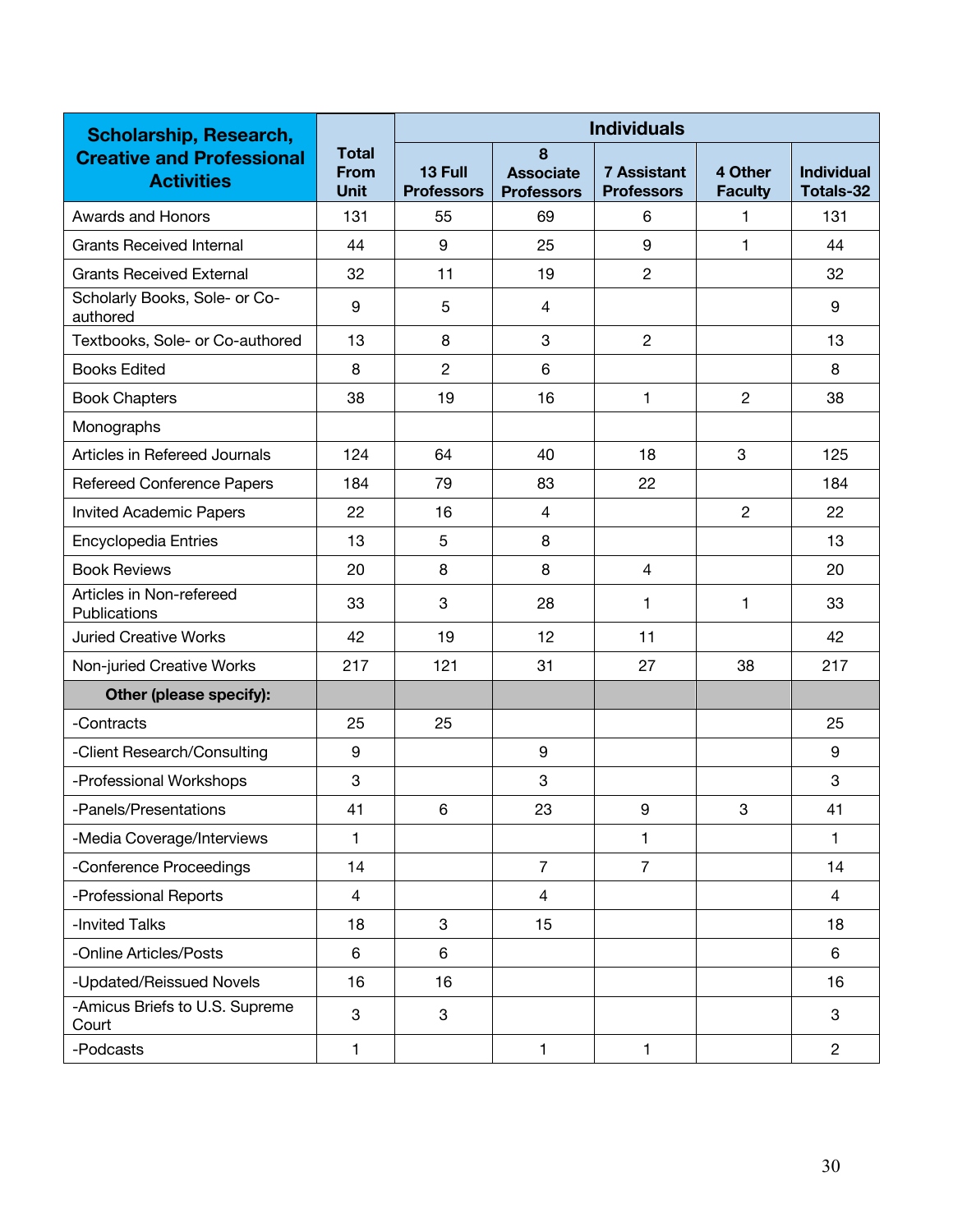#### **PART II — Standard 6: Student Services**

#### **a). Faculty and/or professional advising staff ensure that students are aware of unit and institutional requirements for graduation and receive career and academic advising.**

Gaylord College offers a full-time office dedicated to students needing academic advising, career guidance, internship assistance, and referrals for other issues, with four (4) fulltime professional academic advisors and an assistant dean. Gaylord College students are required to be advised and scheduled according to their majors and the academic calendar. A professional academic advisor reviews each student's academic progress every semester. For example, seniors are required to meet with their academic advisors during the first two weeks of each academic term to have all their coursework and requirements verified. This meeting enables advisors to find anything that might have slipped through the cracks or to alert the student of a transfer course and/or transcript not received by OU.

The Gaylord faculty is a companion to academic advising; with so many practitioners among them, the faculty take an active role in advising students regarding internships and career choices. All students (100%) interviewed had great comments about the Gaylord faculty and their advisors.

#### **b). Faculty are available and accessible to students.**

Due to COVID, advising appointments went to a Zoom format in 2020. During the spring 2021 semester, students could elect to meet with their advisors face-to-face or via Zoom. This flexible schedule allowed students to self-select the style of advisement they were most comfortable with and still have the advising services they needed. In the fall 2021 semester, they were also able to choose between Zoom and in-person advising.

Students make appointments via the iadvise.ou.edu electronic appointment scheduler with their dedicated advisor at least once each regular semester. They review their progress to date and a plan regarding remaining requirements.

The Student Services area of Gaylord Hall, where advising is located, is a lounge and meeting or "hang-out" space for students. The decision to stage the lounge with soft furnishing and refreshments was strategic and works to draw students into the servicing area.

#### **c). The unit keeps students informed about the activities, requirements, and policies of the unit.**

Gaylord College students are kept aware of degree requirements, graduation deadlines and career events via the Gaylord Extra electronic newsletter, the College's social media sites (Facebook, Twitter, Instagram, and LinkedIn) and the Gaylord College homepage. The Gaylord Extra is a weekly newsletter detailing activities, opportunities to get involved, guest speakers, student and faculty accomplishments, and in general, what is going on at Gaylord College.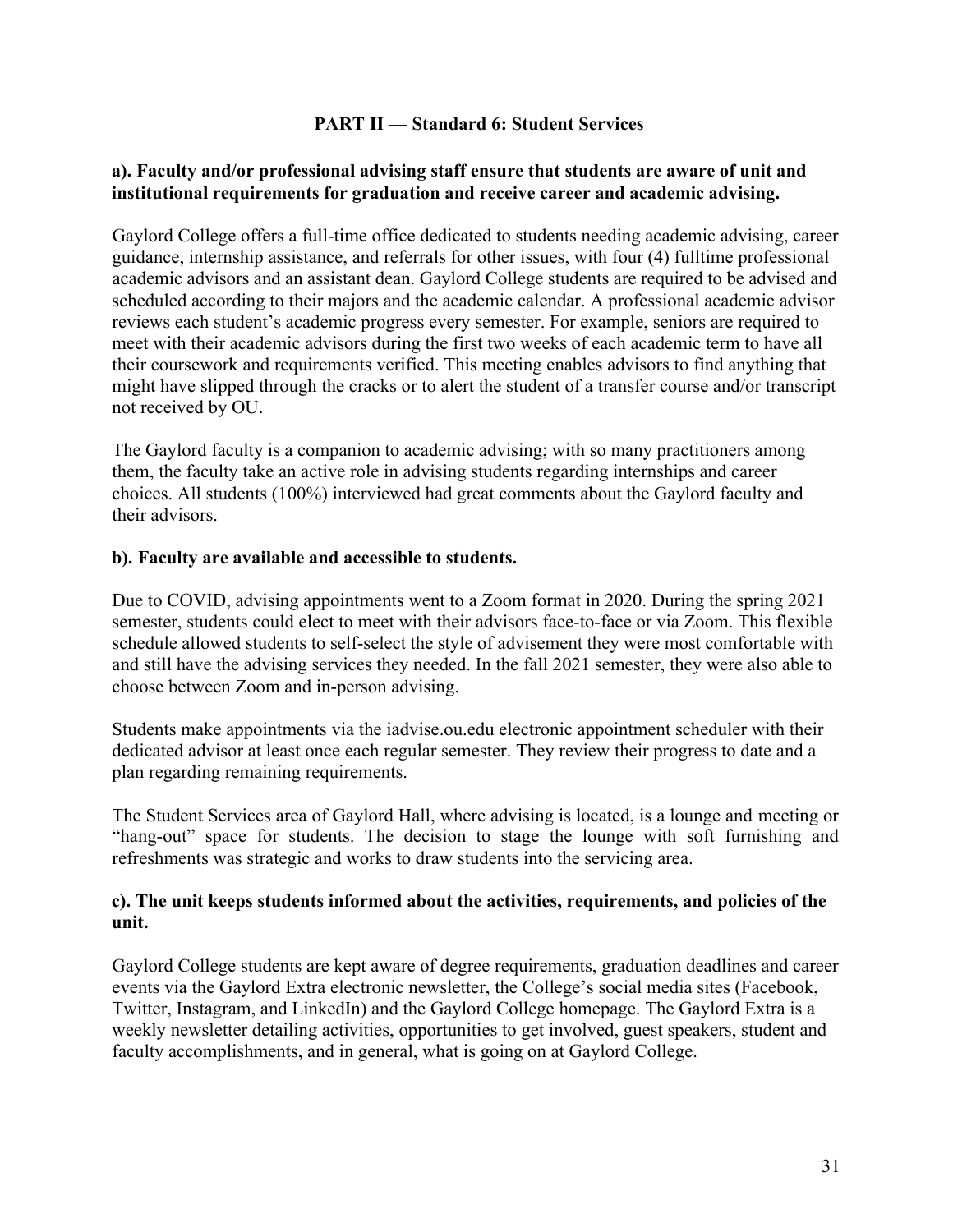# **d). The unit and the institution provide students with extra-curricular activities and opportunities that are relevant to the curriculum and develop their professional as well as intellectual abilities and interests.**

Gaylord College provides extra-curricular activities and opportunities that include the following:

- Gaylord News sends students as correspondents to Washington D.C.
- Student Media at the University of Oklahoma is the home of The Oklahoma Daily, the award-winning, independent student-run news organization.
- OU Nightly is a student newscast produced nightly and broadcast on Cox Communication channels.
- Gaylord Hall Productions is the College's contract production unit.
- The Set is a syndicated television music magazine that can be seen on Cox Communications channels.
- Big Friday Sports is a weekly supplement to OU Nightly.
- OU Sooner Sports Pad is a student sports magazine.
- Lindsey + Asp is a student-run strategic communication agency.
- Ad Club.
- Public Relations Student Society of America.
- Professional Writing Students Association.
- Magazine Interest Group.
- The Society of Professional Journalists.
- Oklahoma College Broadcasters.

There are more, which may be found on pp. 138-141 in the self-study.

#### **e). The accredited unit must gather, maintain, and analyze enrollment, retention, graduation rates and other aggregate information for improving student services and reducing barriers to student success. The unit annually publishes retention and graduation information on its website.**

Gaylord College collects data on enrollment, retention, and graduation rates annually by obtaining official college and university data through OU's Office of Institutional Research and Reporting. The unit maintains a cumulative, updated Public Accountability webpage at: HTTPs://www.ou.edu/gaylord/about/public-accountability.

**SUMMARY:** Gaylord College students raved about their "caring" advisors and faculty members. They are engaged with resources and tools that enhance their educational experiences at Gaylord College that include extra-curricular activities and access to industry professionals.

Overall evaluation, compliance/non-compliance: **COMPLIANCE**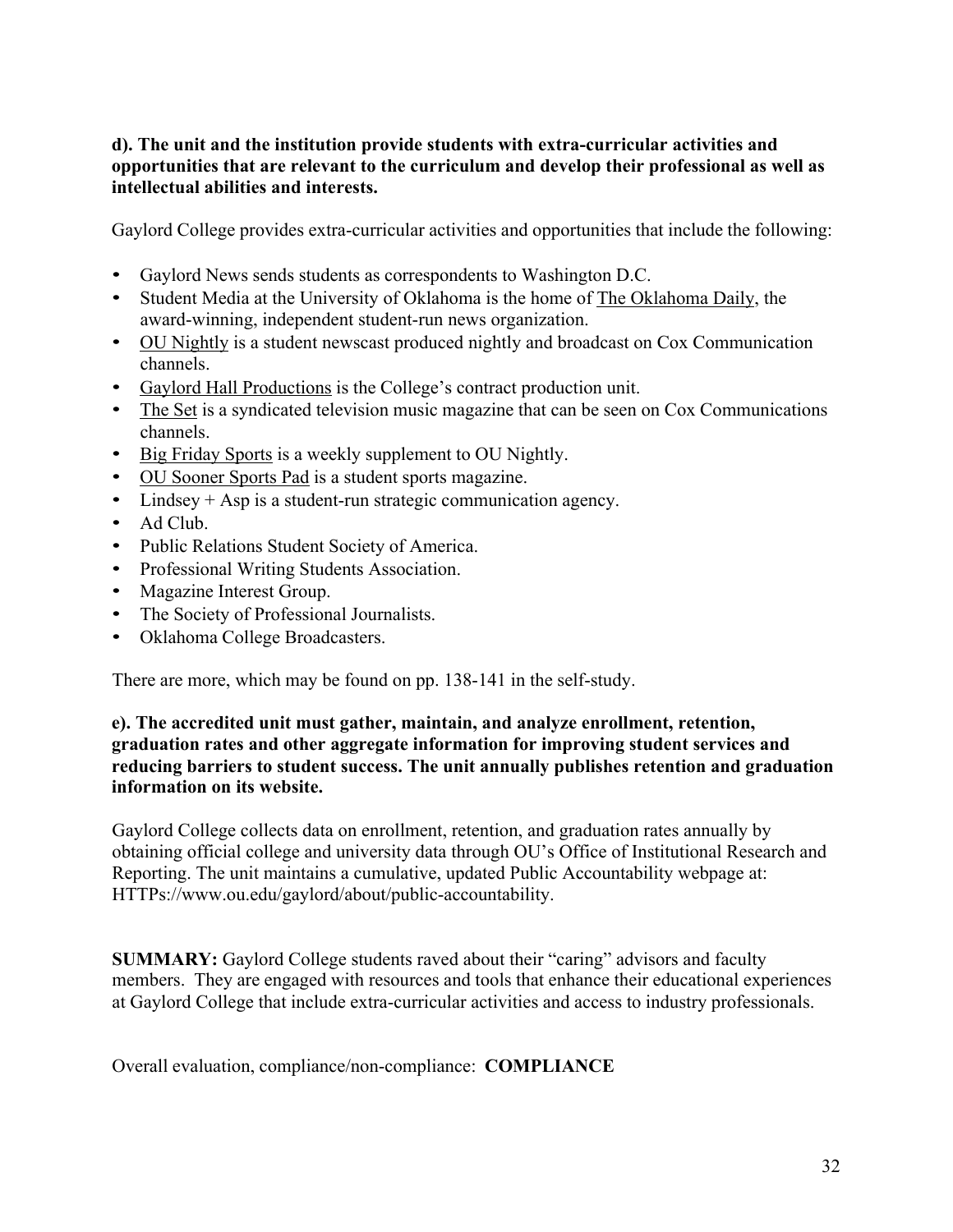# **PART II — Standard 7: Resources, Facilities and Equipment**

#### **a). The unit has a detailed annual budget for the allocation of its resources that is related to its long-range, strategic plan.**

The College does, indeed, have a detailed annual budget for allocation of resources that is, for the most part, derived from and related to its long-range, strategic plan.

Funding for the unit's \$6 million annual budget comes from three sources: The state of Oklahoma provides 60% of its funding; student fees compose 21%, and foundation funds compose 19%. Notably, about half of the student fees collected are used to help pay for the salaries and benefits of administrative, clerical and student employees; salaries derived from student fees are directly targeted to the areas for which the fees were collected. According to the unit, student fees are used in this manner to offset state budget cuts that have occurred in five of the most recent seven academic years. The unit has also added a new online master's degree program, which has funded two additional faculty lines.

Faculty members, as well as the College's Technology Committee and its IT director, are allowed to make funding requests during the annual budgeting process, which begins in April of the previous academic year. Any funding increases with which the Dean concurs must then receive the approval of the provost; if approved by the provost, they are then placed into the proposed annual budget, which is reviewed by the Dean and then submitted to the university's budget office for approval. This process covers budgeting for all the unit's operational needs except for salaries, which are addressed in a separate process. (See tables.)

# **b). The resources that the institution provides are adequate to achieve the unit's mission. The resources are fair in relation to those provided other units.**

The university "has been incredibly generous" in helping the College maintain "first-class facilities in every area." Its building, Gaylord Hall, "is a showpiece on campus." It is modern, spacious and the envy of other units.

That said, the unit has 1,374 students, making it the fourth-largest academic college at the university. It has 26 tenure-track faculty, 10 "term"/contract faculty, a large number of adjuncts and 15 staff members. The self-study says, "Many [other] departments [at the university] with fewer students have more faculty." The provost acknowledges this discrepancy and – four months into the job at the time of our site visit – has already developed a process to ensure Gaylord and all colleges at the institution have clear KPIs and metrics to meet to obtain funding for additional faculty lines and other initiatives.

#### **c). The facilities of the unit enable and promote effective scholarship, teaching and learning.**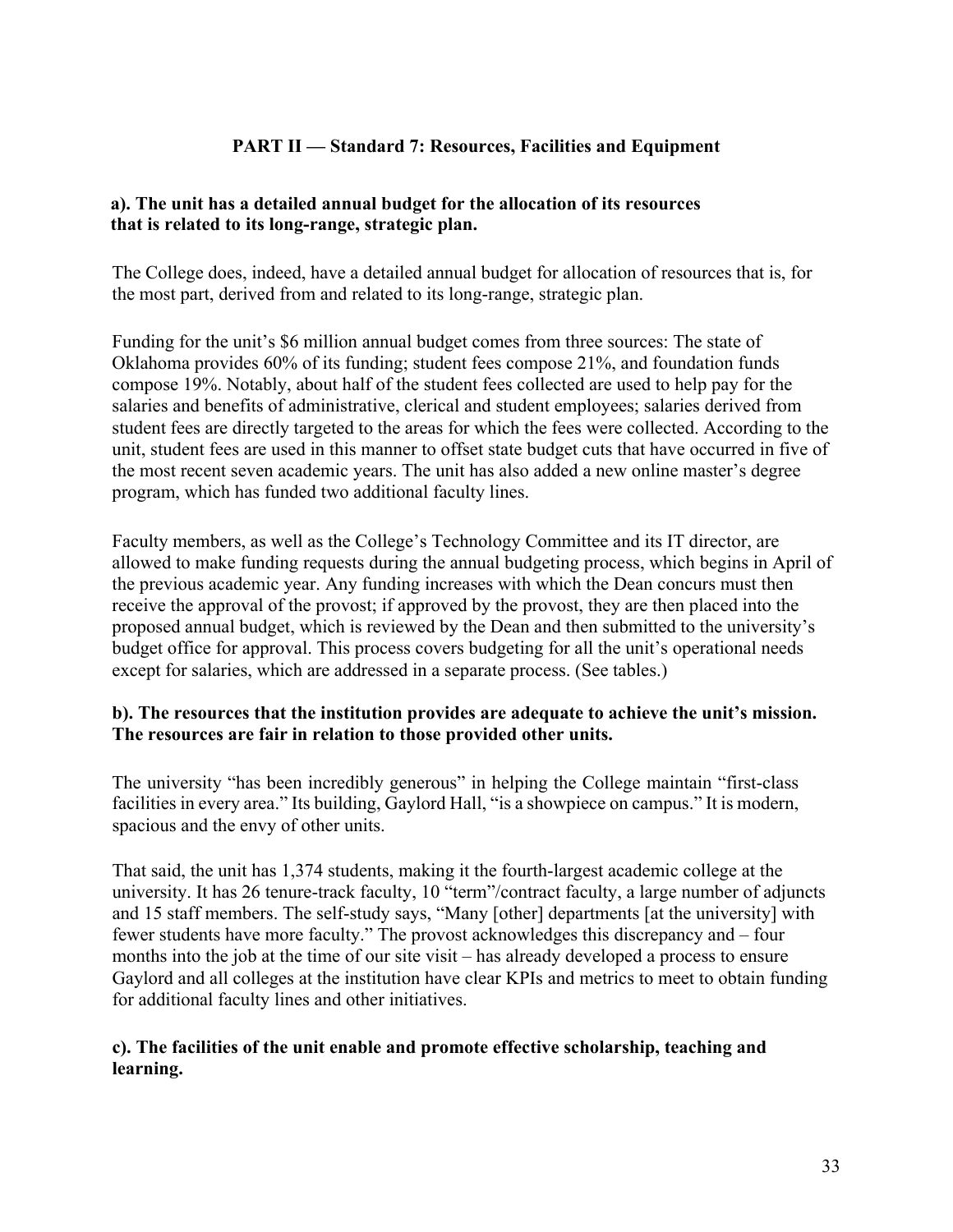As noted, Gaylord Hall is a "showpiece" on the university campus and would be the envy of many other journalism and mass communication units on many other campuses around the world. Its construction, in two phases (2004 and 2009), was funded with considerable investments from Edward L. Gaylord, longtime editor and publisher of *The Oklahoman* and, following his death, by his and his family's estates.

Phase One (2004) consists of two 60-person seminar classrooms; two 33+-person seminar classrooms; one 14+-person classroom; three 16+-person computer labs; one 32-person newsroom/computer classroom lab with 28 computers; a studio area comprised of two studios and adjacent support facilities (e.g., control rooms, audio production rooms, a graphics lab/weather center, ten editing bays, a green room, master control and an equipment repair facility); a student services area; and administrative area including the Dean's suite and adjacent support offices; and ample faculty and support service offices.

Phase Two (2009) features a large multi-media-equipped auditorium; a large state-of-the-art studio for Creative Media Production and other students, as well as adjacent support facilities; a commons area with student lounge/all-purpose space with an adjoining catering kitchen; four classrooms and seminar rooms; an "affinity lounge for underrepresented students;" a focus group room and adjacent observation area; a 4k-equipped editing suite; graduate programoffices, cubicles and adjacent support facilities; a graduate seminar room; the Lindsey + Asp student-run advertising/PR agency; a "creative lab" with 24 computers featuring the latest in relevant software applications; and a podcast suite (under construction at the time of the site visit) with state-of-the-art audio and video equipment.

# **d). The institution and the unit provide faculty and students with equipment or access to equipment to support its curriculum and the research, creative and professional activities of the faculty.**

It is notable that the unit is fully equipped with the latest iOS devices, including new Apple computers, and classroom and auditorium Apple TV connectivity. The facility has its own cloud storage infrastructure supporting 128 Terabytes of storage, which is available for use by all students, faculty and staff. It also has the latest high-definition television technology.

The journalism area does produce a daily television newscast, "OU Nightly," every weekday when classes are in session. It has remarkable facilities and technology, but could use an upgrade in some areas, specifically remote broadcast capability. For example, the newscast team is still using Comrex remote transmission systems and is just now beginning to experiment with professional industry standard TVU and other remote transmission capabilities.

# **e). The institution and the unit provide sufficient library and information resources to support faculty and student research and professional development.**

When the facility was built in 2004 and added a second phase in 2009, the unit had the fully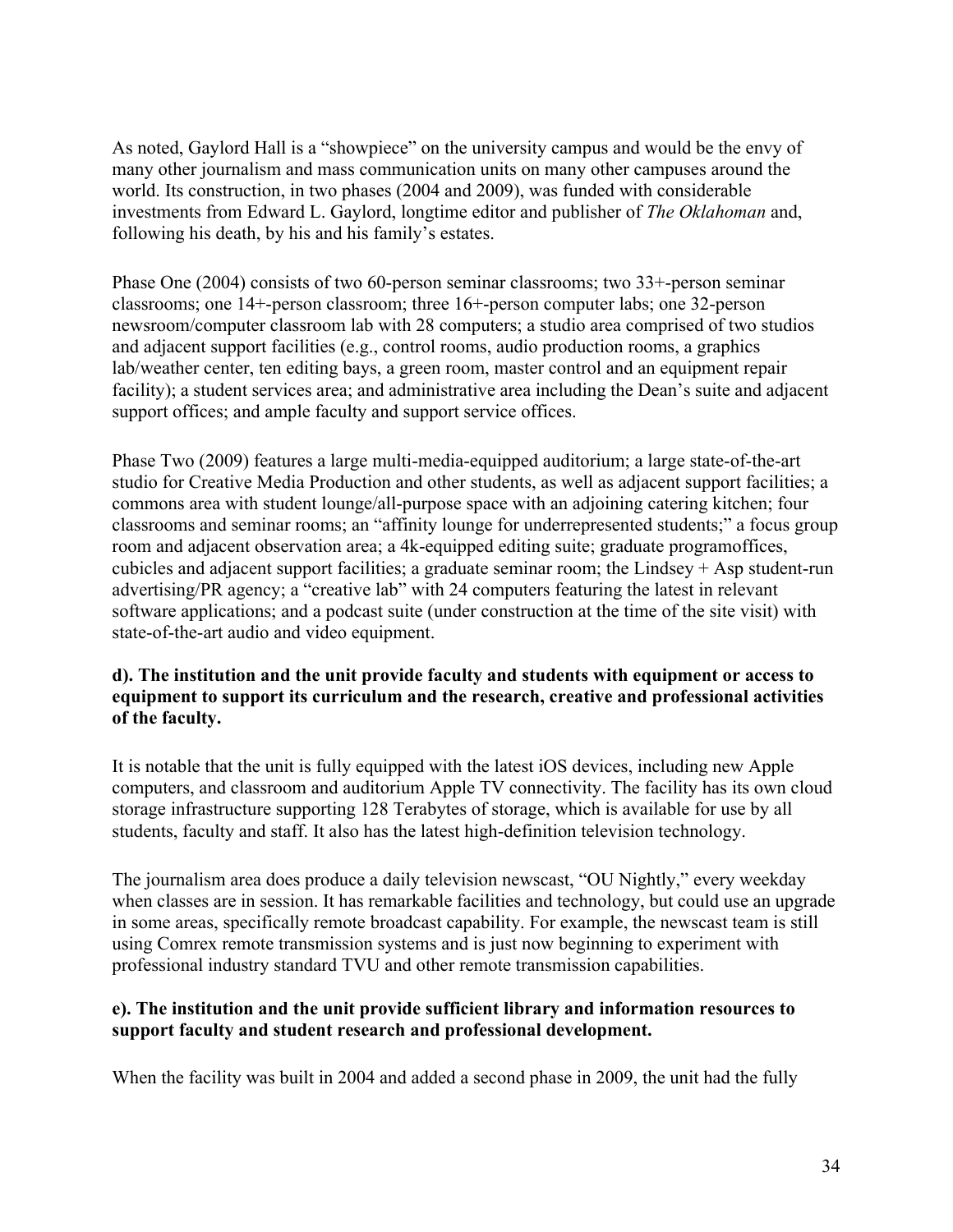equipped Edith Kinney Gaylord Library. In 2018, it was converted into a classroom space due to increasing enrollment and the lack of a need for a physical library because of the resources available from the OU library system.

**SUMMARY:** The unit has nearly unprecedented facilities for a unit of its size and is wellpositioned to reach its stated goal (in its strategic plan) of becoming one of the top ten journalism and mass communication undergraduate programs in the country. Thanks to the overwhelmingly generous support of key benefactors – who do not micromanage how their contributions are used – a strong network of alumni and a solid record of placing graduates in professional positions in key markets throughout the Plains, the College is making a significant difference to its primary service area and beyond.

There will always be needs for upgrading facilities and equipment, and there will always be challenges in securing funding to meet those needs, but the unit starts from a place well ahead of its peer journalism and mass communications programs at other, competing, institutions.

Yes, the College insists it needs more in terms of resources. (Who doesn't?). But in the end, it is already the Taj Mahal among journalism and mass communications units.

Overall evaluation, compliance/non-compliance: **COMPLIANCE**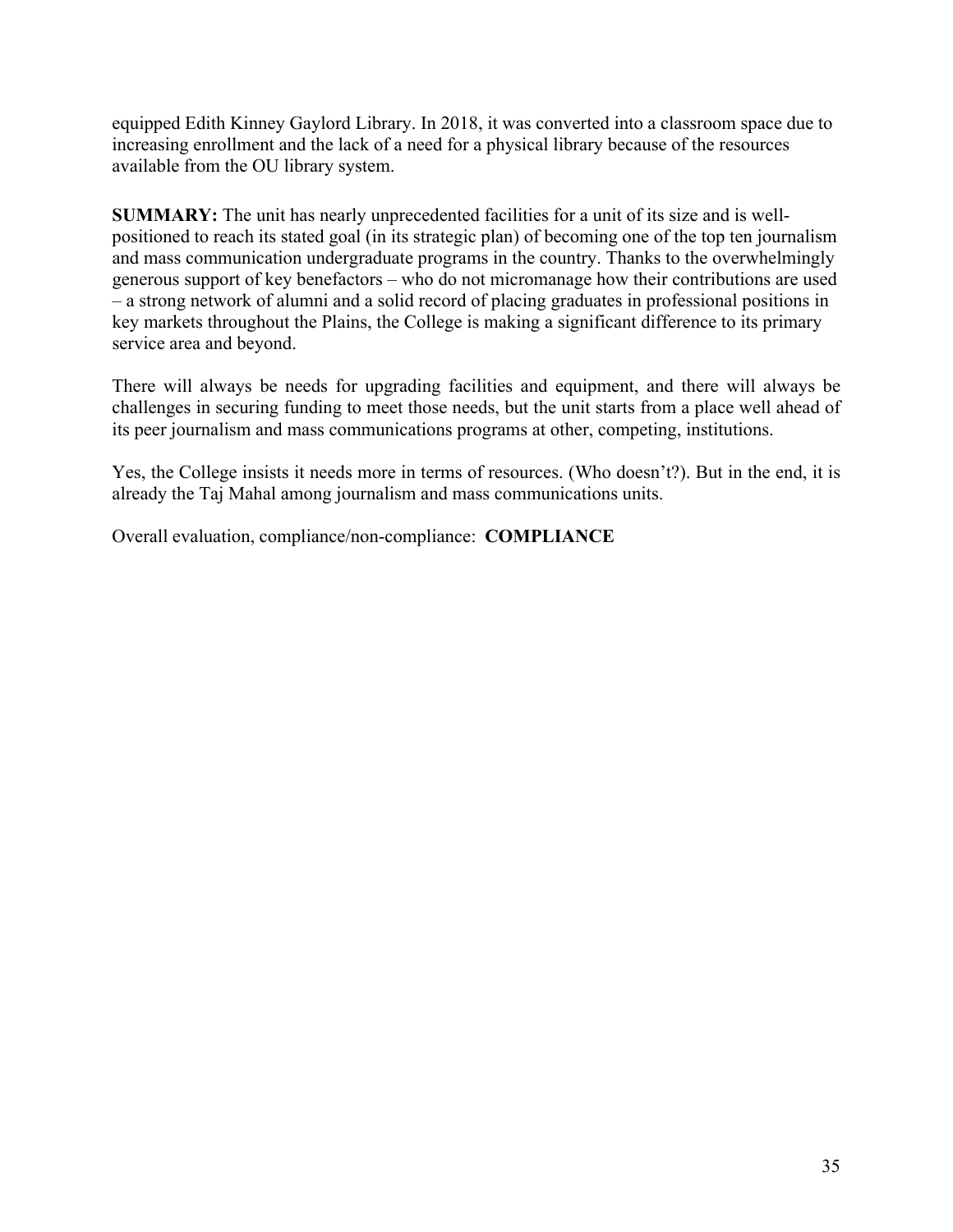| Table 10 - Budget                               | 2018-2019                        | 2019 - 2020                              | 2020 - 2021 |  |
|-------------------------------------------------|----------------------------------|------------------------------------------|-------------|--|
| Administrative salaries (Deans)                 | \$402,691                        | \$441,658                                | \$433,312   |  |
| Teaching salaries (full time)                   | \$2,546,040                      | \$2,948,795                              |             |  |
| Teaching salaries (part time/adjunct)           | \$536,636                        | \$545,912                                | \$427,253   |  |
| Teaching assistants (GAs)                       | \$373,657                        | \$404,668                                | \$371,686   |  |
| Clerical/Staff/Student salaries                 | \$1,073,193                      | \$853,211                                | \$995,793   |  |
| Equipment/Tech. Maint./IT/Software/Comm.        | \$154,521                        | \$204,945                                | \$286,000   |  |
| Equipment maintenance                           | Included in Equipment            |                                          |             |  |
| <b>Supplies</b>                                 | \$581,541                        | \$358,782                                |             |  |
| Library resources                               |                                  | Now centralized for the whole university |             |  |
| Databases, online information service           |                                  | Now centralized for the whole university |             |  |
| Travel                                          | \$61,993                         | \$111,681                                | \$59,491    |  |
| Research                                        | None directly under unit control |                                          |             |  |
| Other – Fringe Benefits                         | \$151,738                        | \$170,945                                | \$173,914   |  |
| <b>Total Annual Journalism/Mass Comm Budget</b> | \$5,882,010                      | \$6,127,579                              | \$6,055,026 |  |

| <b>CHART 1: ANNUAL INCOME BY SOURCE</b> |             |             |             |               |
|-----------------------------------------|-------------|-------------|-------------|---------------|
| <b>Source</b>                           | <b>FY19</b> | <b>FY20</b> | <b>FY21</b> | $\frac{0}{0}$ |
| <b>State Budget</b>                     | \$3,879,804 | \$3,640,144 | \$3,877,333 | 60%           |
| <b>Student Fees</b>                     | \$1,289,982 | \$1,101,598 | \$1,327,166 | 21%           |
| <b>Foundation Funds</b>                 | \$711,764   | \$1,069,665 | \$1,204,490 | 19%           |
| <b>TOTAL INCOME</b>                     | \$5,881,550 | \$5,811,407 | \$6,408,989 |               |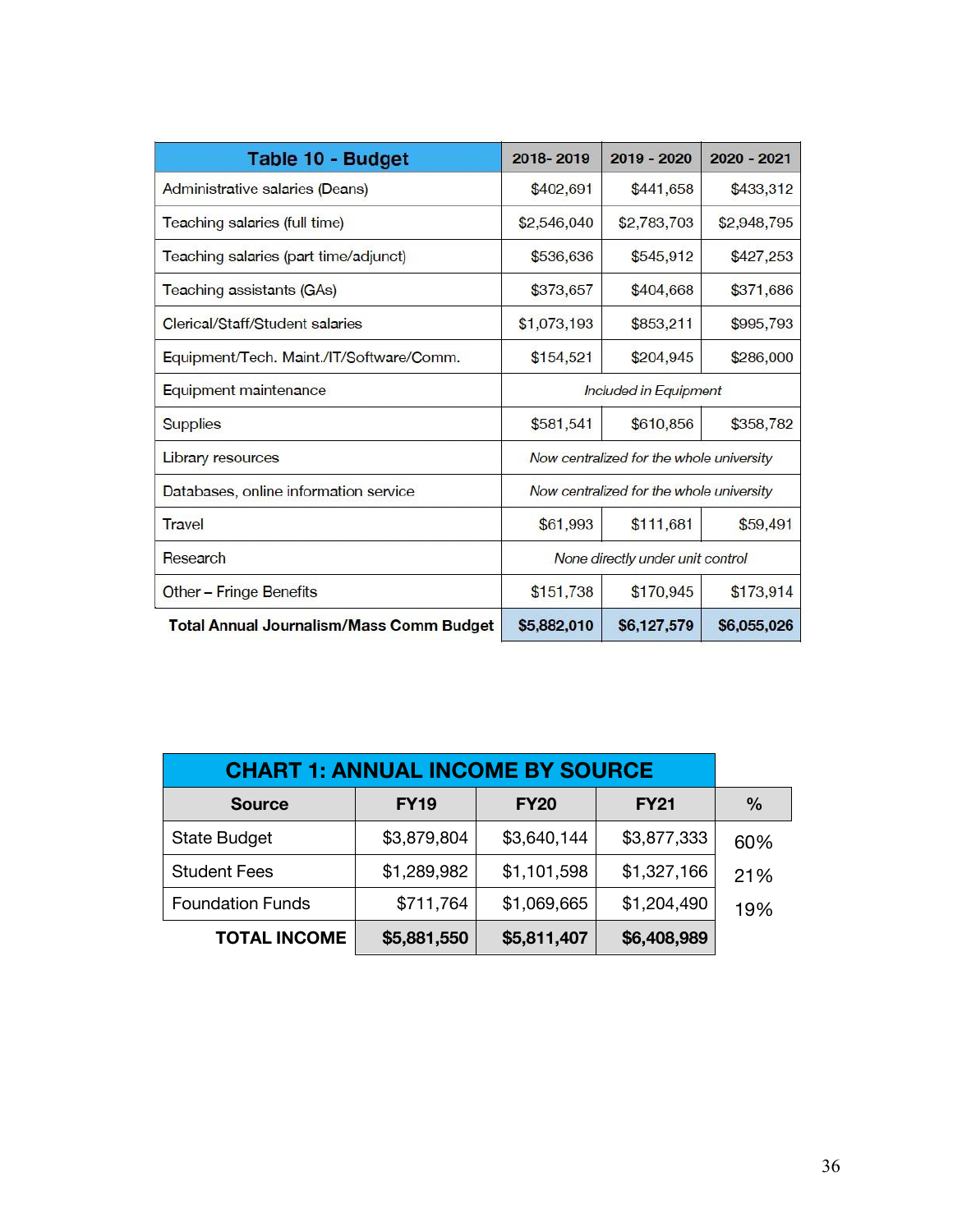| <b>CHART 2: FOUNDATION ANNUAL INCOME</b> |                     |                     |              |              |  |  |
|------------------------------------------|---------------------|---------------------|--------------|--------------|--|--|
| <b>FY 2021</b>                           | <b>Chairs/Profs</b> | <b>Scholarships</b> | <b>Other</b> | <b>TOTAL</b> |  |  |
| Gifts                                    |                     | \$95,225            | \$271,862    | \$359,587    |  |  |
| Investment Income                        | \$395,264           | \$241,279           | \$208,360    | \$844,903    |  |  |
| <b>TOTAL INCOME</b>                      | \$395,264           | \$329,004           | \$480,222    | \$1,204,490  |  |  |

| <b>CHART 3: FOUNDATION PAYMENTS</b>                        |                     |                     |              |              |  |  |
|------------------------------------------------------------|---------------------|---------------------|--------------|--------------|--|--|
| <b>FY 2021</b>                                             | <b>Chairs/Profs</b> | <b>Scholarships</b> | <b>Other</b> | <b>TOTAL</b> |  |  |
| <b>Facilities &amp; Equipment</b>                          |                     |                     | \$23,987     | \$23,987     |  |  |
| <b>Salary Supplements</b>                                  | \$64,110            |                     | \$52,675     | \$52,675     |  |  |
| <b>General University</b><br><b>Educational Assistance</b> | \$7,407             | \$483               | \$125,001    | \$132,891    |  |  |
| Scholarships/Awards                                        |                     | \$175,250           | \$46,875     | \$222,125    |  |  |
| <b>TOTAL PAYMENTS</b>                                      | \$7,407             | \$175,733           | \$248,538    | \$431,678    |  |  |

| <b>CHART 4: STUDENT FEE EXPENDITURES</b> |             |  |  |
|------------------------------------------|-------------|--|--|
| FY21                                     | Fee Expense |  |  |
| Administrative Salary (deans)            | \$90,000    |  |  |
| Staff/Clerical/Student Salary            | \$575,318   |  |  |
| <b>Fringe Benefits</b>                   | \$173,914   |  |  |
| Equipment/Tech Maintenance/Online IT     | \$227,000   |  |  |
| <b>Supplies</b>                          | \$119,500   |  |  |
| TOTAL                                    | \$1,185,732 |  |  |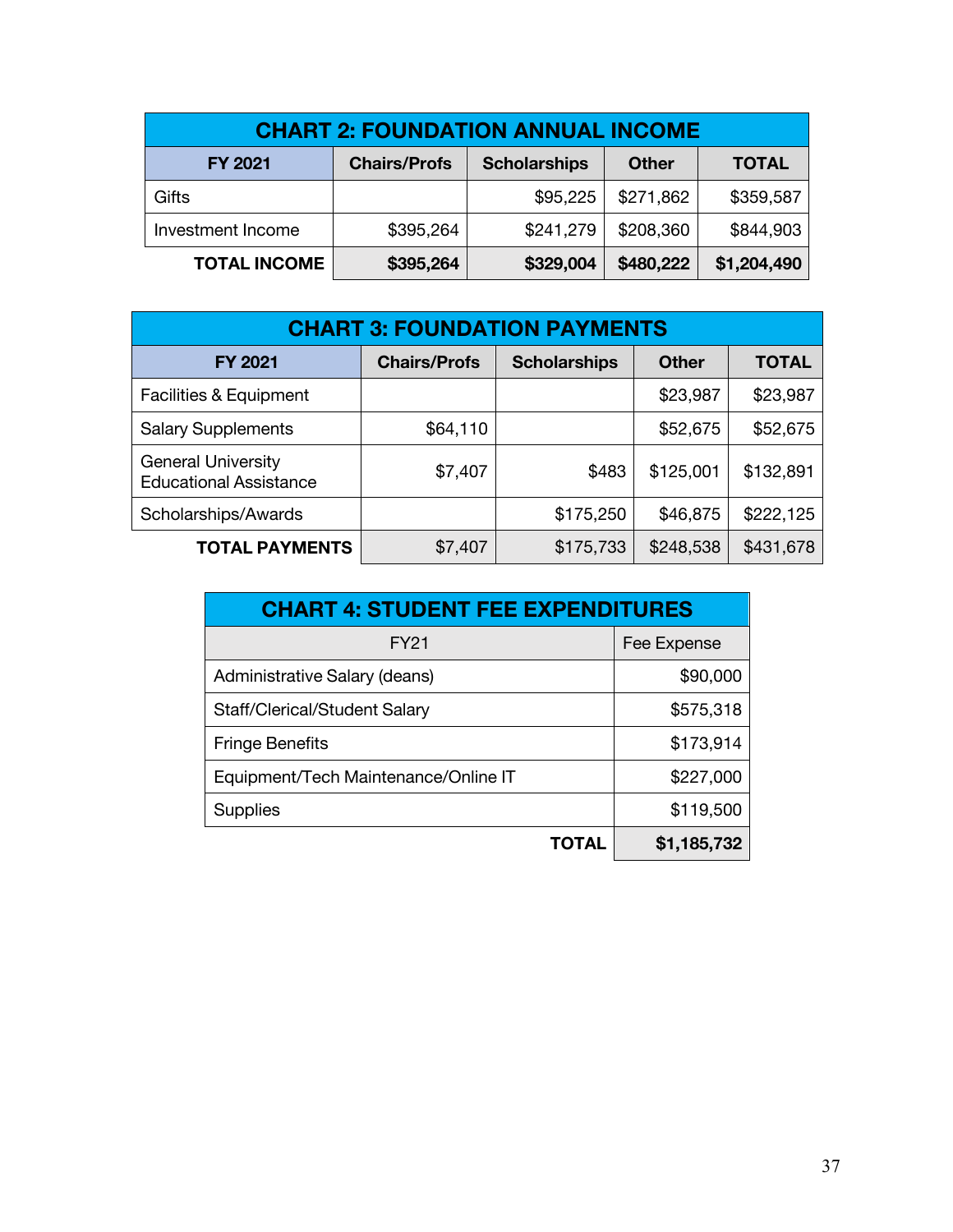#### **PART II — Standard 8: Professional and Public Service**

#### **a). The unit consults and communicates regularly with its alumni and is actively engaged with alumni, professionals and professional associations to keep curriculum and teaching, whether on-site or online, current and to promote the exchange of ideas.**

The Gaylord College has a robust and engaged alumni base from which to gain critical insights and promote idea exchanges. It has a Board of Visitors to help advise on current professional standards and trends, and to suggest curriculum and other updates to the unit. The Board of Visitors comprises "successful business and media professionals … [who] share their time and resources to help make certain Gaylord College curriculum is up to date and that faculty members are keeping pace with their respective disciplines and industries."

The JayMac alumni association comprises alumni from the Norman, Oklahoma, and Oklahoma City area "who are dedicated to helping students connect with alumni through ongoing communications and personal introductions."

The unit consistently reaches out to professionals to facilitate internships and employment opportunities and states it has good relationships. It ensures those relationships are maintained through personal contact from administrators and faculty, a quarterly e-newsletter, and a robust social media presence – primarily Facebook, Instagram and Twitter.

Site team members sought out feedback from several alumni and professionals whose contact information was provided by the unit. Not surprisingly, the feedback members received was overwhelmingly positive, with one small caveat: one alumna stated that the unit has "an older mindset on how to do things."

The unit has an impressive record in terms of its connections with professional associations. Faculty are involved in associations such as PRSA, AAF, AAA, the Institute for Public Relations, the Arthur Page Society, RTDNA, SPJ, NAB, and the Oklahoma Association of Broadcasters.

#### **b). The unit provides leadership in the development of high standards of professional practice through such activities as offering continuing education, promoting professional ethics, evaluating professional performance, and addressing communication issues of public consequence and concern.**

There is a considerable body of evidence to show that the College excels in all these areas. Among the many impressive examples in this regard is its annual hosting of the National Press Photographers Association's News Video Workshop, colloquially "The Workshop," a week-long boot camp to provide training and exchange of ideas among student and professional photojournalists from around the country. Core storytelling techniques and skills are shared,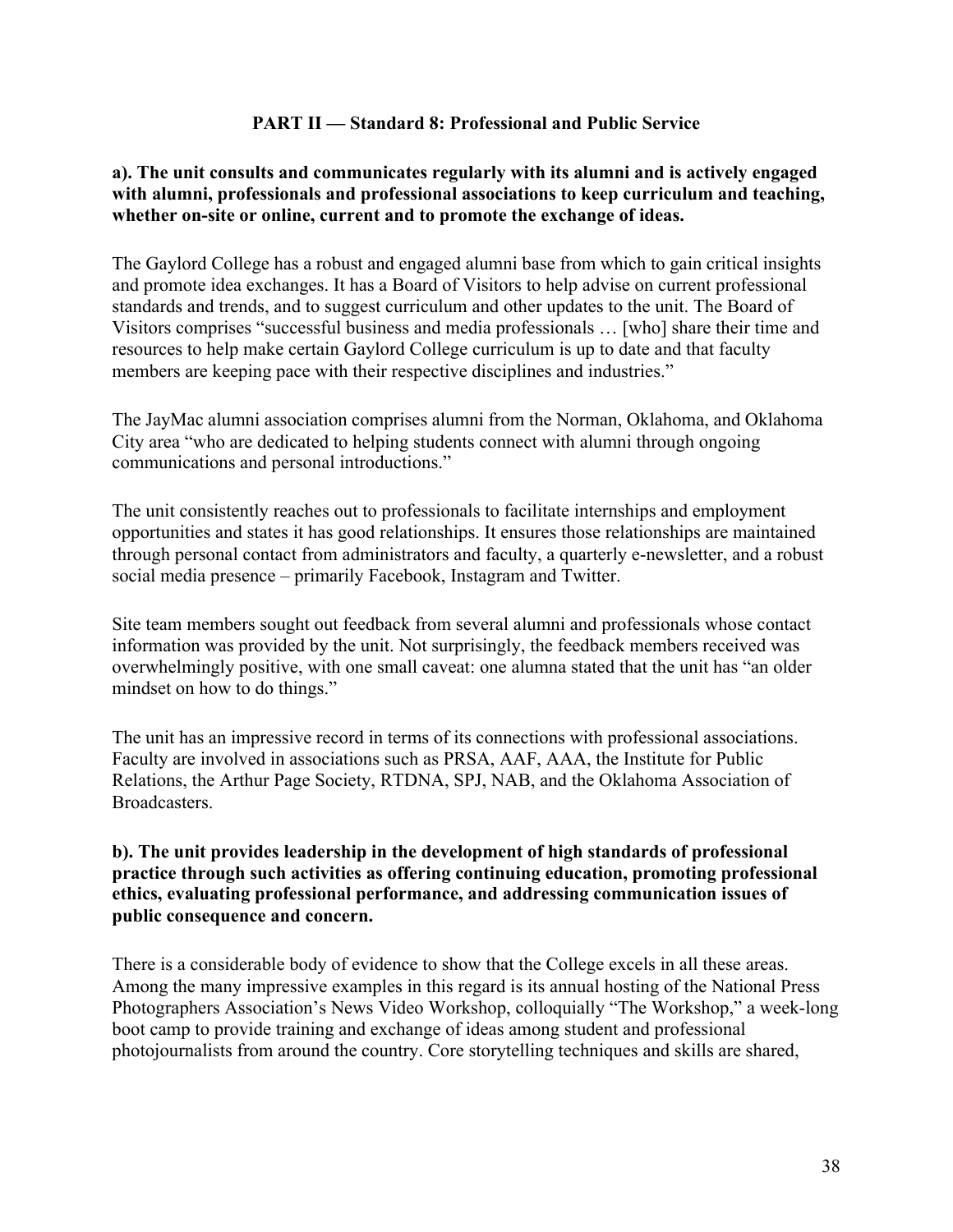leading to significant public benefit through the better execution of journalists' ability to seek and report the truth.

Other activity in this regard:

- **Oklahoma Scholastic Media** and **Oklahoma Scholastic Media Initiative**, which work with a statewide constituency of high school journalism teachers and advisers, with sponsorship of education conferences for high school students twice each year. The Initiative provides grants to middle and high school educators to launch or enhance student mediapublications.
- **Oklahoma Institute for Diversity in Journalism**, which recruits students from underrepresented groups to attend a summertime workshop where journalism skills are taught. Many participants go on to seek enrollment in the Gaylord College.
- **Gaylord Hall Productions**, which, among other things, produces or helps produce PSAs for the National Association of Broadcasters, the state of Illinois' COVID broadcast campaign and multiple videos educating the public on how to stay safe during natural disasters.
- **"OU Nightly,"** a daily (when classes are in session) 30-minute professional-looking television newscast broadcast covering issues of interest throughout Oklahoma. It is telecast in the state's largest media markets, Oklahoma City/Norman and Tulsa, reaching about a half million homes. "OU Nightly" is produced and executed by journalism students, supervised by a faculty/staff news director with the help of other key faculty.
- Lindsey + Asp, a nearly full-service "youth cultural" advertising and strategic communications agency whose clients have included American Airlines, Carnival Corporation, U.S. Navy, Spotify, Dress for Success, the OKC Memorial Marathon and OU Athletics (except for the OU football program).
- **Gaylord News**, which sends Gaylord College journalism students to Washington, DC, to report back to Oklahoma on Capitol Hill- and federal regulatory-related issues impacting the state. Gaylord News also partners with the Walter Cronkite School of Journalism and Mass Communication at Arizona State University to report on issues important to Native Americans. It also contains a service called "Gaylord News Oklahoma," which uses Oklahoma-based journalism students to report on issues throughout the state.
- **Studi (OU)**, an online radio station.
- **Oklahoma Watch**. During the review period concluding in Spring 2021 this in-depth investigative journalism initiative covered important public policy issues impacting the state. Although Oklahoma Watch moved out of the Gaylord College earlier in 2021, the Dean still serves on its board of directors.
- **Student Meteorologist Broadcast Training.** Gaylord partners with the School of Meteorology to provide meteorology students the chance to train for and gain practical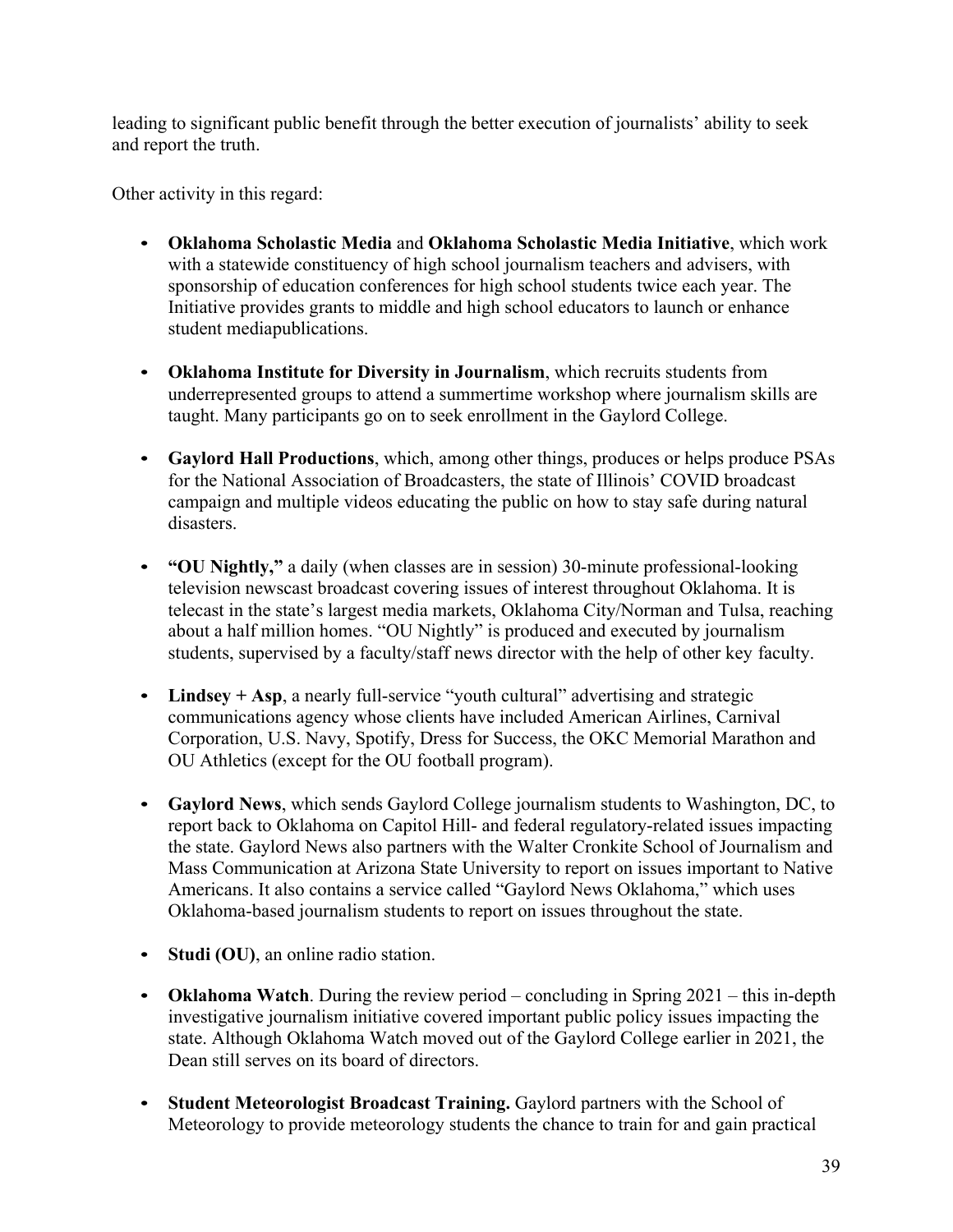experience in television weather reporting. Meteorology students provide weather forecasts for "OU Nightly" and its website.

The University of Oklahoma has an independent newspaper, "OU Daily," and an NPR-affiliated radio station, KGOU. The Gaylord College helps facilitate adjunct faculty, provides other support when needed, and some students work at each facility. However, neither "OU Daily" or KGOU fall under the purview of the Gaylord College. The College also helps facilitate a nationally broadcast program focusing on the institution's football program, but all editorial decisions are made by the athletics department, not the College.

#### **c). The unit contributes to the improvement of journalism and mass communication as academic disciplines by supporting the faculty's involvement in academic associations and related activities.**

As noted above, in a).: "Faculty are involved in associations such as PRSA, AAF, AAA, the Institute for Public Relations, the Arthur Page Society, RTDNA, SPJ, NAB, and the Oklahoma Association of Broadcasters."

# **d). The unit contributes to its communities through unit-based service projects and events, service learning of its students and civic engagement of its faculty.**

Here is the evidence provided by the unit regarding this performance indicator:

- - -

# **PROFESSIONAL AND PUBLIC SERVICE**

**Barnes, Jennifer** Editorial Board, Review of General Psychology Editorial Board, Poetics

#### **Beliveau, Ralph**

Beliveau, Ralph and Adam Croom (2017- ) *Media and the End of the World.* Weekly media news & criticism podcast, November 9, 2017 – Present. Available on Stitcher, Spotify, iTunes. http://mediaandtheendoftheworld.com/

#### **Bergersen, Kyle** Broadcast Education Association Student Screenwriting Co-Chair, 2020

Broadcast Education Association Faculty/Student Screenwriting Judge, 2010-present.

University Film and Video Association Faculty Scriptwriting Competition Judge, 2014-19 Faculty Short Documentary Judge, 2017

PRSA Strategic Plan Motion Graphic, Oct 2016. Collaborated with student PR firm Lindsey  $+$  Asp to create for PRSA national conference.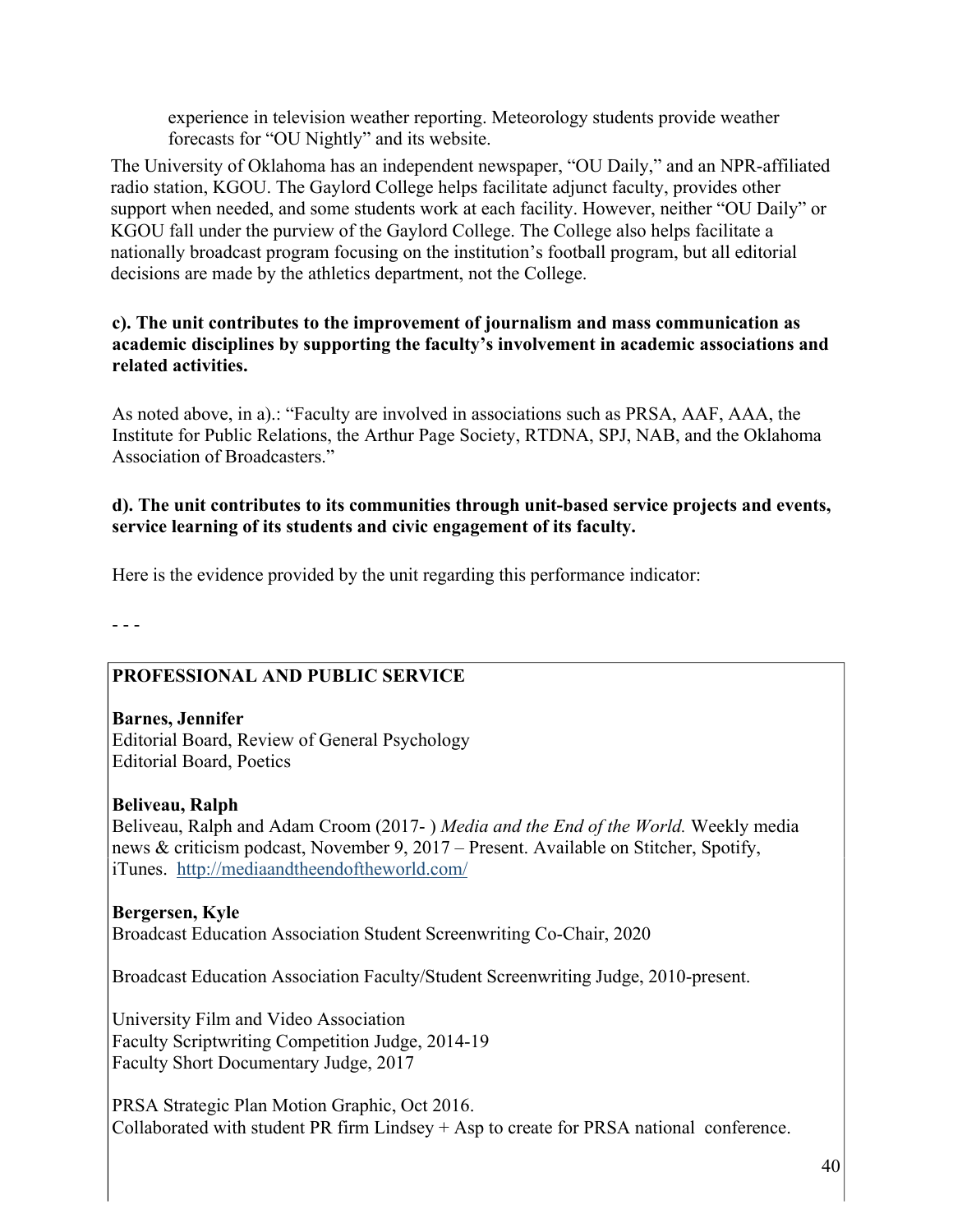# **Carstarphen, Meta**

2020-2021, MAC-2-MAC Mentor: 1 of 10 matches; Mentee is an associate professor, College of Communication @ DePaul University

2015-2019, APR Referee/Reviewer, Public Relations Society of America (PRSA)

2018-Present: Member, Finance Committee, CrossPointe Church, Norman, OK. Part of 9 member committee that reviews \$1 million+ annual budget of a Norman-based church.

# **Chester, Deborah**

Featured speaker, Apex Writers Group, (international membership) November 2020. Featured speaker, Romance Writers of America Oklahoma Chapter, November 2016 & May 2019.

Featured speaker, Antiques Club of Norman, November 2018.

Featured speaker, Write Nite Author Event, Mustang Public Library, May 2017. Judge, short story category, Norman Galaxy of Writers writing organization, February & October 2015.

# **Craig, David**

Call-taker, Ethics AdviceLine for Journalists, February 2013-present.

Member, Editorial Advisory Board, *Journal of Media Ethics*, August 2013-present.

Research paper reviewer, Media Ethics Division, for annual meeting of Association for Education in Journalism and Mass Communication, 2007, 2012, 2015, 2017.

Presenter, "Media Ethics in an Age of Social Media, Globalization and Citizen Journalism," Pakistani journalists program sponsored by U.S. State Department, June 2015; April and September 2016; March and September 2017; November 2018; March, September and October 2019.

Presenter, "Online Journalism and Social Media: Separating Truth From Error," workshop for students, University of Gujrat, Pakistan, under State Department-sponsored program, October 2016.

# **Croom, Adam**

Reviewer, Textbook, Rebus Community for Open Textbook Creation. (August 2017 - September 2017).

Podcast Host, Apple Podcasts, Norman, OK. (November 9, 2017 - Present).

# **Evans, Mary Anna**

Served three terms as a judge for the Mystery Writers of America's Edgars Award. Spoke at the Oklahoma Book Festival. Spoke at the Women of Mystery conference in Orange County, CA. Spoke at Southeastern Outdoor Writers Association in Lakeland, Florida.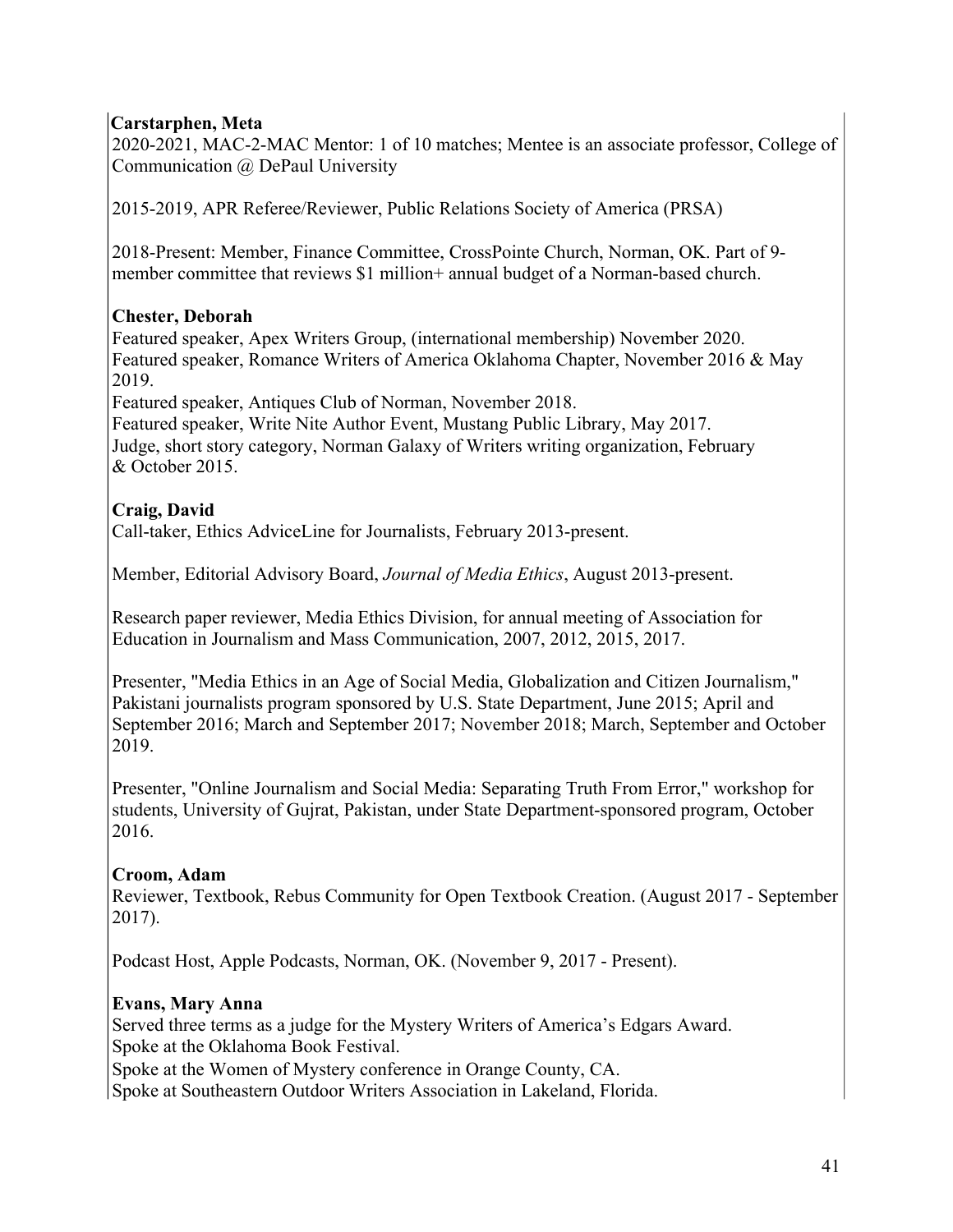Selected for the Sisters in Crime Speakers Bureau, which has so far sent me to North Carolina and Florida chapters to give creative writing workshops.

# **Fischer, Ken**

Panel Producer-Moderator, 2015-2021; Broadcast Education Association 2015-2021 Head, Vice-Head, Vice-Head Elect; AEJMC Electronic News Division 2018-2021 President; Oklahoma Broadcast Education Association 2014-2015 Competition Committee; Oklahoma Broadcast Education Association 2015-2021

# **Frisby, Cynthia**

#### March 2021

Invited Moderator for hour-long Zoom Q & A session on cosmetics and Women of Color. Panelists, founders of Mented Cosmetics

# **Gaddie, Keith**

Committee Member, *APSA Presidential Initiative on New Partnerships for Progress In an Age of Polarization and Plutocracy,* 2017- present

Council member, Southern Political Science Association, 2017-2020

Board member, Norman Arts Council, 2019-

# **Gade, Peter**

Invited speaker: National Institute for Computer Assisted Reporting annual conference, whose Jacksonville, FL,

March 2017. How to use polls – and how to tell the good from the bad.

Invited speaker: .Society of Professional Journalists (SPJ) Excellence in Journalism annual conference, New Orleans, LA, Sept. 2016. Transparency: Practices, Potential and Ethical **Boundaries** 

Invited speaker: National Institute for Computer Assisted Reporting (NICAR) annual conference, Denver, CO, March 2016. Stats Primer: Making sense of data.

Invited columnist: *Dallas Morning News*, November 2016. The not-so-quack science of polling. *Dallas Morning News.* Available online at: http://www.dallasnews.com/opinion/commentary/2016/11/18/quack-science-polling

Invited professional article: Uncertainty and Change: Applying News Media Experiences to Innovation in Higher Education. *ASJMC Insights (Spring 2015)*, 19-24.

# **Hodgson, Scott**

Chair - BEA Festival of Media Arts Advisory Committee, 2014-2020 Creative Director – BEA Festival of Media Arts, 2015 Documentary Director – National Association of Broadcasters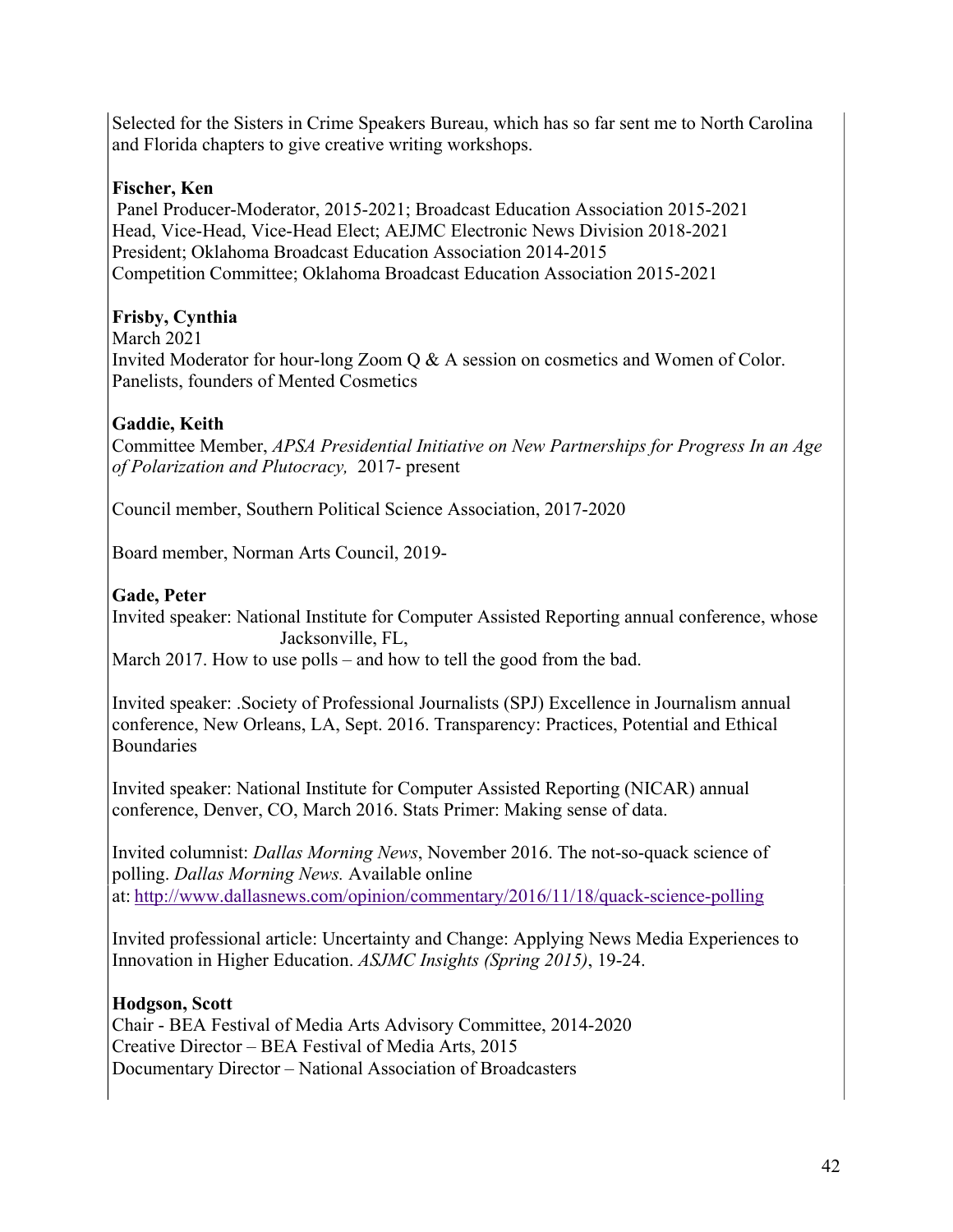#### **Johnson, Kathleen**

On the board of directors for the Zach Martin Memorial Foundation that promotes sports safety for student athletes. I volunteered my time to produce a 10-minute national educational video for schools, athletic directors, and coaches on treatment for heat-related illnesses in sports, which is distributed online throughout the U.S. Additionally, the foundation is behind the recent passing of the Zach Martin Act (March 2020) in Florida that will require all FHSAA (Florida High School Athletic Association) member schools (public and private) to have life-saving measures in place to protect student athletes. The act is now being considered for proposal in the U.S. House of Representatives.

#### **Jones, Julie**

Chair, National Press Photographers Association News Video Workshop, held annually at Gaylord College of Journalism and Mass Communication.

# **Kerr, Robert**

Delivery of the keynote address, "Free Speech, Free Press, Free Society," for the Oklahoma County Bar Association's annual Law Day banquet in Oklahoma City, May 1, 2019.

#### **Kim, Jeong-Nam**

2017 – present Senior Editor, *Health Communication*

2016 – 2020, Journal of Public Relations Research (Editorial Board) 2020 – present Journal of Applied Communication Research (Editorial Board) 2020– present, Journalism & Mass Communication Quarterly (Editorial Board) 2018 – present Journal of Public Relations (Korean, Editorial Board)

# **Leshner, Glenn**

Editorial Board, *Health Communication* (2013-present) Editorial Board, *Media Psychology,* (2012-present) Editorial Board, *Journal of Magazine Media* (2013-present) Editorial Board, *Review of Communication Research* (2013-2018)

Promotion & Tenure dossier reviews, University of Maryland, University of Florida, University of Georgia, Penn State University, American University, Villanova University, Ohio State University, Nanyang Technological University, Chinese University of Hong Kong, United Arab Emirates University, Southern Illinois University, Syracuse University, Virginia Tech University, University of Alabama, Louisiana State University, Rutgers University, Temple University, Southern Illinois University, University of Missouri, University of Houston, University of Central Florida.

#### **Moore, Jensen**

OU Provost Advisory Committee for Learning Outcomes Assessment, 2018-present.

Public Relations Society of America, Educators Academy Executive Committee, 2018-present. Research, 2020-present. Secretary, 2018-2019.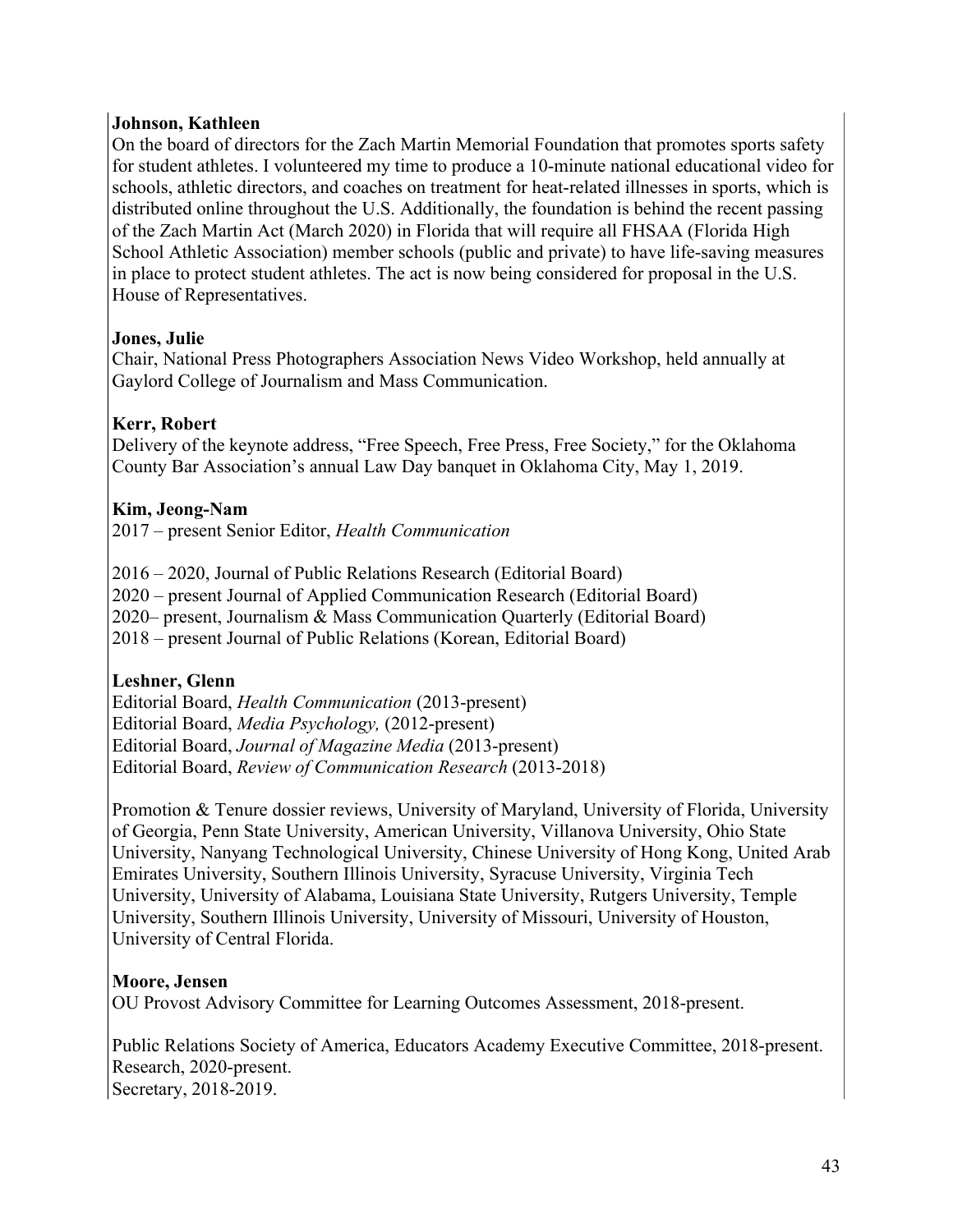Mass Communication & Society Journal Editorial Board Member, 2016-present.

Mass Communication & Society Division of AEJMC, 2010-2017. Outgoing Head, 2016-2017. Division Head, 2015-2016.

The Women's Resource Center, Board of Directors, Norman OK, 2019 – present. Co-Chair of Fundraising, 2019-2020.

# **Powell, Larry**

AAF/National Education Executive Committee (NEEC)

This body is responsible for advancing the interests of students in the study of advertising and promoting close ties to the industry. Serves as liaison between faculty, students and advertising professionals. NEEC members represent the diversity of the study and practice of advertising. The NEEC provides guidance and oversight for all AAF Education Services programs, including but not limited to the National Student Advertising Competition, Student Advertising Career Conference, Campus to Corporate Internship Program, AdCamp, faculty resources, and other education related projects and programs.

BBB National Programs National Advertising Review Board (NARB) Serve on panels that resolves appeals from decisions of the National Advertising Division (NAD) and the Children's Advertising Review Unit (CARU). Service as a NARB panelist, which provides an opportunity for distinguished advertising industry professionals to "give" back" by supporting the industry's goal of a truthful marketplace.

# **Schmeltzer, John**

Developed and launched Gaylord News in fall 2018, a statewide service that distributes news from Washington and within the state. It now serves 49 newspapers, television stations and radio stations across the state with 3.4 million viewers, listeners and readers.

Expanded coverage of Native American issues in 2019 by the news service reporters by producing a 41-part series describing how each of the state's 39 tribes came to Oklahoma.

Launched cooperative program with Arizona State University's Cronkite News crossdistribute Native American stories by the two news services. More than 100 media outlets now receive the content.

SPJ National Judge – final round judge of the annual SPJ Mark of Excellence Awards

# **Steyn, Elanie**

2019 Co-guest editor (with Robyn Goodman and Margaretha Geertsema-Sligh) for a special edition of *Journalism and Mass Communication Educator* that focuses on journalism education.

Interim co-editor of the Association for Education in Journalism and Mass Communication (AEJMC) International Communication Division (ICD) journal, the *International Communication Research Journal*.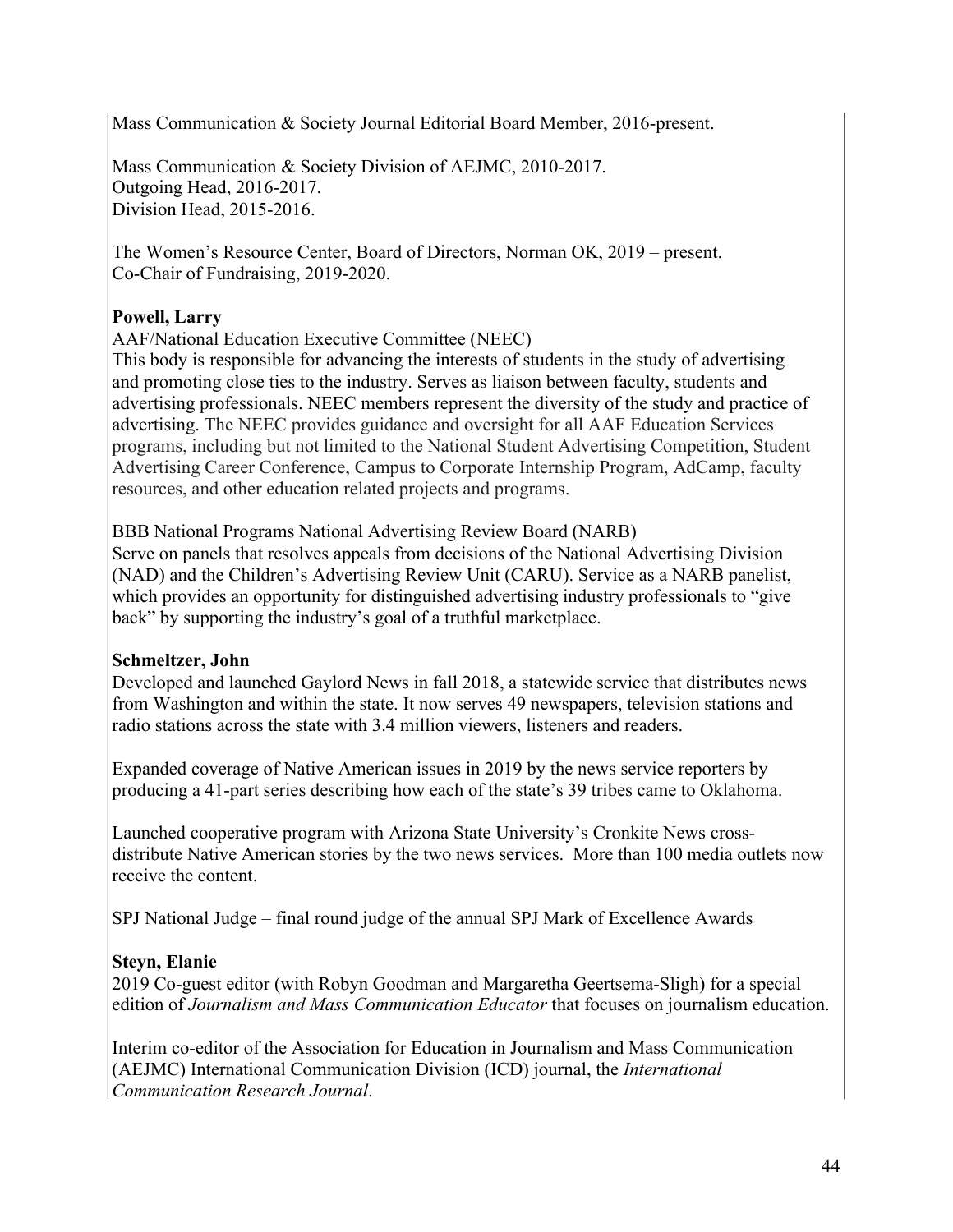2018 Program chair for the World Journalism Education Council's fifth congress to be held in Paris in Summer 2019. This role involves extensive liaison with colleagues and collaborators on various aspects of the conference, coordinating the submission and evaluation process of both the panels and refereed research paper presentations for the conference, and scheduling panel and paper presentations for the conference.

Program chair for the 4<sup>th</sup> WJEC conference held in Auckland, New Zealand, in July 2016. This role involves extensive liaison with colleagues and collaborators on various aspects of the conference, coordinating the submission and evaluation process of both the panels and refereed research paper presentations for the conference, and scheduling panel and paper presentations for the conference.

Chair of a Task force to survey AEJMC membership on internationalizing the AEJMC (results and report presented to the AEJMC Board at its winter meeting in Austin, Texas, December 2015).

# **Sung, YoonHi**

Editorial Review Board for Journals

Journal of Global Fashion Marketing (2018 – present) Korean Advertising Research (2018 – 2020) The Korean Journal of Advertising Research (2019 – 2020)

# **Tsetsura, Katerina**

2017-2019 – Chair, Public Relations Division, ICA 2016-2017 Vice-Chair and conference planner, Public Relations Division, ICA Member, the Global Commission on Public Relations Education. (2006-present) Member, Board and Advisory Committee, International Public Relations Research Conference. (2014-present) Member, Global Affairs Committee, PRSA. (2016-present)

# **Wilderman, Melanie**

Developed two-day magazine writing and design workshop for Montana Electric Cooperatives Association. March 27-28, 2018. Great Falls, Montana. Have been invited back for a 2021 workshop based on positive assessments from the 2018 (date pending due to pandemic)

# **Yoon, Doyle**

*Judge & Committee Chair*, Asia-Pacific Business Awards, Stevie Awards, Stevieawards.com Marketing & Public Relations Committee, 2019, 2018, 2017, 2014

*Judge*, The Young One Competition in The One Show 2017.

*Seminar Speaker*, "Creativity and Experience in the Digital Advertising," Creative School at the Ad Stars, August 2016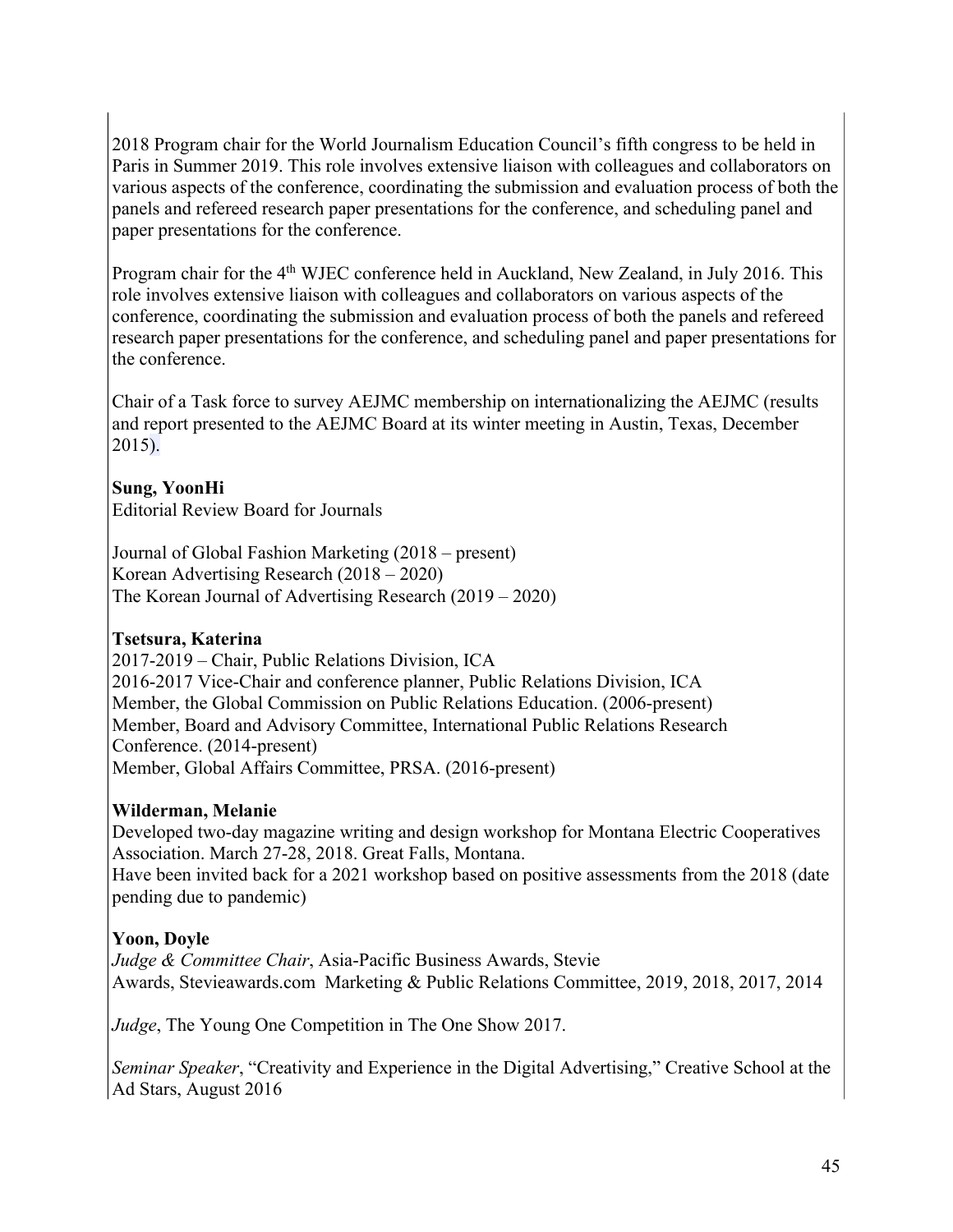*Moderator*, "Service Automation: Machine Learning, AI, and Robotics," Ad:Tech Korea Conference, August 2017.

*Special Lecture at Advertising Agency*, "Data Science in Advertising and its Future," Daehong Communication, Seoul, Korea, August 2019.

# **Yount, Debbie**

Appointed to Executive Committee, AEJMC Advertising Division, 2015 – 2017

Served on Tobacco Settlement Endowment Trust (TSET) advertising agency search review and selection committee as outside consultant, 2017 – 2018

Co-hosted evening speaker's event with the OKC Advertising Club featuring DDB Chairman Emeritus, Keith Reinhard

# **Zhang, Xiaochen Angela**

Editorial board member: Journal of Public Interest Communication Committee member: AEJMC PRD research committee

- - -

# **e). The unit supports scholastic journalism through such activities as faculty workshops, visiting lectures and critiques of student work.**

The College considers its "scholastic journalism" the outreach it conducts with high school and middle school journalism instructors/advisers and students. It governs an impressive number of initiatives (see "b". above) in that regard. Additionally, it administers a large number of high school journalism and yearbook awards each year and maintains an extraordinary level of outreach to underrepresented high school students who, the unit hopes, will someday become Gaylord College students.

According to information obtained during the site visit but not enumerated in the unit's selfstudy, faculty do bring in visiting lecturers, including, a few years ago, a notable *New York Times* journalist, among others.

Faculty members are committed to assisting students in their pursuit of professional careers. Among the more notable examples: Broadcast journalism faculty member Mike Boettcher, a former longtime correspondent for CNN, ABC News and NBC News, has high-level contacts in the professional journalism space on whom he frequently relies not just to speak with journalism students, but ultimately to employ many of those students. (Boettcher is an OU alum who returned to the university as a faculty member in 2010, after voluntarily leaving NBC News.)

**SUMMARY:** The College has an impressive record during the review period of not just aspiring to, but delivering on, its commitments to its alumni, its communities and other constituencies. Its outreach to middle school and high school faculty/advisers and students – and consistent outreach to underrepresented populations – is particularly remarkable.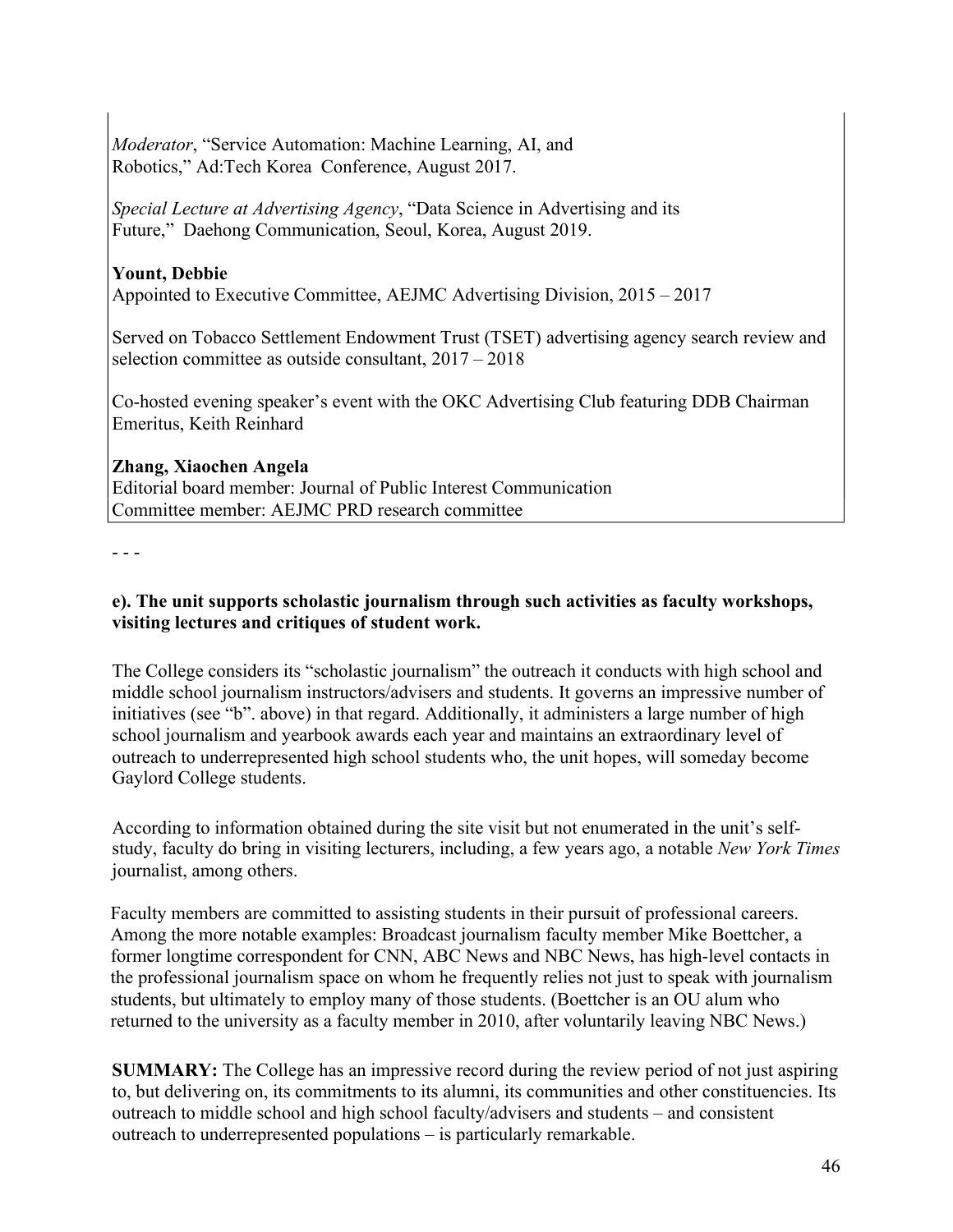Its faculty is actively involved in professional associations and relies on alumni now working professionally and other professionals, to help ensure the curriculum and other unit offerings are current and, therefore, as meaningful to students as possible.

The Gaylord College serves its communities in numerous meaningful ways, not the least of which is the professional-level work in all academic areas it offers – journalism, professional writing, creative media production, advertising and public relations.

Overall evaluation, compliance/non-compliance: **COMPLIANCE**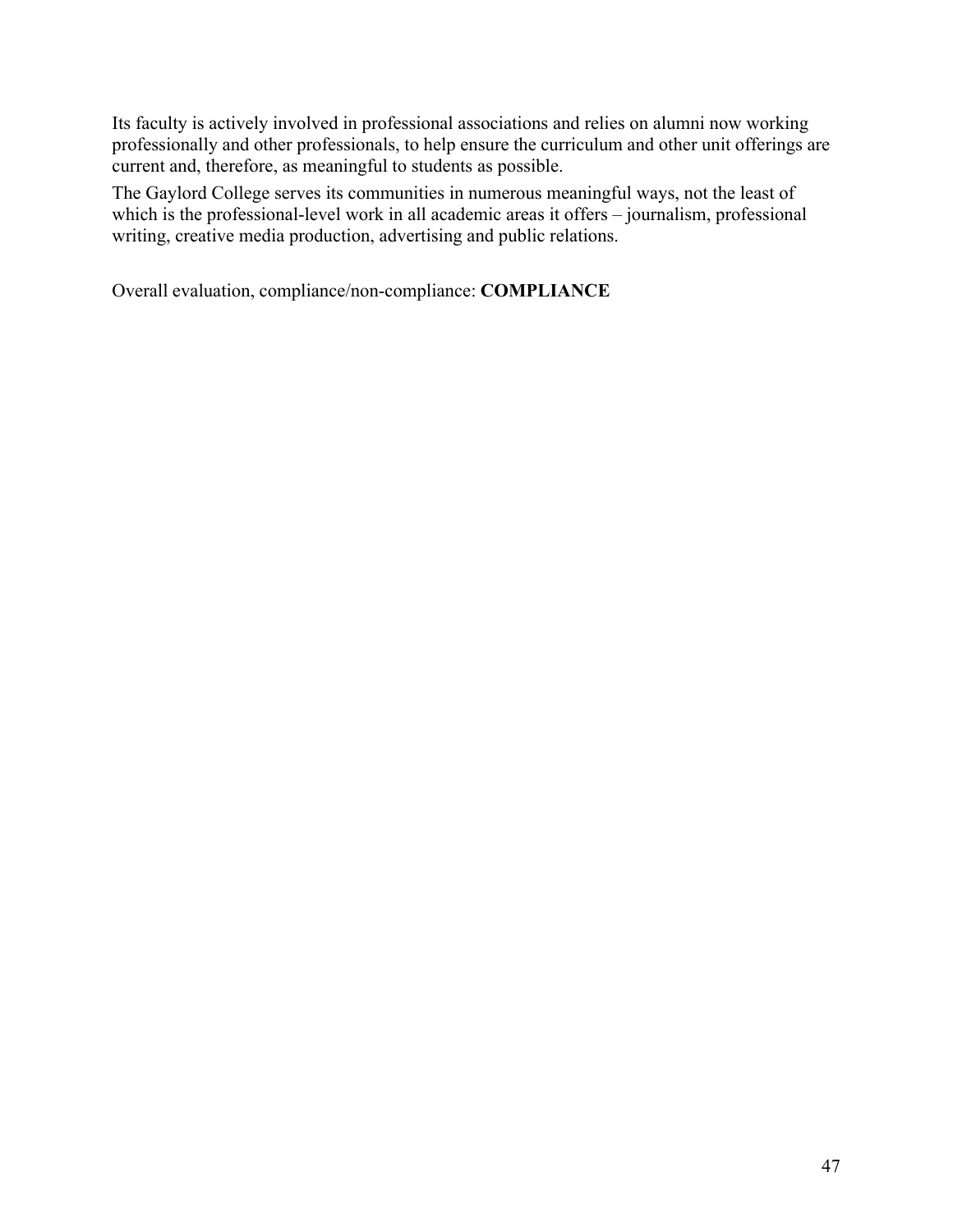# **PART II — Standard 9: Assessment of Learning Outcomes**

#### **a). The unit defines the goals for learning that students must achieve, including the "Professional Values and Competencies" of the Council.**

The Dean, Associate Dean for Academic Affairs, Assessment Liaison, Area heads, and Gaylord College Undergraduate Curriculum Committee in conjunction with the University of Oklahoma Office of Academic Assessment are responsible for revision, implementation, data gathering, and evaluation of the Gaylord College assessment plan.

The College does have a written assessment plan that was revised and adopted in 2019. The plan has six goals and integrates the ACEJMC competencies with both the College's assessment measures and mission statement.

Previous visits have been critical of earlier assessment plans and their implementation. The 2009 visit identified "learning objectives appear in a sporadic fashion in course syllabi." The 2014 visit reviewed a selection of course syllabi, finding that only eight of twenty courses included student learning outcomes. Other concerns were raised about the senior exit exam having no benchmark, about student portfolios being reviewed by faculty only, and about some tracks not having any portfolio review at all.

The College has come a very long way in addressing these issues. It now has a robust curriculum mapping process that clarifies learning objectives for each course in each track and aligns them specifically to the 12 professional values and competences of ACEJMC.

Faculty interviews confirmed that individual class syllabi were attuned to the ACEJMC CVCs and that many teachers found it a valuable process. Professional writing faculty, for example, indicated that their subject was seen as a bit of an outlier, and that the process of mapping to the competencies helped them understand better how they aligned to the rest of the curriculum.

#### **b). The unit has a written assessment plan that uses multiple direct and indirect measures to assess student learning.**

The College's assessment plan has multiple direct and indirect measures to assess student learning.

There are three direct measures. They are: 1) a pre-post exam; 2) capstone e-portfolio reviews; and 3) internship surveys.

The capstone e-portfolios are reviewed by faculty, alumni, and professionals. Under the revised assessment plan approved in 2019, professionals assess the e-portfolios of students in all majors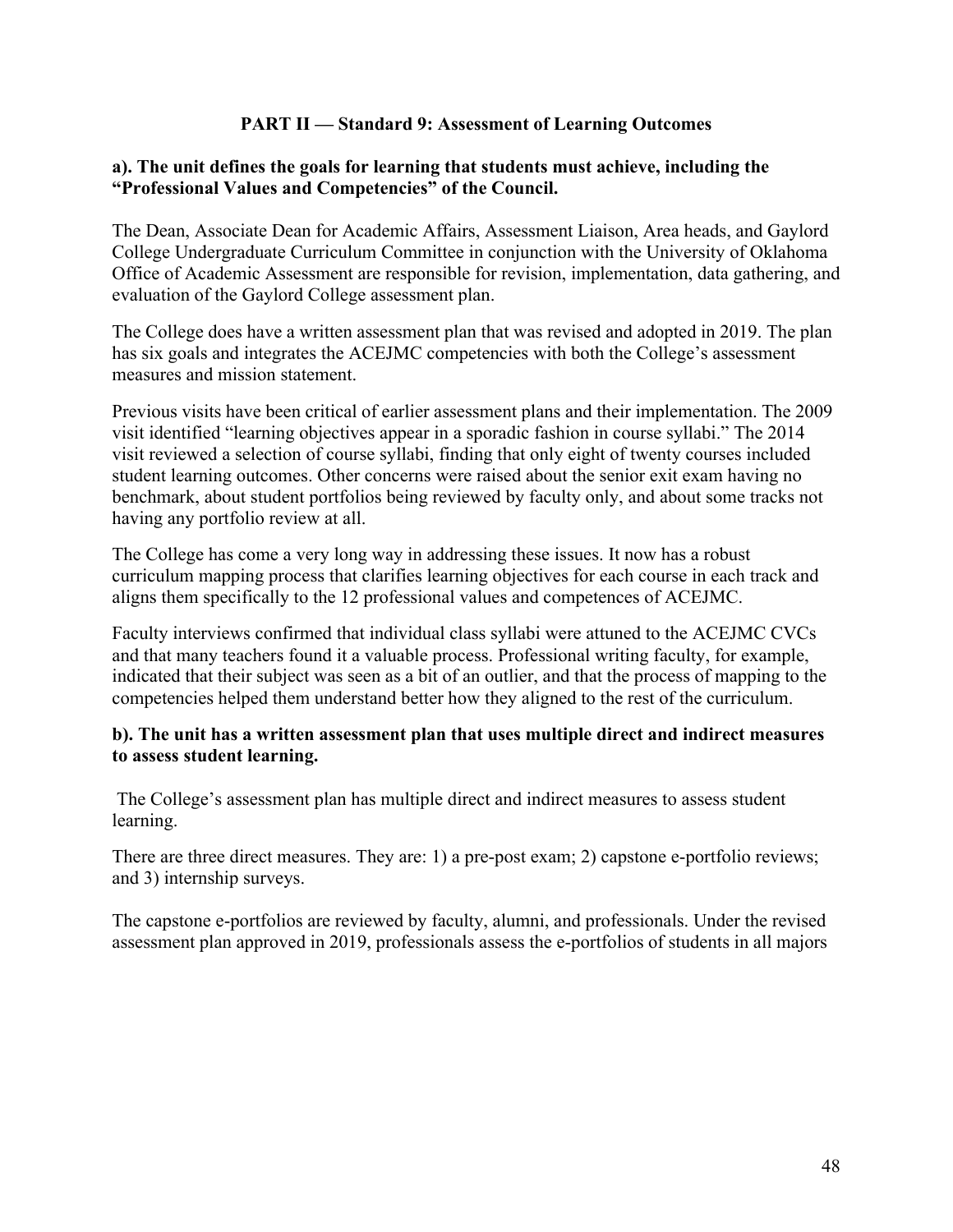annually. Since approval of the plan, the College has had two cycles of review involving professionals in all majors: one examining portfolios from the 2019-20 academic year, and another examining portfolios from the 2020-21 academic year.

Before 2019, only three (Advertising, Journalism and Public Relations) of the five majors included professionals in their reviews. Now all majors do.

The pre-post exam now has a benchmark passing grade of 60%. The lack of a benchmark was seen as a specific area of need in the previous accreditation review.

Internship surveys cover about 30% of graduating seniors, representing a significant sample size.

There are six indirect measures. They are: 1) curriculum review of program goals (conducted every three years); 2) syllabi review to assess program goals (every three years after curriculum review); 3) a student satisfaction survey (conducted twice yearly with an average of over 100 responses per semester); 4) student award monitoring (ongoing); 5) an alumni survey (conducted yearly with about 60 responses per annum); 6) exit interviews/Dean's dialogue with graduating seniors (twice yearly with every capstone class in every major).

# **c). The unit collects and reports data from its assessment activities and applies the data to improve curriculum and instruction.**

The College's gathering and review process is comprehensive. A yearly assessment report is compiled that tracks desired outcomes (directly related to the ACEJMC competencies), the assessment methods used, the specific results of the assessment, and how those assessment results were used to make decisions to improve the assessment and make changes and improvements to the curriculum.

There seems to be room for improvement. Some faculty members felt that the assessment reports were delivered as a bit of a "data dump" at the faculty meeting. They felt that the information could be parceled out better to impact curricular and class decisions on a regular basis.

# **d). The unit maintains contact with the alumni to assess these experiences in the professions and to provide suggestions for improving curriculum and instruction.**

Alumni surveys are conducted annually to provide quantitative and qualitative evidence of the relationship between the Gaylord College program and the experiences of alumni in the professional world. These surveys are conducted one year after graduation and again five years after graduation. Alumni are asked to assess Gaylord College's curriculum and instruction, internships and scholarships, facilities, advising, diversity, technology, the ACEJMC competencies, and experiential learning. In addition, many of the professionals who visit classes, consult with professors, give speeches to students, and review e-portfolios are alumni of the program. The College regularly taps into alumni as a major source of internships and job placement.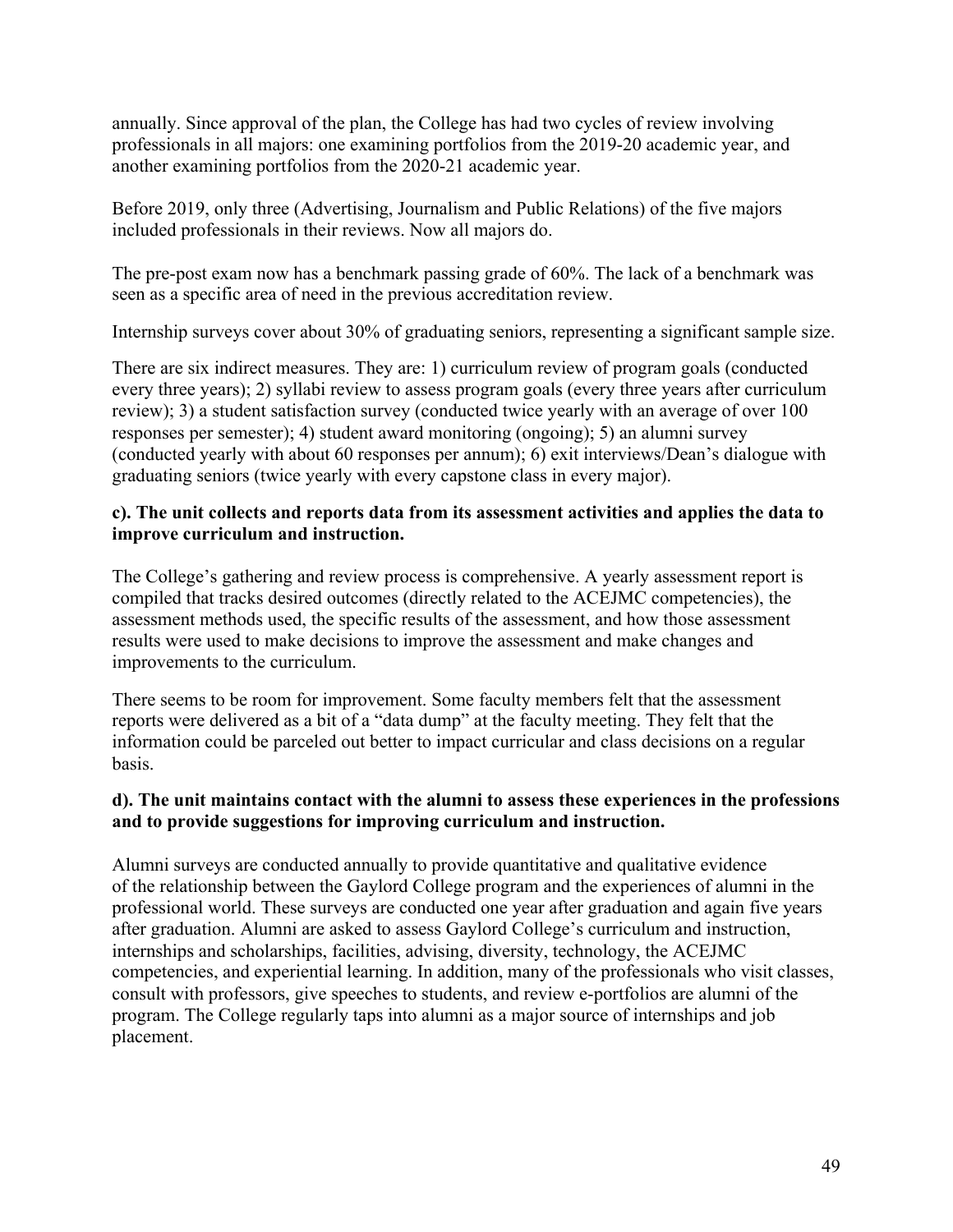#### **e). The unit includes members of journalism and mass communication professions in its assessment process.**

Professionals have a major role in a many of the important assessment measures, including eportfolio reviews, internship surveys, and the annual alumni survey. Student interviews confirmed that students feel that Gaylord provides them regular exposure to professionals both inside and outside the classroom.

**SUMMARY:** The College has taken deficiencies in assessment from previous reports seriously. Their improvements are impressive. Gaylord is becoming a model of what a comprehensive and focused assessment program should look like.

Overall evaluation, compliance/non-compliance: **COMPLIANCE**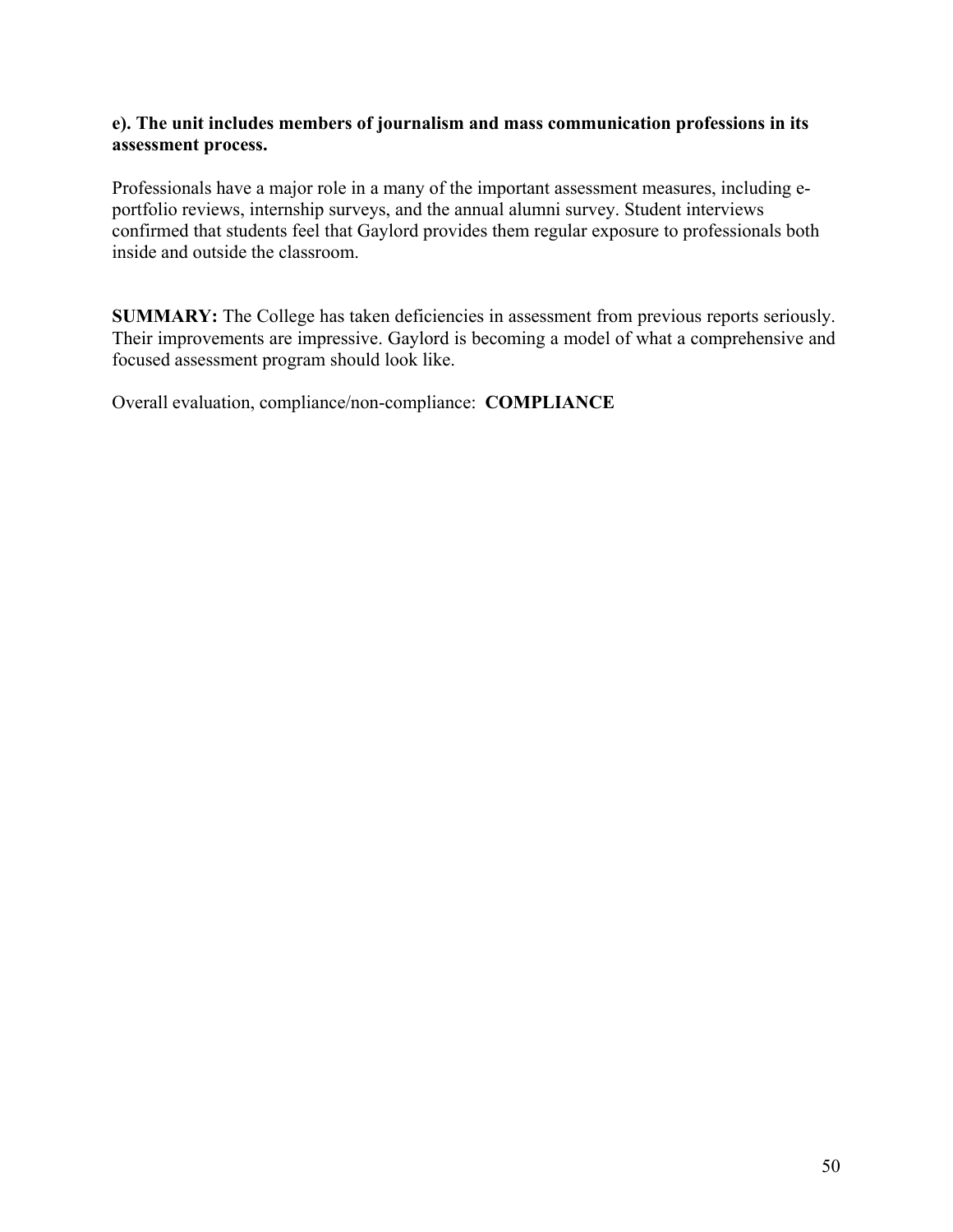# **PART III: Summary by site visit team**

#### **1) Summarize the strengths and challenges of the unit.**

#### **Strengths**

- **Faculty, administration, and advisors are** *passionate* **about supporting student learning and success.** Students uniformly praised Gaylord for the way it empowers and supports students. This dedication to students is palpable and powerful.
- **The facilities are simply astounding: spacious, state-of the-art, welcoming.** The Gaylord buildings are a point of envy for other academic units at OU, and a point of pride for Gaylord students and faculty.
- **The College is a vibrant community built around a strong brand.** Students overwhelmingly report a strong affinity with and pride around the "Gaylord" brand, and "family" was a word used by faculty, staff and students alike to describe the ethos.
- **The students graduate with the skills and knowledge they need to compete for the best jobs in markets big and small.** Students secure multiple internships and jobs – as evidenced by "brag boards," which showcase where graduates have been professionally employed following graduation, throughout Gaylord facilities.

# **Challenges**

- **The College has made significant strides around diversity and inclusion since the last review. But it needs to continue to make strong progress in diversifying its faculty ranks and student population.** In a College with traditionally low faculty turnover, every hire is critical. As faculty diversity increases, it should follow that student diversity will also continue its positive trajectory.
- **The College will need more faculty to meet curricular and enrollment aspirations, especially in majors that are high demand.** The university has expressed intention to grow enrollment, and Gaylord will need to be part of that plan. However, it cannot increase enrollment and retain its high-quality curricula and programming without increases to its staffing.

# **2) List the standards with which the unit is not in compliance.**

The unit is in compliance on all standards

# **3) Summarize the problems or deficiencies that should be addressed before the next evaluation (i.e., related to non-compliance with standards).**

 $N/A$